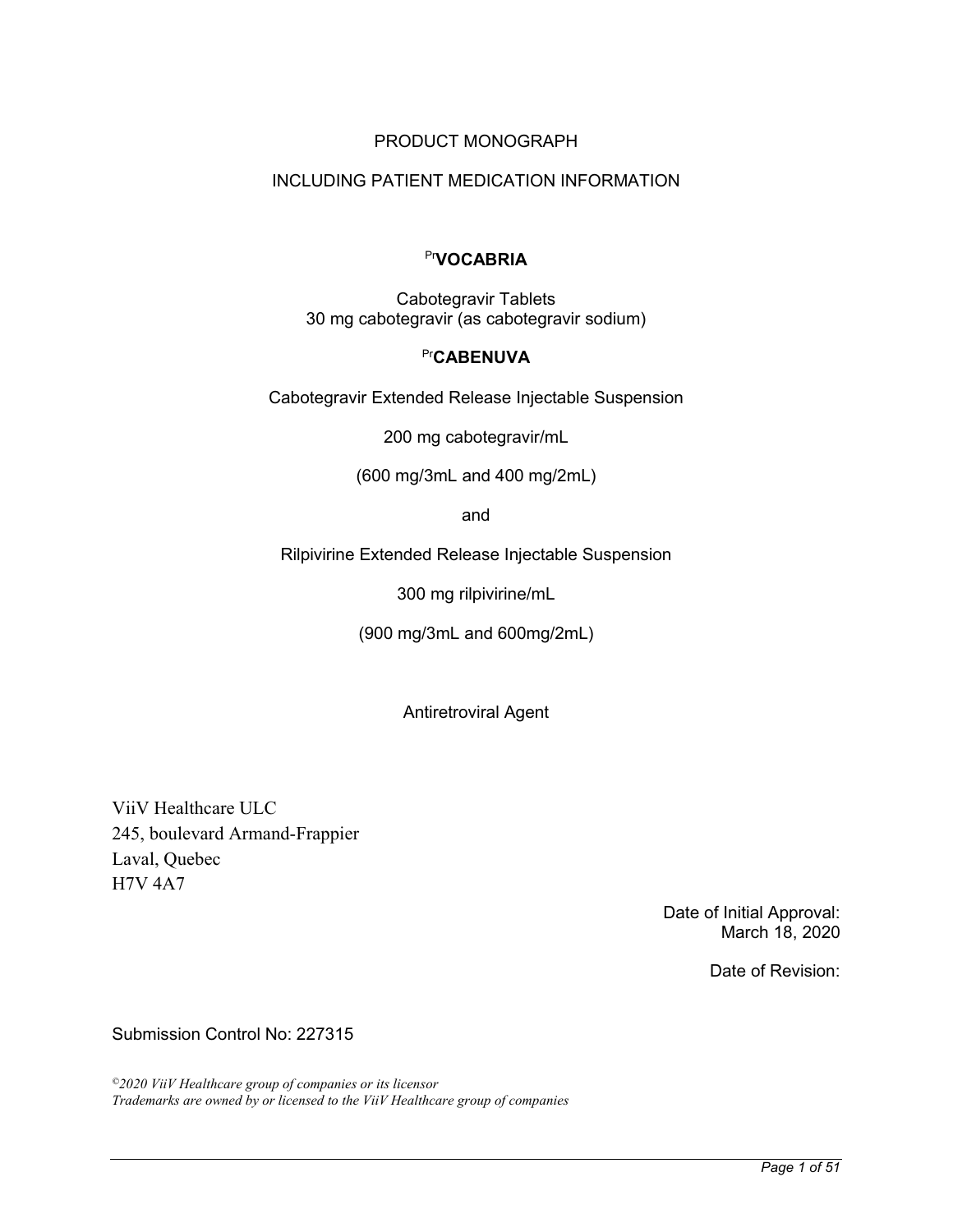# <span id="page-1-0"></span>**TABLE OF CONTENTS**

| 1                       | 11<br>1.2                                                                                                         |  |
|-------------------------|-------------------------------------------------------------------------------------------------------------------|--|
| $\overline{2}$          |                                                                                                                   |  |
| $\overline{\mathbf{3}}$ | 3.1<br>3.2<br>3.3<br>3.4                                                                                          |  |
| 4                       |                                                                                                                   |  |
| 5                       | DOSAGE FORMS, STRENGTHS, COMPOSITION AND PACKAGING 9                                                              |  |
| 6                       | 6.1<br>6.1.1<br>6.1.2<br>6.1.3<br>6.1.4                                                                           |  |
| $\overline{\mathbf{7}}$ | 7.1<br>7.2<br>7.3<br>Abnormal Laboratory Findings: Hematologic, Clinical Chemistry and Other<br>7.4<br>7.5<br>7.6 |  |
| 8                       | 8.2<br>8.3<br>8.4<br>8.5                                                                                          |  |
| 9                       | 9.1<br>9.2<br>9.3                                                                                                 |  |
| 10                      |                                                                                                                   |  |
| 11                      |                                                                                                                   |  |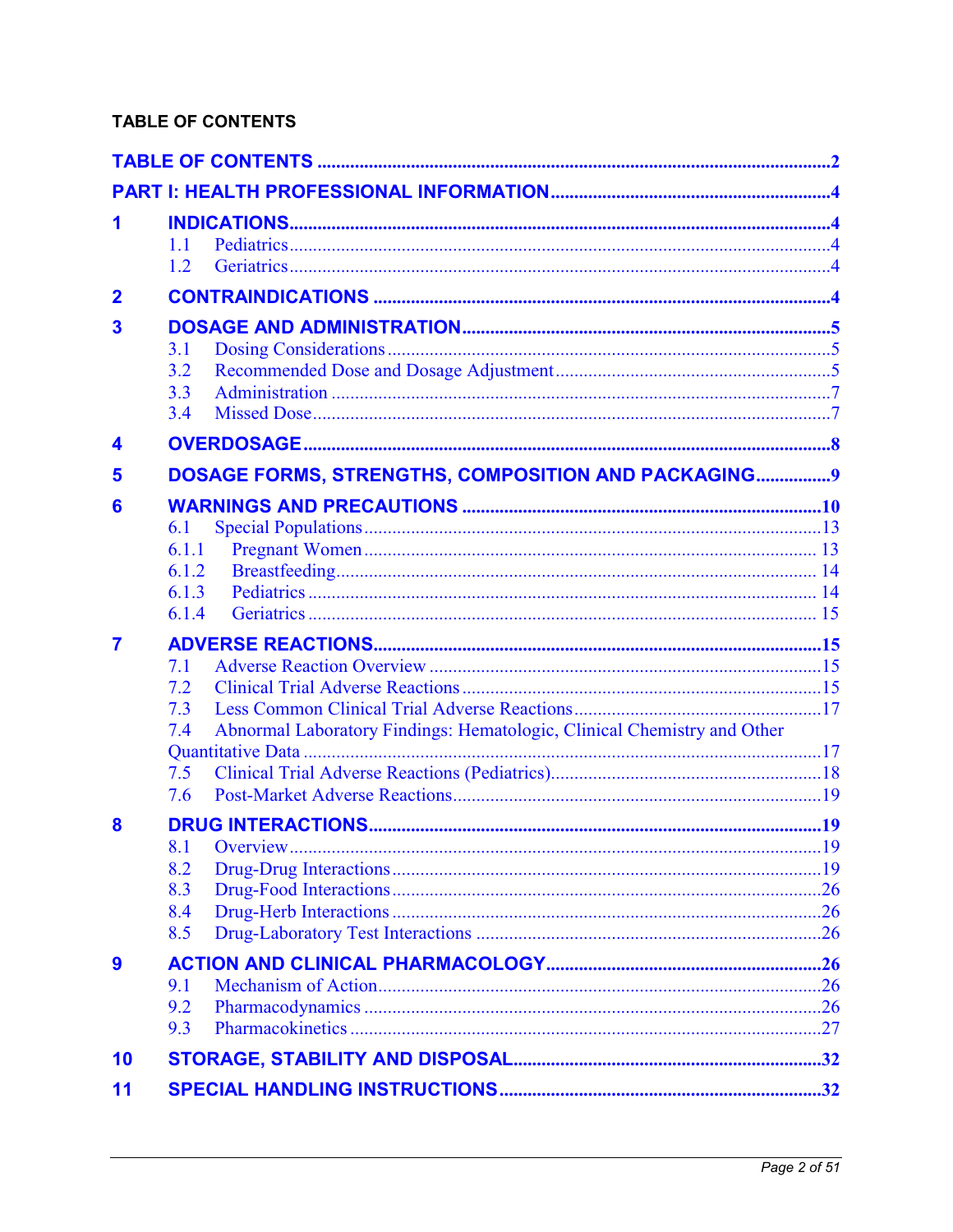| 12 |  |  |  |  |  |  |
|----|--|--|--|--|--|--|
| 13 |  |  |  |  |  |  |
|    |  |  |  |  |  |  |
|    |  |  |  |  |  |  |
| 14 |  |  |  |  |  |  |
| 15 |  |  |  |  |  |  |
| 16 |  |  |  |  |  |  |
|    |  |  |  |  |  |  |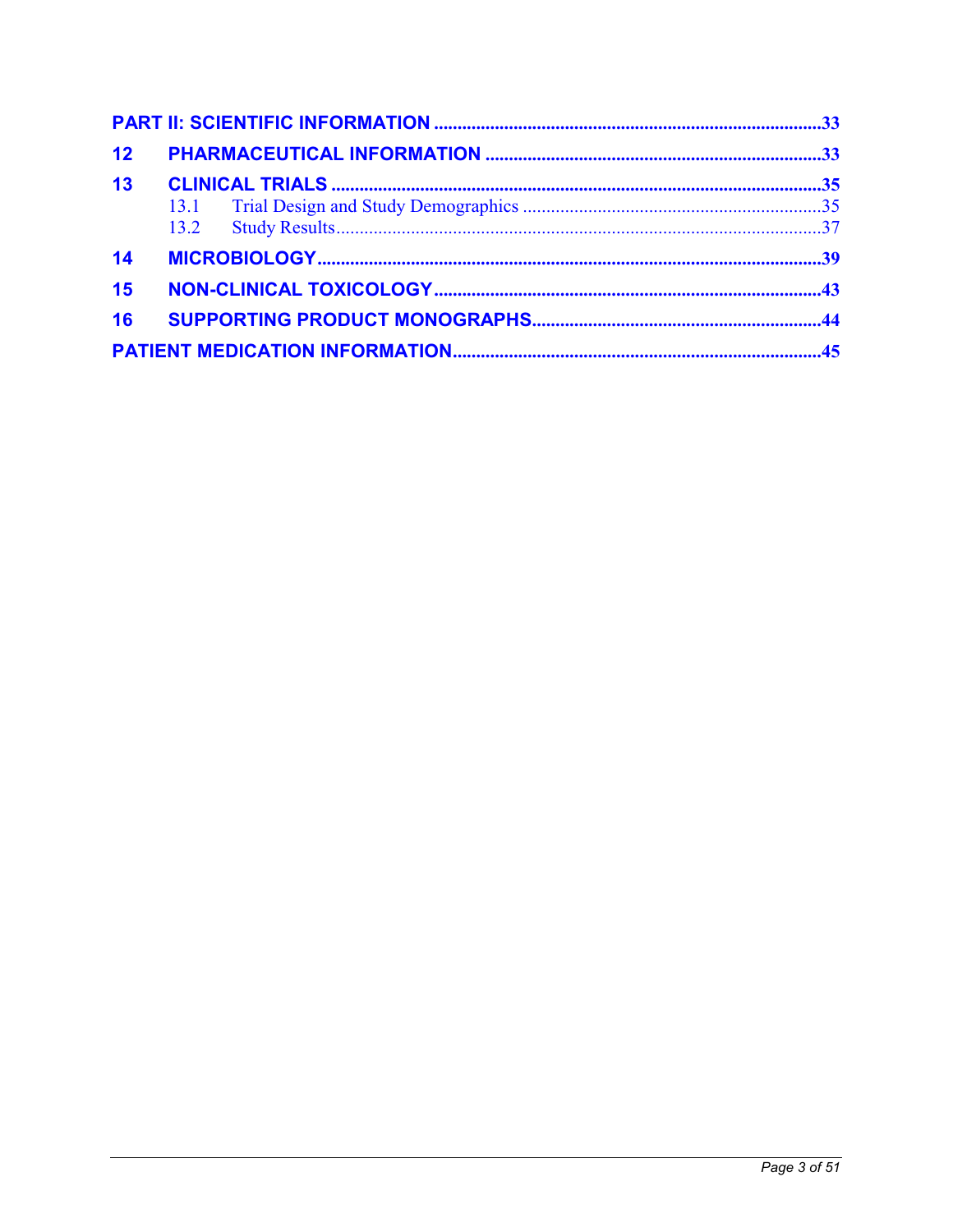# **PART I: HEALTH PROFESSIONAL INFORMATION**

### <span id="page-3-0"></span>**1 INDICATIONS**

VOCABRIA (cabotegravir tablets) is indicated, in combination with EDURANT (rilpivirine tablets), as a complete regimen for short-term treatment of human immunodeficiency virus type 1 (HIV-1) infection in adults who are virologically stable and suppressed (HIV-1 RNA less than 50 copies/mL) as:

- an oral lead-in to assess tolerability of cabotegravir prior to initiating CABENUVA
- oral bridging therapy for missed CABENUVA injections

CABENUVA (cabotegravir and rilpivirine extended release injectable suspensions) is indicated:

 as a complete regimen for the treatment of HIV-1 infection in adults to replace the current antiretroviral regimen in patients who are virologically stable and suppressed (HIV-1 RNA less than 50 copies/mL).

## **1.1 Pediatrics**

**Pediatrics (< 18 years of age)**: The safety and efficacy of VOCABRIA and CABENUVA have not been established in pediatric patients less than 18 years of age.

### **1.2 Geriatrics**

**Geriatrics (> 65 years of age):** Clinical studies of VOCABRIA and CABENUVA did not include sufficient numbers of patients aged 65 years and older to determine whether they respond differently from adult patients < 65 years of age.

## **2 CONTRAINDICATIONS**

VOCABRIA and CABENUVA are contraindicated in patients who are hypersensitive to cabotegravir or rilpivirine or to any ingredient in the formulations, including any non-medicinal ingredient, or component of the containers. For a complete listing, see **[DOSAGE FORMS,](#page-8-0)  [STRENGTHS, COMPOSITION AND PACKAGING](#page-8-0)**.

VOCABRIA is contraindicated in combination with the following (see **[DRUG INTERACTIONS](#page-18-0)**):

- Anticonvulsants: Carbamazepine, oxcarbazepine, phenobarbital, and phenytoin
- Antimycobacterials: Rifampin, rifapentine

Prior to initiation of VOCABRIA, healthcare professionals should be aware that use of CABENUVA with rifabutin is contraindicated.

As VOCABRIA is taken in combination with rilpivirine tablets, the prescribing information for EDURANT should be consulted for additional contraindications.

CABENUVA is contraindicated in combination with the following (see **[DRUG INTERACTIONS](#page-18-0)**):

- Anticonvulsants: Carbamazepine, oxcarbazepine, phenobarbital, and phenytoin
- Antimycobacterials: Rifabutin, rifampin, rifapentine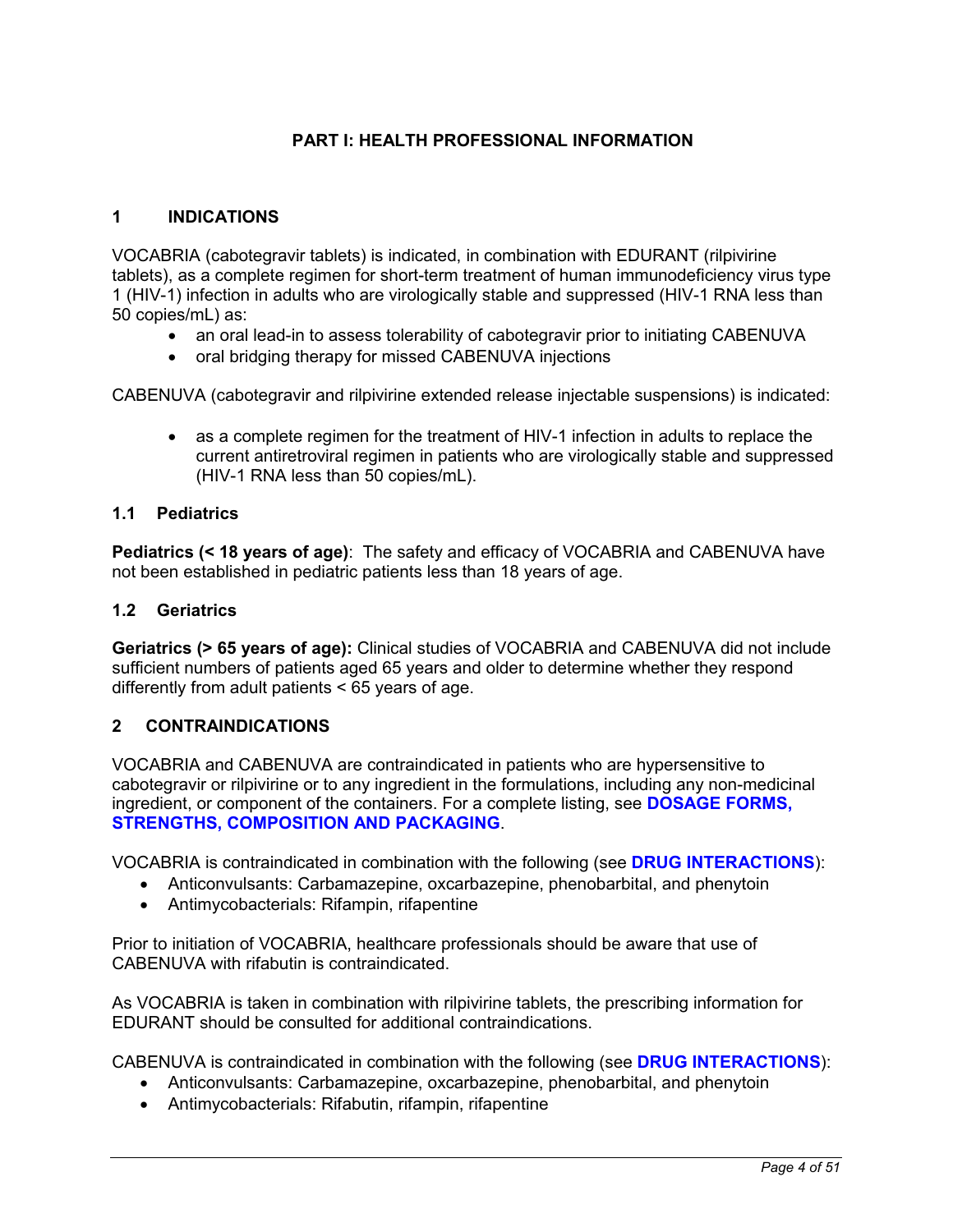- <span id="page-4-0"></span>Glucocorticoid: Systemic dexamethasone (more than a single-dose)
- St John's wort (*Hypericum perforatum*) (see **DRUG INTERACTIONS, [Drug-Herb](#page-25-0)  [Interactions\)](#page-25-0)**

# **3 DOSAGE AND ADMINISTRATION**

## **3.1 Dosing Considerations**

- As with all antiretroviral drugs, therapy should be initiated by a healthcare professional experienced in the management of HIV infection.
- VOCABRIA and CABENUVA should not be used in patients with known or suspected resistance to cabotegravir or rilpivirine.
- Since VOCABRIA is indicated in combination with EDURANT, as a complete regimen, the product monograph for EDURANT should be consulted.
- Prior to starting CABENUVA, healthcare professionals should carefully select patients who agree to the required monthly injection dosing schedule and counsel patients about the importance of adherence to scheduled dosing visits to help maintain viral suppression, reduce the risk of viral rebound and potential development of resistance with missed doses (see **WARNINGS and PRECAUTIONS**).

### **3.2 Recommended Dose and Dosage Adjustment**

Dosing for CABENUVA consists of 3 distinct phases: An oral lead-in with VOCABRIA taken together with EDURANT, initiation injections of CABENUVA (3 mL), and continuation injections with CABENUVA (2 mL).

#### **Oral lead-in**

The recommended dose of VOCABRIA is one tablet, taken together with one tablet of EDURANT (rilpivirine), orally once daily with a meal.

VOCABRIA is recommended to be administered for approximately one month (at least 28 days) prior to the initiation of CABENUVA to assess tolerability of the patient to cabotegravir. The final oral doses of VOCABRIA and EDURANT should be taken on the same day injections with CABENUVA are started. See **[Table 1](#page-5-0)** for recommended oral dosing schedule.

If a patient plans to miss a scheduled CABENUVA injection visit by more than 7 days, VOCABRIA may be used in combination with EDURANT once daily to replace up to 2 consecutive planned missed monthly injection visits (see **[Table 2](#page-7-0)**).

## **Initiation Injections (3 mL Dosing Kit)**

Initiate injections on the final day of oral lead-in (see **[Table 1](#page-5-0)**). The recommended initial injection doses of CABENUVA are a single 3 mL (600 mg) intramuscular injection of cabotegravir and a single 3 mL (900 mg) intramuscular injection of rilpivirine. Cabotegravir and rilpivirine injections should be administered at separate gluteal sites at the same visit. Continuation injections should be initiated a month after the initiation injection.

## **Continuation Injections (2mL Dosing Kit)**

One month following the initiation injections (see **[Table 1](#page-5-0)**), the recommended continuation injection doses of CABENUVA are a single 2 mL (400 mg) intramuscular injection of cabotegravir and a single 2 mL (600 mg) intramuscular injection of rilpivirine administered once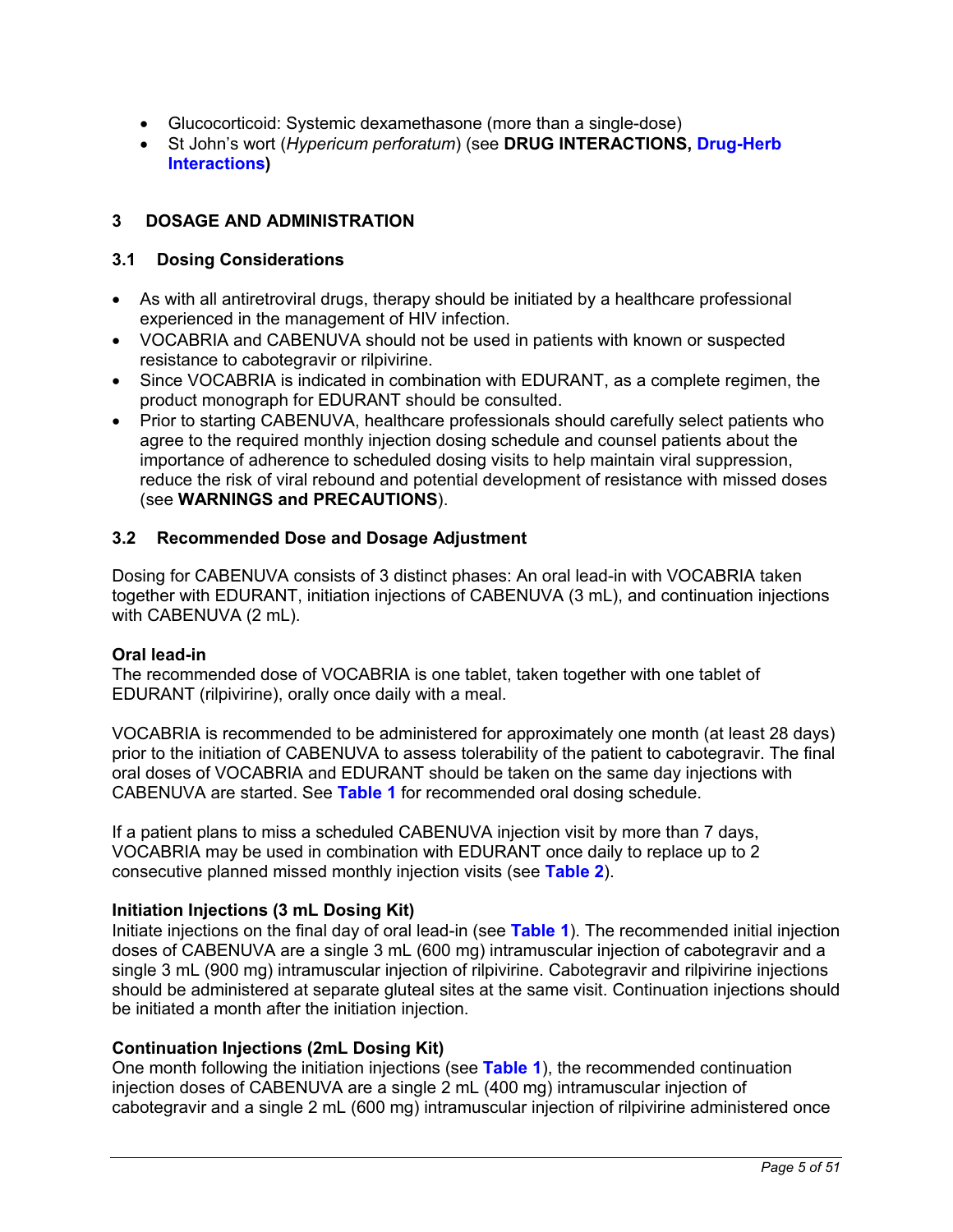<span id="page-5-0"></span>monthly. Cabotegravir and rilpivirine injections should be administered at separate gluteal sites during the same visit.

Patients may be given CABENUVA up to 7 days before or after the date of the scheduled monthly 2 mL injection dosing visit (see **[Table 2](#page-7-0)**).

| <b>ORAL LEAD-IN</b> |  | <b>I.M. INITIATION</b><br><b>INJECTIONS</b> | <b>I.M. CONTINUATION INJECTIONS</b>  |  |  |
|---------------------|--|---------------------------------------------|--------------------------------------|--|--|
| Month 1*            |  | Month 2**                                   | Month 3 onwards                      |  |  |
| <b>VOCABRIA</b>     |  |                                             |                                      |  |  |
| 30 mg cabotegravir  |  | <b>CABENUVA</b>                             | <b>CABENUVA</b>                      |  |  |
| tablet              |  | 3 mL (600 mg)                               | 2 mL (400 mg) cabotegravir injection |  |  |
| once daily          |  | cabotegravir injection                      | once monthly                         |  |  |
| <b>EDURANT</b>      |  | and                                         | and                                  |  |  |
| 25 mg rilpivirine   |  | 3 mL (900 mg) rilpivirine                   | 2 mL (600 mg) rilpivirine injection  |  |  |
| tablet              |  | injection                                   | once monthly                         |  |  |
| once daily          |  |                                             |                                      |  |  |

# **Table 1 Recommended Dosing Schedule in Adults**

IM = Intramuscular injection

\*At least 28 days

\*\*Final oral doses of VOCABRIA and EDURANT should be taken on the same day as initiation injections are started.

**Pediatrics (< 18 years of age)**: The safety and efficacy of VOCABRIA and CABENUVA have not been established in pediatric patients less than 18 years of age.

**Geriatrics (> 65 years of age):** Clinical studies of VOCABRIA and CABENUVA did not include sufficient numbers of patients aged 65 years and older to determine whether they respond differently from adult patients < 65 years of age. In general, caution should be exercised in administration of VOCABRIA and CABENUVA in elderly patients reflecting greater frequency of decreased hepatic, renal, or cardiac function, and of concomitant diseases or other drug therapy.

**Renal insufficiency:** No dosage adjustment of VOCABRIA or CABENUVA is required for patients with mild to moderate renal impairment (CrCl  $\geq$  30 to < 90 mL/min). No dosage adjustment of VOCABRIA is required for patients with severe renal impairment (CrCl ≥15 to < 30 mL/min, not on dialysis). CABENUVA has not been studied in patients with severe renal impairment or end stage renal disease (CrCl <30 mL/min) or in patients on dialysis; increased monitoring for adverse events is recommended (see **ACTION AND CLINICAL PHARMACOLOGY, [Pharmacokinetics](#page-26-0), Special Populations and Conditions,** *Renal Insufficiency*).

**Hepatic insufficiency:** No dosage adjustment of VOCABRIA or CABENUVA is required in patients with mild or moderate hepatic insufficiency (Child-Pugh score A or B). VOCABRIA and CABENUVA have not been studied in patients with severe hepatic insufficiency (Child-Pugh score C) and therefore, caution should be exercised when administering VOCABRIA and CABENUVA to these patients (see **ACTION AND CLINICAL PHARMACOLOGY, [Pharmacokinetics](#page-26-0), Special Populations and Conditions,** *Hepatic Insufficiency*).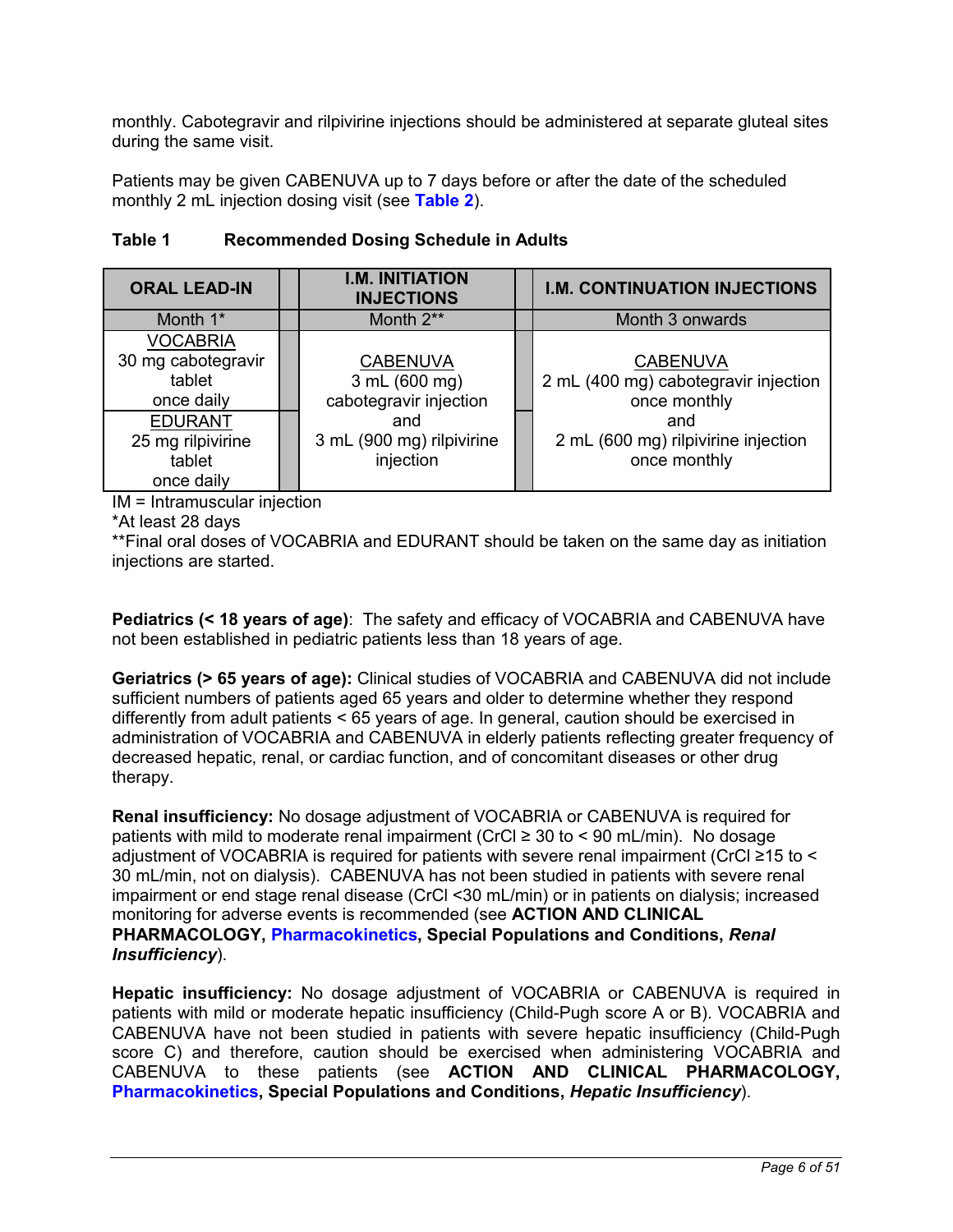## <span id="page-6-0"></span>**3.3 Administration**

### **Intramuscular Injections of CABENUVA**

Injections must be administered by a healthcare professional. A complete dose requires 2 injections: one injection of cabotegravir and one injection of rilpivirine. Refer to the Instructions for Use for complete administration instructions with illustrations.

CABENUVA injections are intended for gluteal intramuscular use only. Do not administer by any other route. Administer each injection at separate gluteal injection sites during the same visit. The ventrogluteal site is recommended. Consider the body mass index (BMI) of the patient to ensure that the needle length is sufficient to reach the gluteus muscle. Longer needle lengths (not included in the dosing kit) may be required for patients with higher BMI (greater than 30 kg/m<sup>2</sup>) to ensure that injections are administered intramuscularly as opposed to subcutaneously.

## **3.4 Missed Dose**

### **Missed VOCABRIA or EDURANT Tablet**

If the patient misses a dose of VOCABRIA or EDURANT, the patient should take the dose as soon as they remember if it is more than 12 hours until the next dose. If the next dose is due within 12 hours, the patient should skip the missed dose and resume the usual dosing schedule.

#### **Missed CABENUVA Injections**

Adherence to the CABENUVA monthly injection dosing schedule is strongly recommended. Patients who miss a scheduled injection visit should be clinically reassessed to ensure resumption of therapy remains appropriate. Refer to **[Table 2](#page-7-0)** for dosing recommendations after missed injections.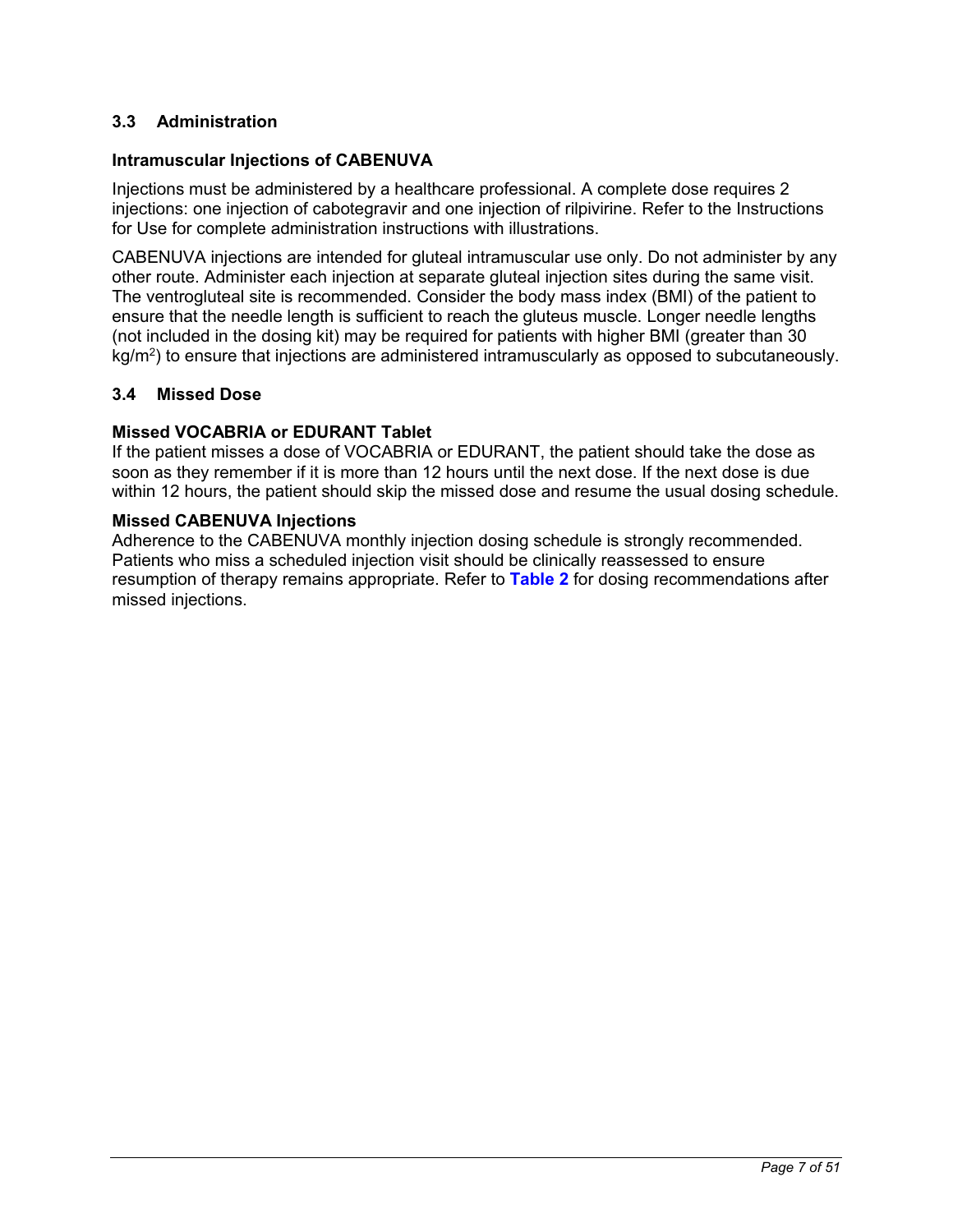# <span id="page-7-0"></span>**Table 2 Recommendations for Missed Injections**

| <b>Time Since Last Injection</b>        | <b>Recommendations for Oral Bridging</b>                                                                                                                                                                                                                                                                                                                                                                                                                                                    |  |  |  |  |
|-----------------------------------------|---------------------------------------------------------------------------------------------------------------------------------------------------------------------------------------------------------------------------------------------------------------------------------------------------------------------------------------------------------------------------------------------------------------------------------------------------------------------------------------------|--|--|--|--|
| Less than 1 Month $+7$<br>days          | Continue with 2 mL (400 mg) cabotegravir and 2 mL (600 mg) rilpivirine<br>injections.                                                                                                                                                                                                                                                                                                                                                                                                       |  |  |  |  |
| Greater than 1 Month + 7<br>days        | Planned Missed Injections<br>If a patient plans to miss a scheduled injection visit by more than 7<br>days, the patient should be initiated on oral therapy (1 tablet each of<br>VOCABRIA and EDURANT, once daily), with the first oral dose taken<br>approximately 1 month after the last injection doses. Injections are to<br>be resumed on the same day as the last day of oral therapy dosing.<br>Oral therapy can be used to replace up to 2 consecutive monthly<br>injection visits. |  |  |  |  |
| <b>Greater than</b><br>1 Month + 7 days | <b>Unplanned Missed Injections</b><br>If a patient's monthly injection visit is missed or delayed for more than 7<br>days and oral therapy has not been taken, patients should be clinically<br>reassessed to ensure resumption of injections remains appropriate<br>(e.g. evaluate patient commitment to comply with the dosing schedule<br>and consider HIV-1 RNA viral load retesting).                                                                                                  |  |  |  |  |
| <b>Time Since Last Injection</b>        | <b>Recommendation for Resumption of Injections</b>                                                                                                                                                                                                                                                                                                                                                                                                                                          |  |  |  |  |
| $≤2$ months                             | If clinically appropriate, resume with 2 mL (400 mg) cabotegravir and 2<br>mL (600 mg) rilpivirine injections as soon as possible. If the patient was<br>on oral therapy, injections are to be resumed on the same day as the<br>last day of oral therapy dosing.                                                                                                                                                                                                                           |  |  |  |  |
| >2 months                               | If clinically appropriate, reinitiate the patient on 3 mL (600 mg)<br>cabotegravir and 3 mL (900 mg) rilpivirine, and then continue to follow<br>the monthly 2 mL (400 mg) cabotegravir and 2 mL (600 mg) rilpivirine<br>injection schedule. If the patient was on oral therapy, injections are to<br>be resumed on the same day as the last day of oral therapy dosing.                                                                                                                    |  |  |  |  |

# **4 OVERDOSAGE**

## **Symptoms and signs**

Experience with overdose with cabotegravir or rilpivirine is limited.

## **Treatment**

There is no known specific treatment for overdose with cabotegravir or rilpivirine. If overdose occurs, the patient should be monitored and standard supportive treatment applied as required.

For CABENUVA this includes monitoring of vital signs and ECG (QT interval) as well as observation of the clinical status of the patient. As both cabotegravir and rilpivirine are highly bound to plasma proteins, it is unlikely that either would be significantly removed by dialysis.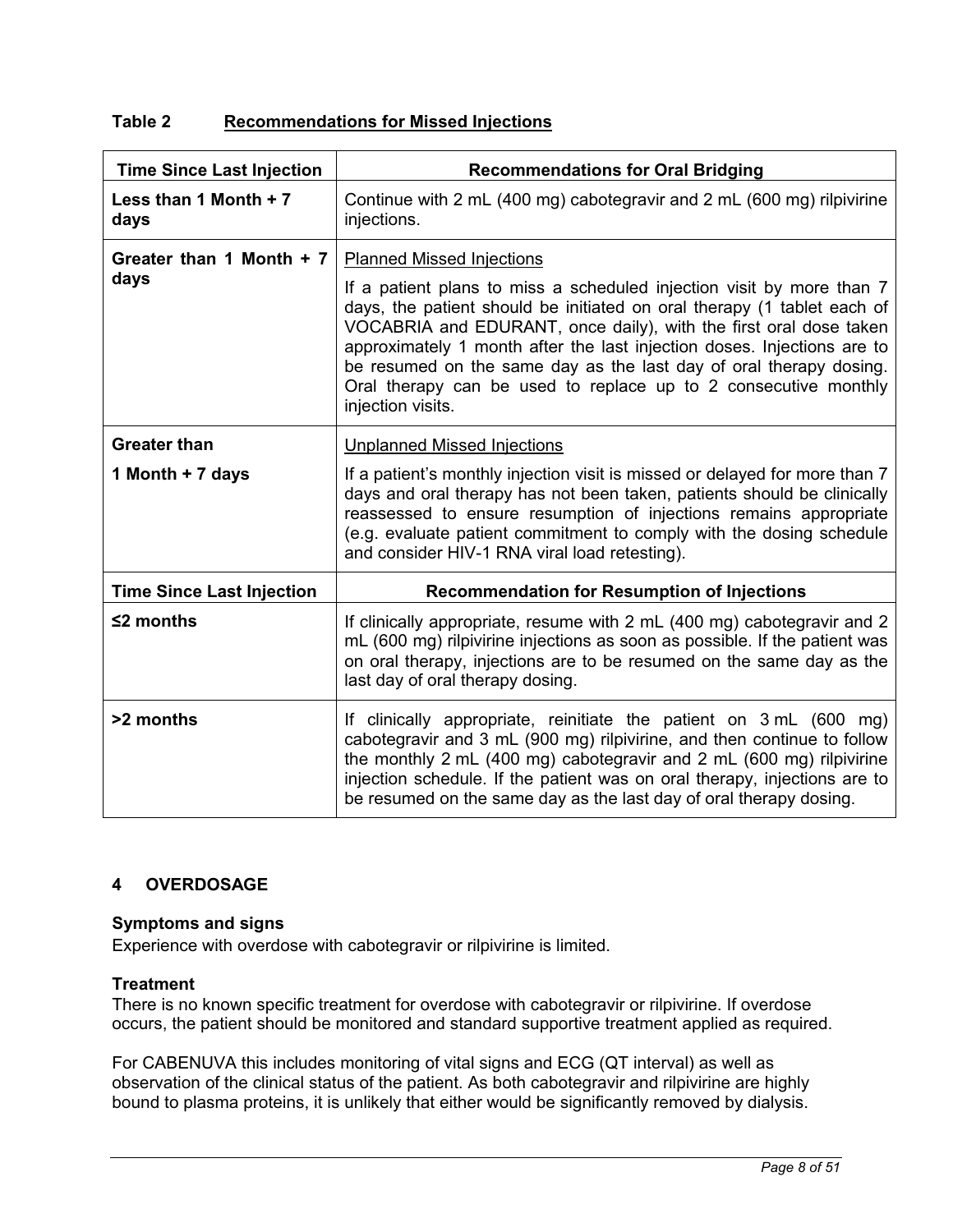<span id="page-8-0"></span>Consider the prolonged exposure to cabotegravir and rilpivirine (components of CABENUVA) following an injection when assessing treatment needs and recovery.

For management of a suspected drug overdose, contact your regional poison control centre.

## **5 DOSAGE FORMS, STRENGTHS, COMPOSITION AND PACKAGING**

#### **Table 3 Dosage Forms, Strengths, Composition and Packaging.**

| <b>Route of</b><br><b>Administration</b> | Dosage Form /<br><b>Strength/Composition</b>                                                                                                                      | <b>Non-medicinal Ingredients</b>                                                                                                                                                                                                 |
|------------------------------------------|-------------------------------------------------------------------------------------------------------------------------------------------------------------------|----------------------------------------------------------------------------------------------------------------------------------------------------------------------------------------------------------------------------------|
| Oral                                     | Tablet / 30 mg cabotegravir<br>(as cabotegravir sodium)                                                                                                           | hypromellose, lactose monohydrate,<br>magnesium stearate, microcrystalline<br>cellulose, polyethylene glycol, sodium<br>starch glycolate, and titanium dioxide                                                                   |
| Intramuscular                            | Extended Release<br>Injectable Suspension/<br>600 mg cabotegravir / 3 mL<br><b>Extended Release</b><br>Injectable Suspension/<br>900 mg rilpivirine / 3 mL        | Cabotegravir:<br>mannitol, polysorbate 20, polyethylene<br>glycol (PEG) 3350, water for injection<br>Rilpivirine:<br>citric acid monohydrate, glucose<br>monohydrate, poloxamer 338, sodium<br>dihydrogen phosphate monohydrate, |
| Intramuscular                            | <b>Extended Release</b><br>Injectable Suspension/<br>400 mg cabotegravir / 2 mL<br><b>Extended Release</b><br>Injectable Suspension/<br>600 mg rilpivirine / 2 mL | sodium hydroxide, water for injection                                                                                                                                                                                            |

#### **Dosage Forms**

VOCABRIA tablets are white, film-coated, oval tablets debossed with "SV CTV" on one side. Each film-coated tablet contains 30 mg of cabotegravir (equivalent to 31.62 mg cabotegravir sodium).

CABENUVA kits contain cabotegravir 200 mg/mL as a white to light pink, free-flowing extended release injectable suspension and rilpivirine 300 mg/mL as a white to off-white extended release injectable suspension.

### **Packaging**

VOCABRIA tablets are supplied in white HDPE (high density polyethylene) bottles with childresistant closures. Each bottle contains 30 film-coated tablets.

CABENUVA is supplied as 2 mL and 3 mL dosing kits. Each kit contains cabotegravir extended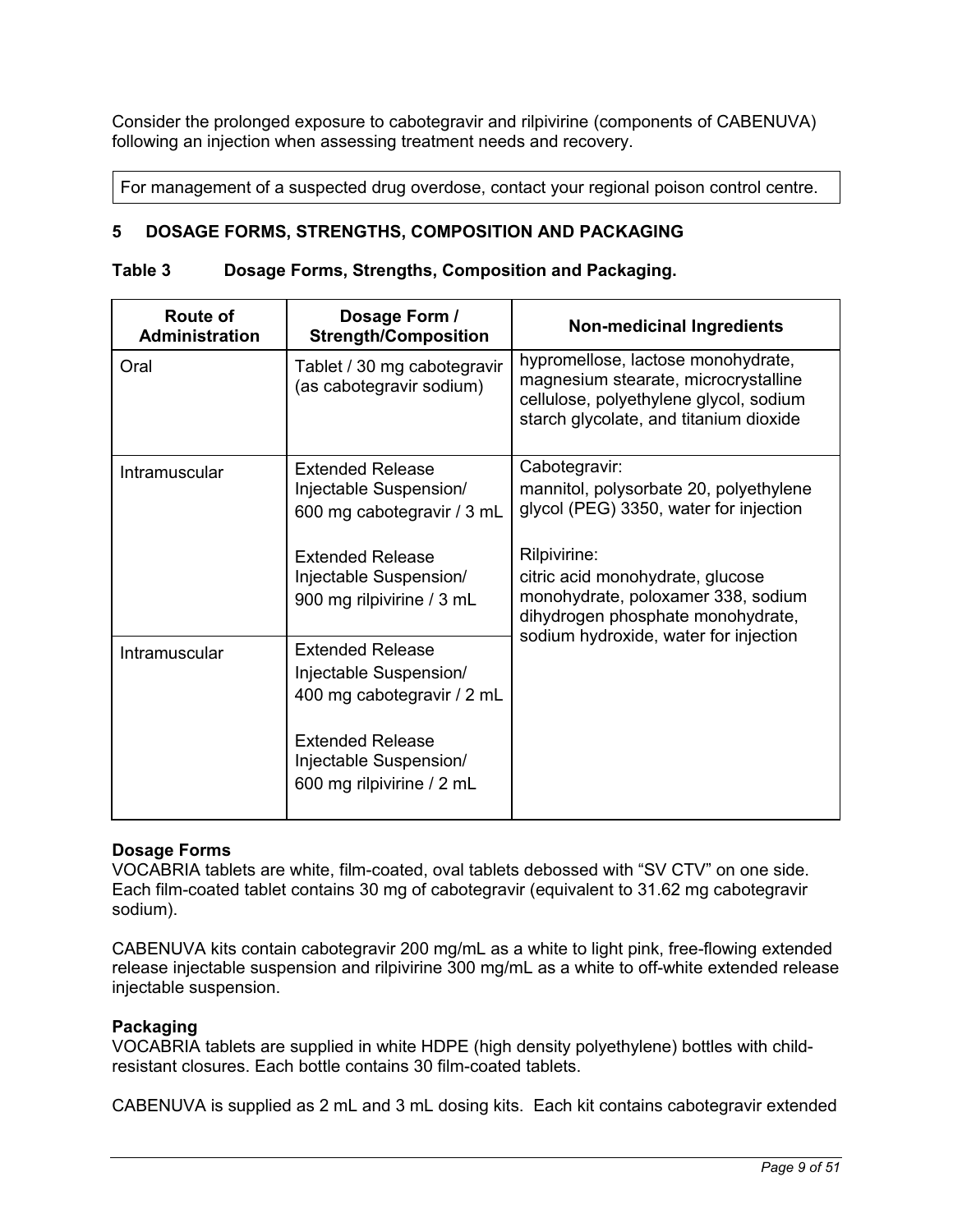<span id="page-9-0"></span>release injectable suspension 200 mg/mL and rilpivirine extended release injectable suspension 300 mg/mL, as follows:

2 mL CABENUVA Kit containing:

- One 2 mL single-dose vial, with a dark grey flip-off cap, of cabotegravir extended release injectable suspension containing 400 mg of cabotegravir.
- One 2 mL single-dose vial, with a mist grey flip-off cap, of rilpivirine extended release injectable suspension containing 600 mg of rilpivirine.

3 mL CABENUVA Kit containing:

- One 3 mL single-dose vial, with an orange flip-off cap, of cabotegravir extended release injectable suspension containing 600 mg of cabotegravir.
- One 3 mL single-dose vial, with a yellow flip-off cap, of rilpivirine extended release injectable suspension containing 900 mg of rilpivirine.

Each 2 mL and 3 mL dosing kit also contains 2 syringes, 2 vial adaptors, and 2 needles for intramuscular injection (23-gauge, 1½ inch). The vial stoppers are not made with natural latex rubber.

## **6 WARNINGS AND PRECAUTIONS**

#### **General**

As with other antiretroviral medicinal products, resistance testing and/or historical resistance data should guide the use of VOCABRIA and CABENUVA. The regimen should not be used in patients with known or suspected resistance to cabotegravir or rilpivirine.

Patients receiving VOCABRIA or CABENUVA or any other antiretroviral therapy may still develop opportunistic infections and other complications of HIV infection. Therefore, patients should remain under close clinical observation by physicians experienced in the treatment of these associated HIV diseases.

While effective viral suppression with antiretroviral therapy has been proven to substantially reduce the risk of sexual transmission, a residual risk cannot be excluded. Precautions to prevent transmission should be taken in accordance with national guidelines.

#### **Depressive Disorders**

Depressive disorders (including depressed mood, depression, dysphoria, major depression, mood altered, negative thoughts, suicide attempt, and suicidal ideation) have been reported with rilpivirine-containing products (see **[ADVERSE REACTIONS](#page-14-0)**). Promptly evaluate patients with severe depressive symptoms to assess whether the symptoms are related to CABENUVA and to determine whether the risks of continued therapy outweigh the benefits.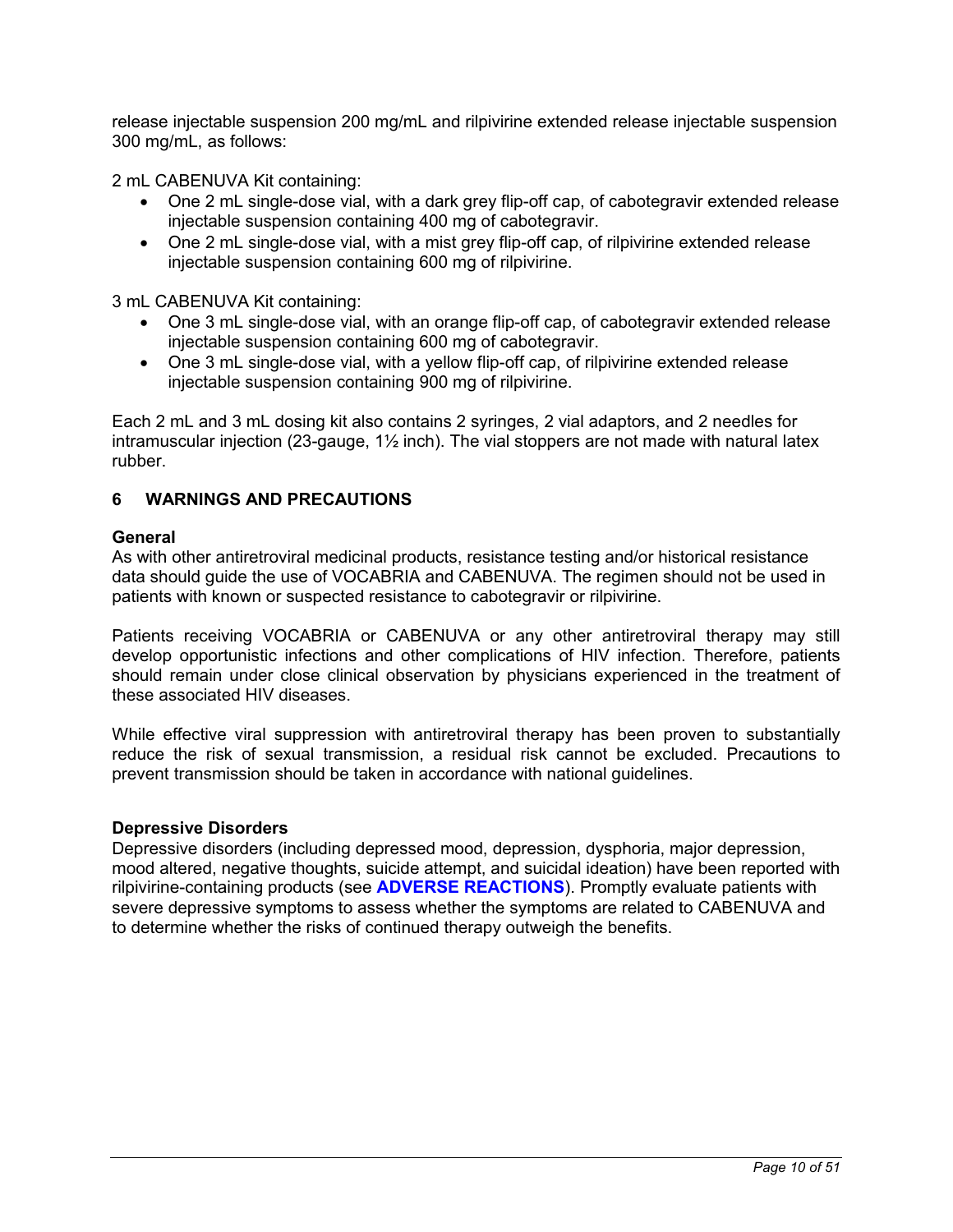### **Hepatotoxicity**

Cases of hepatotoxicity, presenting as serum transaminase elevations, have been reported in patients receiving cabotegravir with or without known pre-existing hepatic disease or other identifiable risk factors (see **[ADVERSE REACTIONS](#page-14-0)**).

Hepatic adverse events have been reported in patients receiving oral rilpivirine-containing regimens. Patients with underlying hepatitis B or C or marked elevations in transaminases prior to treatment may be at increased risk for worsening or development of transaminase elevations. A few cases of hepatoxicity have been reported in adult patients receiving oral rilpivirinecontaining regimens who had no pre-existing hepatic disease or other identifiable risk factors.

Monitoring of liver chemistries is recommended, and treatment with VOCABRIA and CABENUVA should be discontinued if hepatotoxicity is suspected (see **[WARNINGS AND](#page-9-0) [PRECAUTIONS](#page-9-0), Long-Acting Properties of CABENUVA and Risk of Resistance Due to Treatment Discontinuation**).

### **Loss of Virologic Response Due to Drug Interactions**

The concomitant use of VOCABRIA or CABENUVA and other drugs may result in known or potentially significant drug interactions, some of which may lead to loss of therapeutic effect of VOCABRIA and/or CABENUVA and possible development of viral resistance (see **[CONTRAINDICATIONS](#page-3-0); [DRUG INTERACTIONS](#page-18-0)**).

EDURANT at the recommended oral dose of 25 mg once daily is not associated with a clinically relevant effect on QTc interval (see **[ACTION AND CLINICAL PHARMACOLOGY,](#page-25-0) [Pharmacodynamics](#page-25-0)**). Plasma rilpivirine concentrations after rilpivirine injections are comparable to those during EDURANT therapy which do not prolong the QTc interval. In healthy subjects, 75 mg oral once daily rilpivirine (3 times the dose of EDURANT) and 300 mg once daily (12 times the dose of EDURANT) have been shown to prolong the QTc interval of the electrocardiogram (see **[DRUG INTERACTIONS;](#page-18-0) [ACTION AND CLINICAL PHARMACOLOGY,](#page-25-0) [Pharmacodynamics](#page-25-0)**).

CABENUVA should be used with caution when used in combination with drugs that are known to have a risk of Torsade de Pointes. See **[DRUG INTERACTIONS,](#page-18-0) Drug-Drug Interactions, [Table](#page-20-0) 6** for steps to prevent or manage these possible and known significant drug interactions, including dosing recommendations. Consider the potential for drug interactions prior to and during therapy with VOCABRIA and CABENUVA; review concomitant medications during therapy with VOCABRIA and CABENUVA.

#### **Skin and Hypersensitivity Reactions**

Hypersensitivity reactions have been reported in association with other integrase inhibitors (INSTIs). These reactions were characterized by rash, constitutional findings, and sometimes organ dysfunction, including liver injury. While no such reactions have been observed to date in association with cabotegravir, remain vigilant and discontinue VOCABRIA, CABENUVA or other suspected agents, immediately if there is a suspicion of hypersensitivity reaction.

Severe skin and hypersensitivity reactions have been reported during post marketing experience with oral rilpivirine-containing regimens including cases of Drug Reaction with Eosinophilia and Systemic Symptoms (DRESS). While some skin reactions were accompanied by constitutional symptoms such as fever, other skin reactions were associated with organ dysfunctions, including elevations in hepatic serum biochemistries. During the Phase 3 clinical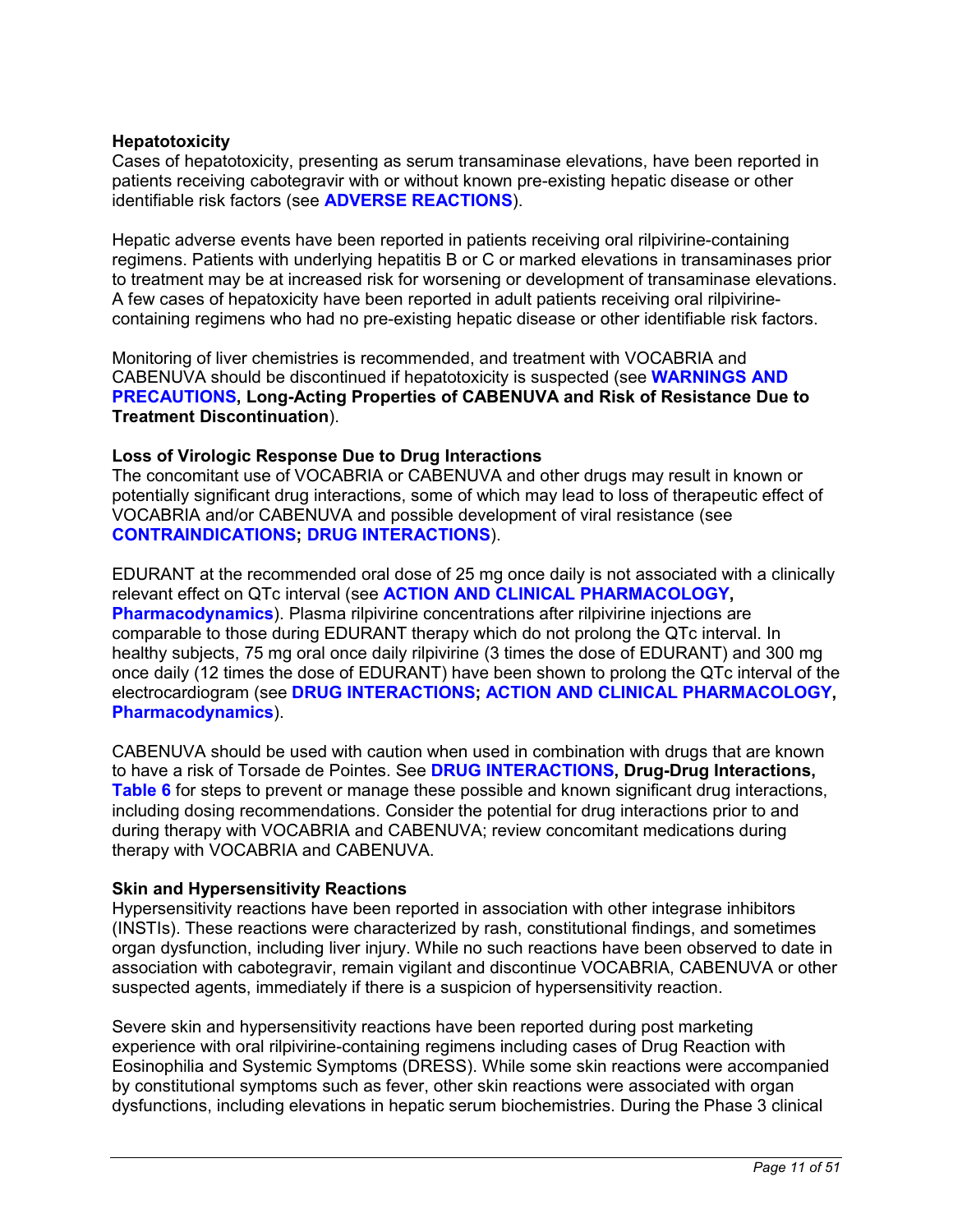trials of oral rilpivirine, treatment-related rashes with at least Grade 2 severity were reported in 3% of patients. No Grade 4 rash was reported (see **[ADVERSE REACTIONS](#page-14-0)**)**.**

Discontinue VOCABRIA or CABENUVA immediately if signs or symptoms of severe skin or hypersensitivity reactions develop (including, but not limited to, severe rash, or rash accompanied by fever, general malaise, fatigue, muscle or joint aches, blisters or peeling of the skin, mucosal involvement [oral blisters or lesions], conjunctivitis, facial edema, hepatitis, eosinophilia, angioedema, or difficulty breathing). Clinical status, including laboratory parameters with liver transaminases, should be monitored and appropriate therapy initiated.

For information regarding the long-acting properties of CABENUVA, see **[WARNINGS AND](#page-9-0)  [PRECAUTIONS](#page-9-0)***.* Administer the oral lead-in dosing prior to administration of CABENUVA to help identify patients who may be at risk of a hypersensitivity reaction (see **[CONTRAINDICATIONS](#page-3-0); [DOSAGE AND ADMINISTRATION](#page-4-0)**)*.*

### **Long-Acting Properties of CABENUVA**

Residual concentrations of cabotegravir and rilpivirine injections may remain in the systemic circulation of patients for prolonged periods (up to 12 months or longer). Consider the longacting characteristics of cabotegravir and rilpivirine injections if CABENUVA is discontinued (see **[WARNINGS AND PRECAUTIONS](#page-9-0); [DRUG INTERACTIONS](#page-18-0)**).

#### **Risk of Resistance Due to Treatment Discontinuation**

It is important to carefully select patients who agree to the required monthly injection dosing schedule because non-adherence to monthly injections could lead to loss of virologic response and development of resistance. To minimize the risk of developing viral resistance, it is essential to adopt an alternative, fully suppressive antiretroviral regimen no later than 1 month after the final injection doses of CABENUVA. If virologic failure is suspected, switch the patient to an alternative regimen as soon as possible (see **[DRUG INTERACTIONS\)](#page-18-0)**.

#### **Post-Injection Reactions**

In clinical trials, serious post-injection reactions were reported within minutes after the injection of rilpivirine, including dyspnea, agitation, abdominal cramping, flushing, sweating, oral numbness, and changes in blood pressure. These events were reported in less than 0.5% of subjects and began to resolve within a few minutes after the injection. These events may have been associated with inadvertent (partial) intravenous administration.

Carefully follow the Instructions for Use when preparing and administering CABENUVA to avoid accidental intravenous administration. If a patient experiences a post-injection reaction, monitor and treat as clinically indicated.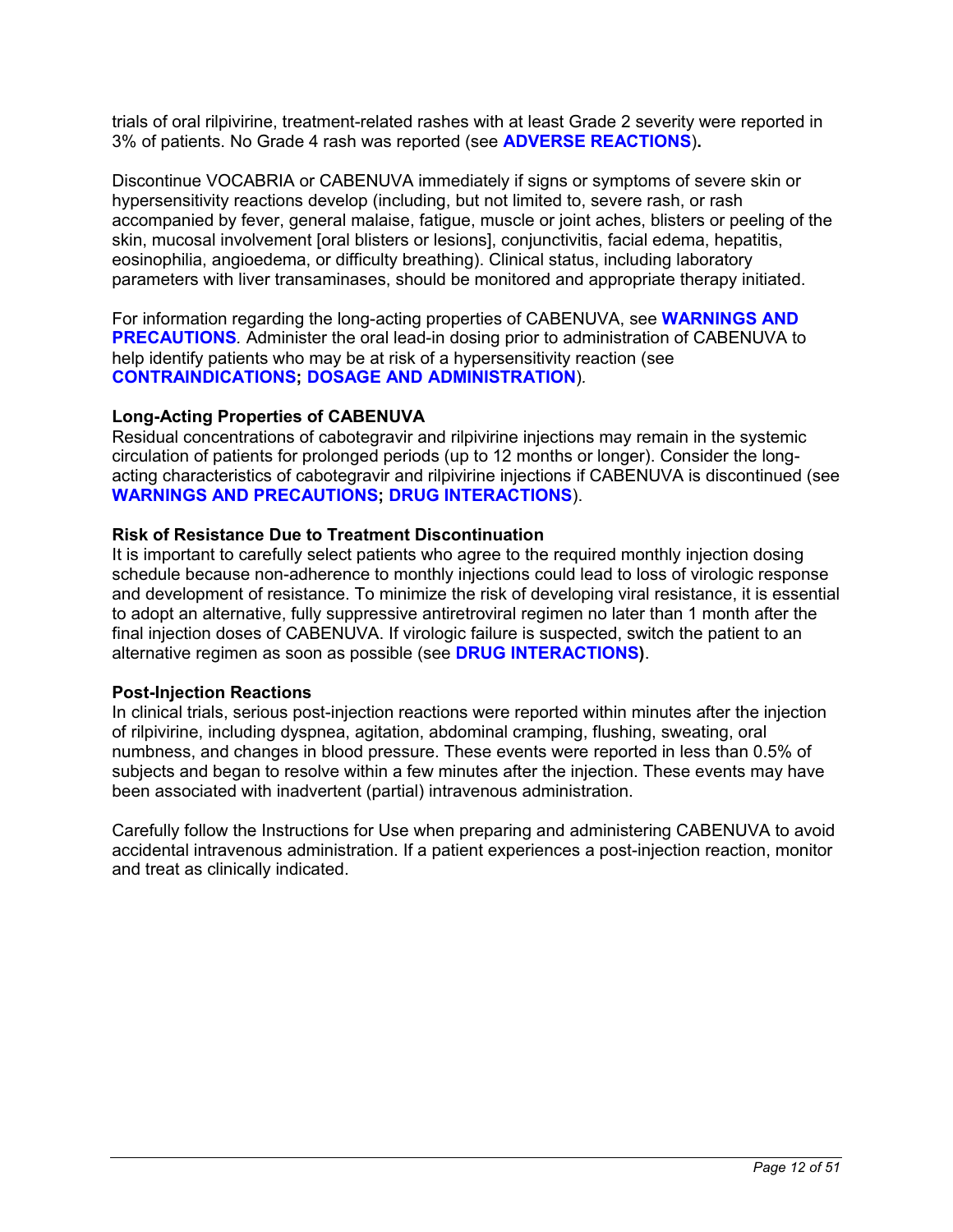## <span id="page-12-0"></span>**Sexual Health**

## *Reproduction*

**Antiretroviral Pregnancy Registry (APR):** To monitor maternal-fetal outcomes of pregnant women with HIV exposed to VOCABRIA, CABENUVA and other antiretroviral agents, an Antiretroviral Pregnancy Registry has been established. Physicians are encouraged to register patients: http://www.apregistry.com Telephone: (800) 258-4263 Fax: (800) 800-1052

## *Fertility*

There are no data on the effects of cabotegravir and/or rilpivirine on human male or female fertility. Animal studies indicate no effects of cabotegravir or rilpivirine on male or female fertility.

Cabotegravir when administered orally to male and female rats at exposure (AUC) greater than 20 times the exposure at the Maximum Recommended Human Dose (MRHD) of 30 mg dosed orally or 400 mg IM injection did not cause adverse effects on male or female reproductive organs or spermatogenesis, and no functional effects on mating or fertility were observed.

In rats, there were no effects on mating or fertility with rilpivirine at exposures >28 times the exposure at the MRHD of 25 mg orally once daily or 600 mg IM injection monthly.

## **6.1 Special Populations**

## **6.1.1 Pregnant Women**

VOCABRIA and CABENUVA have not been studied in pregnant women. There are insufficient human data on the use of CABENUVA during pregnancy to adequately assess a drugassociated risk of birth defects and miscarriage. While there are insufficient human data to assess the risk of neural tube defects (NTDs) with exposure to CABENUVA during pregnancy, NTDs were reported with dolutegravir, another integrase inhibitor. VOCABRIA and CABENUVA should not be used in pregnant women unless the potential benefits outweigh the potential risks to the fetus.

#### **Cabotegravir**

Reproductive toxicity studies in pregnant rats showed that cabotegravir crosses the placenta and can be detected in fetal tissue. Cabotegravir was not teratogenic when studied in pregnant rats and rabbits but in rats caused decreased fetal weight, a delay in the onset of parturition and increased stillbirths and neonatal deaths at exposures higher than for therapeutic doses. The relevancy to human pregnancy is unknown.

In an embryo-fetal development study, there were no adverse developmental outcomes following oral administration of cabotegravir to pregnant rabbits at doses with exposures up to 0.66 times the exposure at the MRHD of 30 mg. In rats, alterations in fetal growth (decreased body weights) were observed at exposures that were 28 times the exposure at the MRHD.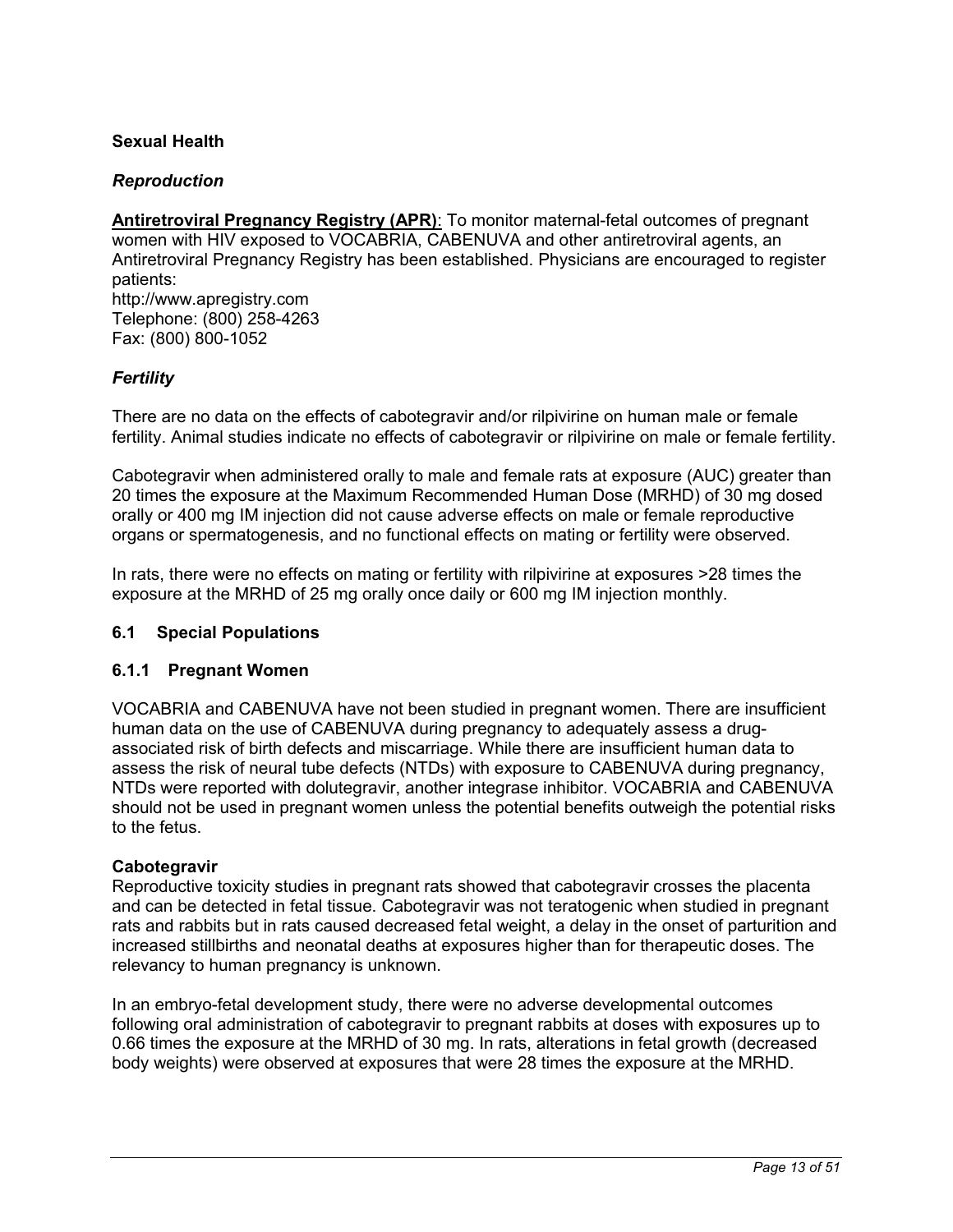<span id="page-13-0"></span>In the rat pre- and post-natal studies at exposures 28 times the exposures at the MRHD of 30 mg oral or 400 mg IM dose, cabotegravir was associated with delayed onset of parturition, and increased number of stillbirths and neonatal mortalities immediately after birth. In a crossfostering study, similar incidences of stillbirths and early postnatal deaths were observed when rat pups born to cabotegravir-treated mothers were nursed from birth by control mothers. There was no effect on neonatal survival of control pups nursed from birth by cabotegravir-treated mothers. A lower dose of cabotegravir (at exposures >10 times the exposure at the MRHD of 30 mg oral or 400 mg IM dose) was not associated with delayed parturition or neonatal mortality in rats. In rabbit and rat studies there was no effect on survival when fetuses were delivered by caesarean section.

# **Rilpivirine**

No significant toxicological effects were observed in embryo-fetal toxicity studies performed with rilpivirine in rats and rabbits at exposures ≥12 (rats) and ≥57 (rabbits) times the exposure at the MRHD of 25 mg orally once daily or 600 mg IM injection monthly dose of rilpivirine in HIV-1 infected patients. In a rat pre and postnatal development study, no adverse effects were noted in the offspring at maternal exposures ≥51 times the exposure at the MRHD of 25 mg orally once daily or 600 mg IM injection monthly dose of rilpivirine in HIV-1 infected patients.

Oral rilpivirine in combination with a background regimen was evaluated in a clinical trial of 19 pregnant women during the second and third trimesters, and postpartum. The pharmacokinetic data demonstrate that total exposure (AUC) to rilpivirine as a part of an antiretroviral regimen was approximately 30% lower during pregnancy compared with postpartum (6-12 weeks). Virologic response was preserved throughout the trial period. No mother to child transmission occurred in all 10 infants born to the mothers who completed the trial and for whom the HIV status was available. Rilpivirine was well tolerated during pregnancy and postpartum. There were no new safety findings compared with the known safety profile of rilpivirine in HIV-1 infected adults.

Viral load should be monitored closely if the patient receives CABENUVA during pregnancy. Cabotegravir and rilpivirine have been detected in systemic circulation for up to 12 months or longer after the last injections have been administered. Therefore, consideration should be given to the potential for fetal exposure during pregnancy (see **[WARNINGS AND](#page-9-0)  [PRECAUTIONS](#page-9-0)**).

# **6.1.2 Breastfeeding**

HIV-1 infected mothers should not breastfeed their infants to avoid risking postnatal transmission of HIV-1 infection. Based on animal studies, it is expected that cabotegravir and rilpivirine could be present in breast milk. HIV-1-infected mothers should be instructed not to breastfeed if they are receiving VOCABRIA or CABENUVA. After the last injection has been administered, cabotegravir and rilpivirine could be present in human milk for 12 months or longer.

# **6.1.3 Pediatrics**

**Pediatrics (<18 years)**: Safety and efficacy of VOCABRIA and CABENUVA have not been established in pediatric patients less than 18 years of age.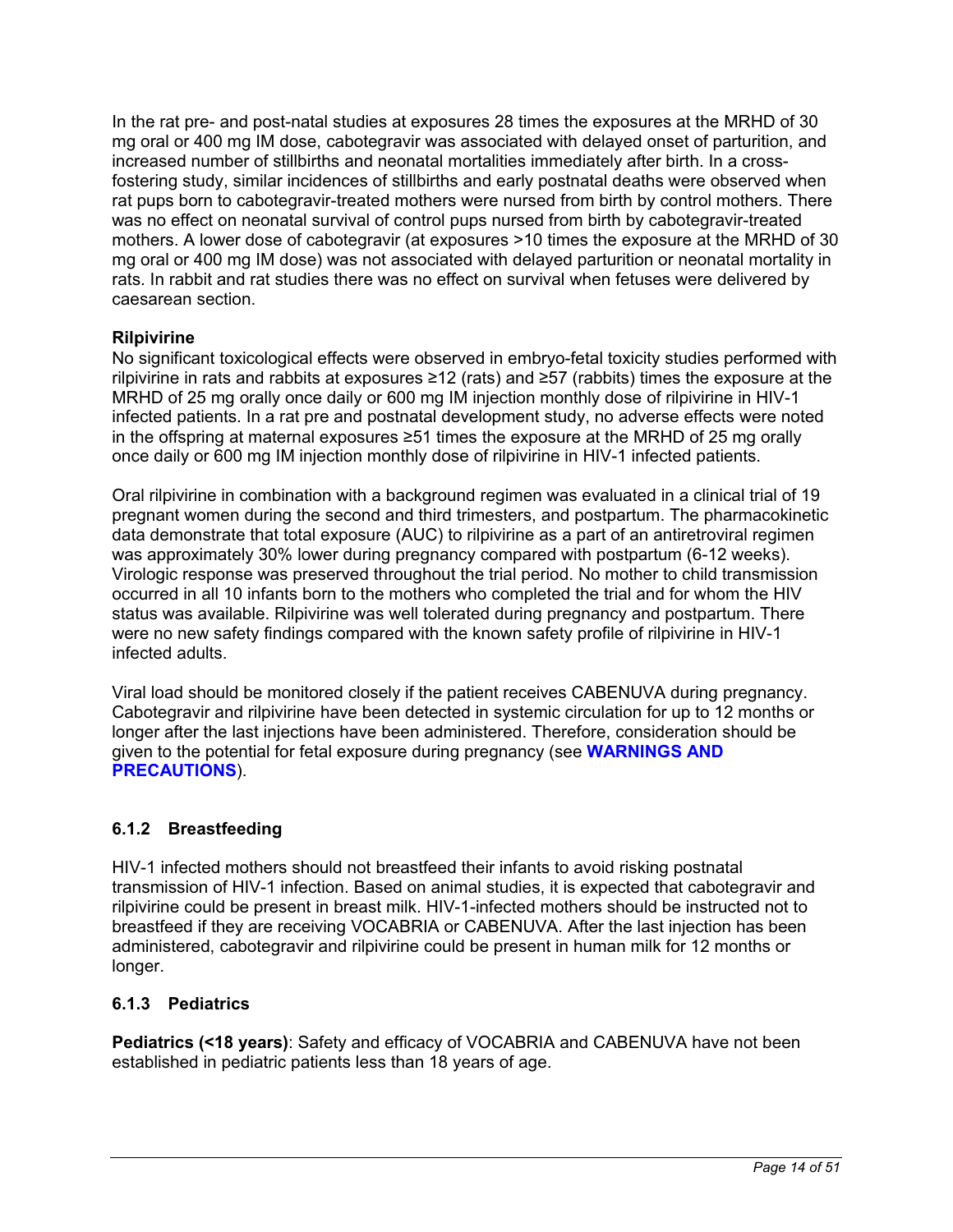# <span id="page-14-0"></span>**6.1.4 Geriatrics**

**Geriatrics (>65 years)**: Clinical studies of VOCABRIA and CABENUVA did not include sufficient numbers of patients aged 65 and older to determine whether they respond differently from adult patients less than 65 years of age.

# **7 ADVERSE REACTIONS**

### **7.1 Adverse Reaction Overview**

The following adverse drug reactions are discussed in the **[WARNINGS AND PRECAUTIONS](#page-9-0)** section:

- Depressive disorders
- Hepatotoxicity
- Post-injection reactions
- Skin and hypersensitivity reactions

### **7.2 Clinical Trial Adverse Reactions**

*Because clinical trials are conducted under very specific conditions, the adverse reaction rates observed in the clinical trials may not reflect the rates observed in practice and should not be compared to the rates in the clinical trials of another drug. Adverse reaction information from clinical trials is useful for identifying drug-related adverse events and for approximating rates.*

The safety assessment of CABENUVA and VOCABRIA in HIV-1-infected, virologicallysuppressed patients is based on primary Week 48 analyses of pooled data from 2 international, multicenter open-label studies: FLAIR and ATLAS. Additional safety information from Phase 1 and 2 studies is presented where relevant.

In FLAIR and ATLAS, a total of 1,182 HIV-1 infected patients were randomized to receive either a cabotegravir plus rilpivirine regimen or remain on their baseline antiretroviral regimen. Patients randomized to receive the cabotegravir plus rilpivirine regimen, initiated treatment with daily oral lead-in dosing with one VOCABRIA tablet plus one EDURANT tablet for at least 4 weeks followed by treatment with CABENUVA for at least an additional 44 weeks.

In ATLAS, patients were antiretroviral treatment-experienced and virologically-suppressed (HIV-1 RNA <50 copies per mL) at time of study enrollment. In FLAIR, patients were antiretroviral treatment-naive at time of enrollment and received a dolutegravir (INSTI)-containing regimen for 20 weeks. If virologically-suppressed, patients were randomized into the cabotegravir plus rilpivirine regimen or continued with their dolutegravir (INSTI)-containing regimen.

Adverse reactions were reported following exposure to CABENUVA long-acting injectable suspensions (median exposure time: 54 weeks), as well as following exposure to VOCABRIA (cabotegravir) tablets and EDURANT (rilpivirine) tablets administered in combination as oral lead-in therapy (median time exposures: 5.3 weeks). Adverse reactions include those attributable to both the oral and injectable formulations of cabotegravir and rilpivirine administered as a combination regimen. Refer to the prescribing information for EDURANT for other adverse reactions associated with oral rilpivirine.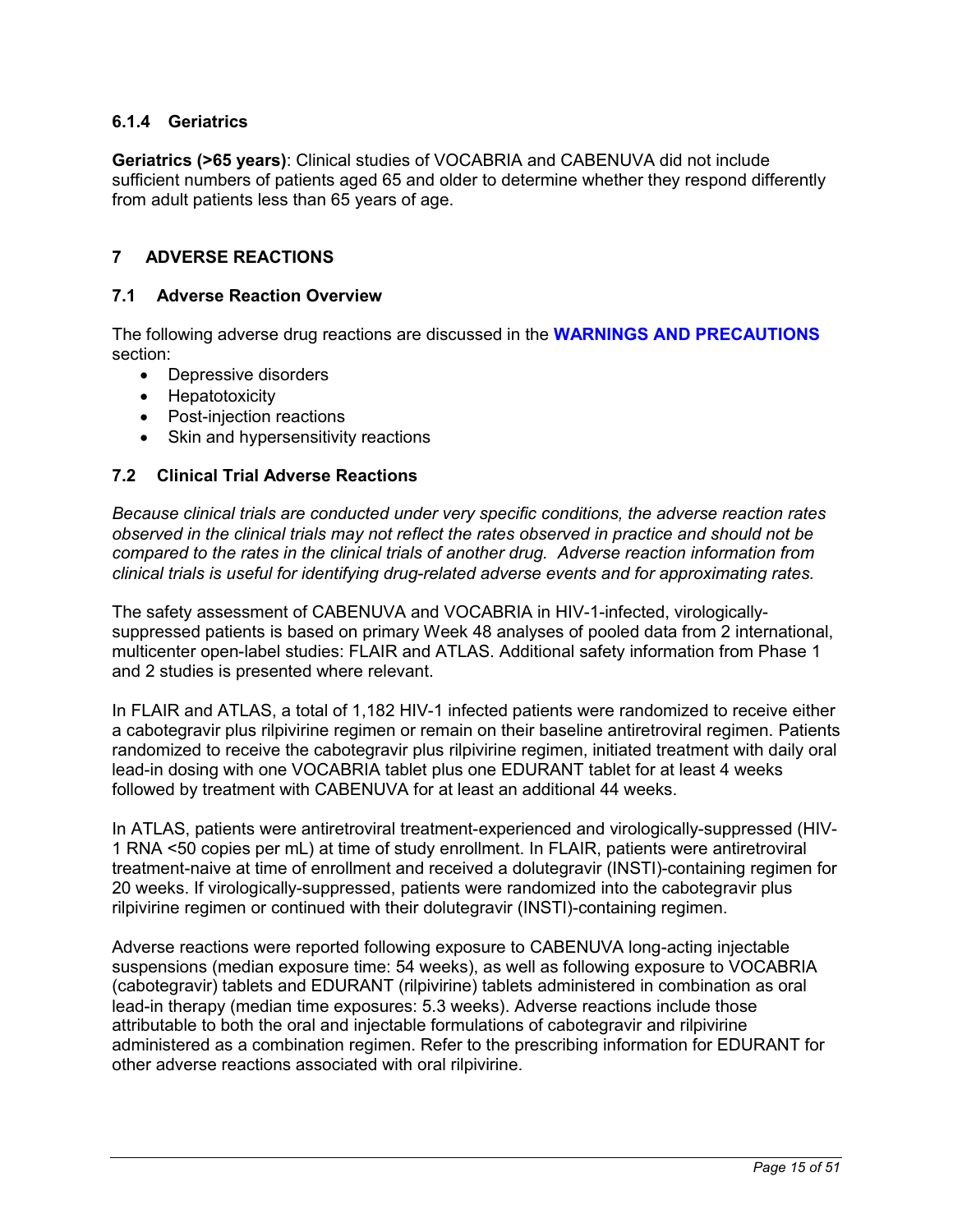<span id="page-15-0"></span>Overall, 4% of patients receiving CABENUVA and 2% of patients in the control group discontinued due to adverse events. Adverse events leading to discontinuation and occurring in more than 1 patient were injection site reactions, hepatitis A, acute hepatitis B, headache, and diarrhea which occurred with an incidence of ≤1%.

The most common adverse reactions of all Grades reported in ≥2% of patients in the individual and pooled analyses from the FLAIR and ATLAS studies are presented in **[Table 4](#page-15-0)**. No deaths occurred in patients treated with cabotegravir plus rilpivirine. Selected laboratory abnormalities are included in **[Table](#page-17-0) 5**.

# **Table 4 Adverse Reactions (Grades 1 to 4) Reported in ≥2% of Virologically Suppressed Subjects with HIV-1 Infection in FLAIR and ATLAS Trials (Week 48)**

|                                       | <b>FLAIR</b> |             | <b>ATLAS</b> |                | <b>POOLED</b> |             |
|---------------------------------------|--------------|-------------|--------------|----------------|---------------|-------------|
| Adverse Reaction <sup>a</sup>         | <b>CAB</b>   | <b>CAR</b>  | <b>CAB</b>   | <b>CAR</b>     | CAB           | <b>CAR</b>  |
|                                       | plus         | $(n=283)$   | plus         | $(n=308)$      | plus          | $(n=591)$   |
|                                       | <b>RPV</b>   |             | <b>RPV</b>   |                | <b>RPV</b>    |             |
|                                       | $(n=283)$    |             | $(n=308)$    |                | $(n=591)$     |             |
| Injection site reactions <sup>b</sup> | 84%          | 0           | 81%          | $\mathbf 0$    | 83%           | $\mathbf 0$ |
| Pyrexia <sup>c</sup>                  | 8%           | $\mathbf 0$ | 8%           | $\overline{0}$ | 8%            | $\Omega$    |
| Fatigue <sup>d</sup>                  | 5%           | 2%          | 5%           | $\overline{0}$ | 5%            | $< 1\%$     |
| Headache                              | 5%           | 1%          | 4%           | $\mathbf{0}$   | 4%            | $1\%$       |
| Musculoskeletal paine                 | 2%           | $1\%$       | 3%           | $\overline{0}$ | 3%            | $< 1\%$     |
| Nausea                                | 1%           | 2%          | 4%           | $\overline{0}$ | 3%            | $1\%$       |
| Sleep disorders <sup>f</sup>          | $1\%$        | $1\%$       | 3%           | $< 1\%$        | 2%            | $1\%$       |
| <b>Dizziness</b>                      | 1%           | $1\%$       | 2%           | $\Omega$       | 2%            | $1\%$       |
| Rash <sup>g</sup>                     | 2%           | 0           | 2%           | $\overline{0}$ | 2%            | $\Omega$    |
| Diarrhoea                             | 2%           | $1\%$       | $< 1\%$      | $\overline{0}$ | 1%            | $1\%$       |

<sup>a</sup> Adverse reactions defined as "treatment-related" as assessed by the investigator.

**b** See Injection-Associated Adverse Reactions for additional information.

<sup>c</sup> Pyrexia: includes pyrexia, feeling hot, chills, influenza-like illness, body temperature increased.

<sup>d</sup> Fatigue: includes fatigue, malaise, asthenia.

<sup>e</sup> Musculoskeletal pain: includes musculoskeletal pain, musculoskeletal discomfort, back pain, myalgia, pain in extremity.

<sup>f</sup> Sleep disorders: includes insomnia, poor quality sleep, somnolence.

<sup>g</sup> Rash: includes erythema, pruritis, pruritis generalized, purpura, rash, rash- erythematous, generalized, macular.

CAR = current antiretroviral regimen.

## **Local Injection Site Reactions (ISRs)**

Local ISRs were the most frequent adverse events associated with the intramuscular administration of CABENUVA. After 14,682 injections, 3,663 ISRs were reported. The percentage of patients reporting ISRs decreased over time (Week 4, 70% and Week 48, 16%). A total of 1% of patients in FLAIR and ATLAS discontinued treatment with CABENUVA because of ISRs.

At the Week 48 analysis, 84% of patients had at least 1 local ISR during the analysis period. These consisted primarily of localized pain/discomfort (79%); based on all grades irrespective of relatedness. Other ISRs reported in more than 1% of patients during the analysis period included nodules (14%), induration (12%), swelling (8%), erythema (4%), pruritus (4%), bruising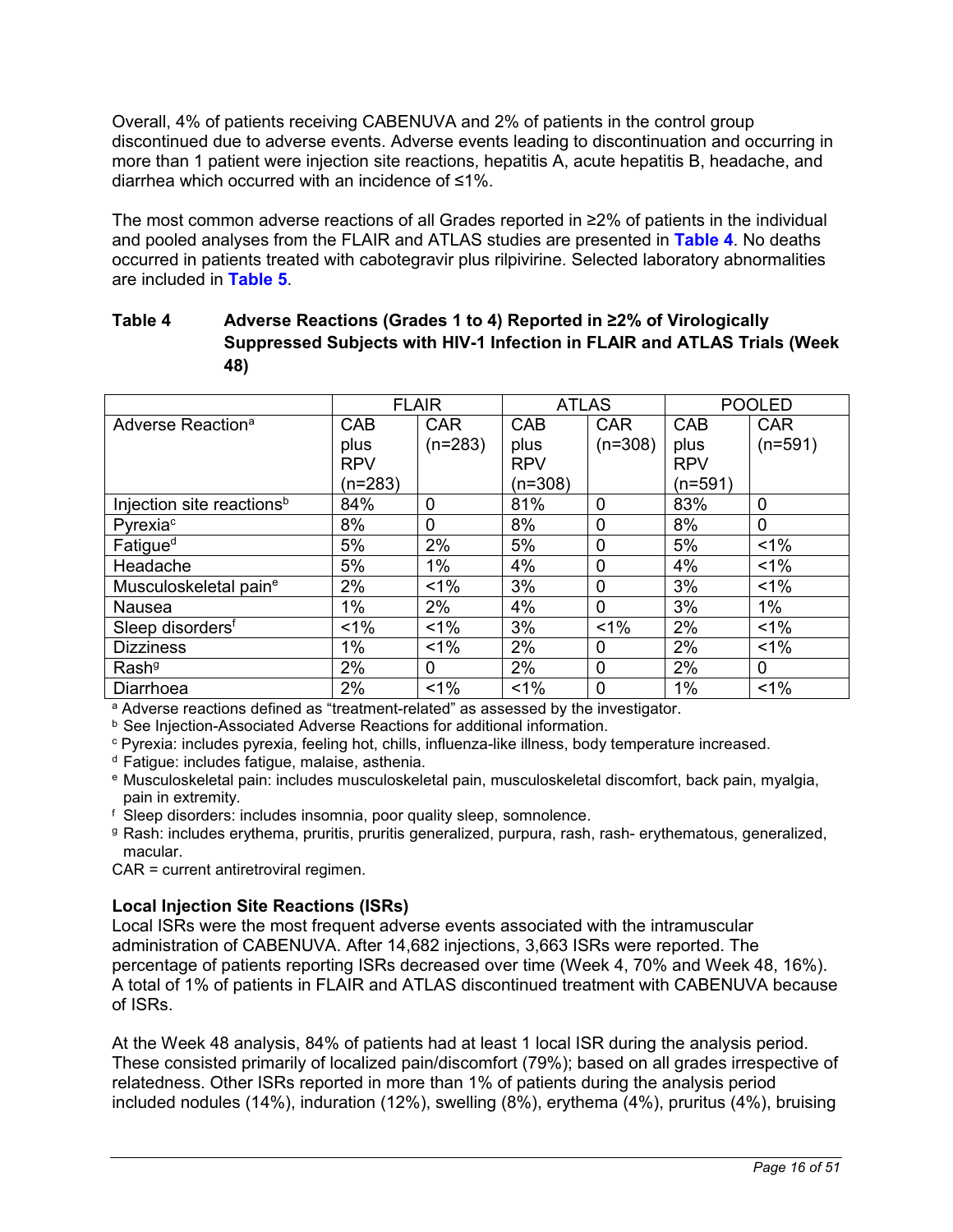<span id="page-16-0"></span>(3%), warmth (2%), and hematoma (2%). Abscess and cellulitis at the injection site were each reported in <1% of patients.

The severity of ISRs were generally mild (Grade 1, 75% of patients) or moderate (Grade 2, 36% of patients). Four percent (4%) of patients experienced severe (Grade 3) ISRs. No patients experienced Grade 4 ISRs. The median duration of all ISR events was 3 days.

#### **Other Injection-Associated Adverse Reactions**

Vasovagal or pre-syncopal reactions were reported in less than 1% of patients after injection with rilpivirine or cabotegravir.

In the ATLAS and FLAIR clinical trials, an increased incidence of pyrexia (8%) was reported by patients receiving CABENUVA injections compared with no events among patients receiving current antiretroviral regimen. No cases were serious or led to withdrawal and the occurrences of pyrexia may represent a response to administration of CABENUVA via intramuscular injection.

Reports of musculoskeletal pain (3%) and less frequently, sciatica, were also more common in patients receiving CABENUVA compared with the current antiretroviral regimen and some events had a temporal association with injection.

## **7.3 Less Common Clinical Trial Adverse Reactions**

Select adverse reactions of all Grades that occurred in less than 2% of patients receiving cabotegravir and rilpivirine are presented below.

Gastrointestinal Disorders: Abdominal pain (including upper abdominal pain), gastritis, dyspepsia, flatulence, nausea, vomiting.

Hepatobiliary Disorders: Hepatotoxicity.

No cases of hepatotoxicity were observed in the pivotal Phase 3 studies. A few cases were identified with cabotegravir in Phase 1 and 2 trials.

Investigations: Weight increase.

Psychiatric Disorders: Anxiety (including irritability), depression, abnormal dreams.

Skin and Hypersensitivity: Hypersensitivity reactions.

### **7.4 Abnormal Laboratory Findings: Hematologic, Clinical Chemistry and Other Quantitative Data**

Selected laboratory abnormalities with a worsening grade from baseline and representing the worst-grade toxicity are presented in **[Table](#page-17-0) 5**.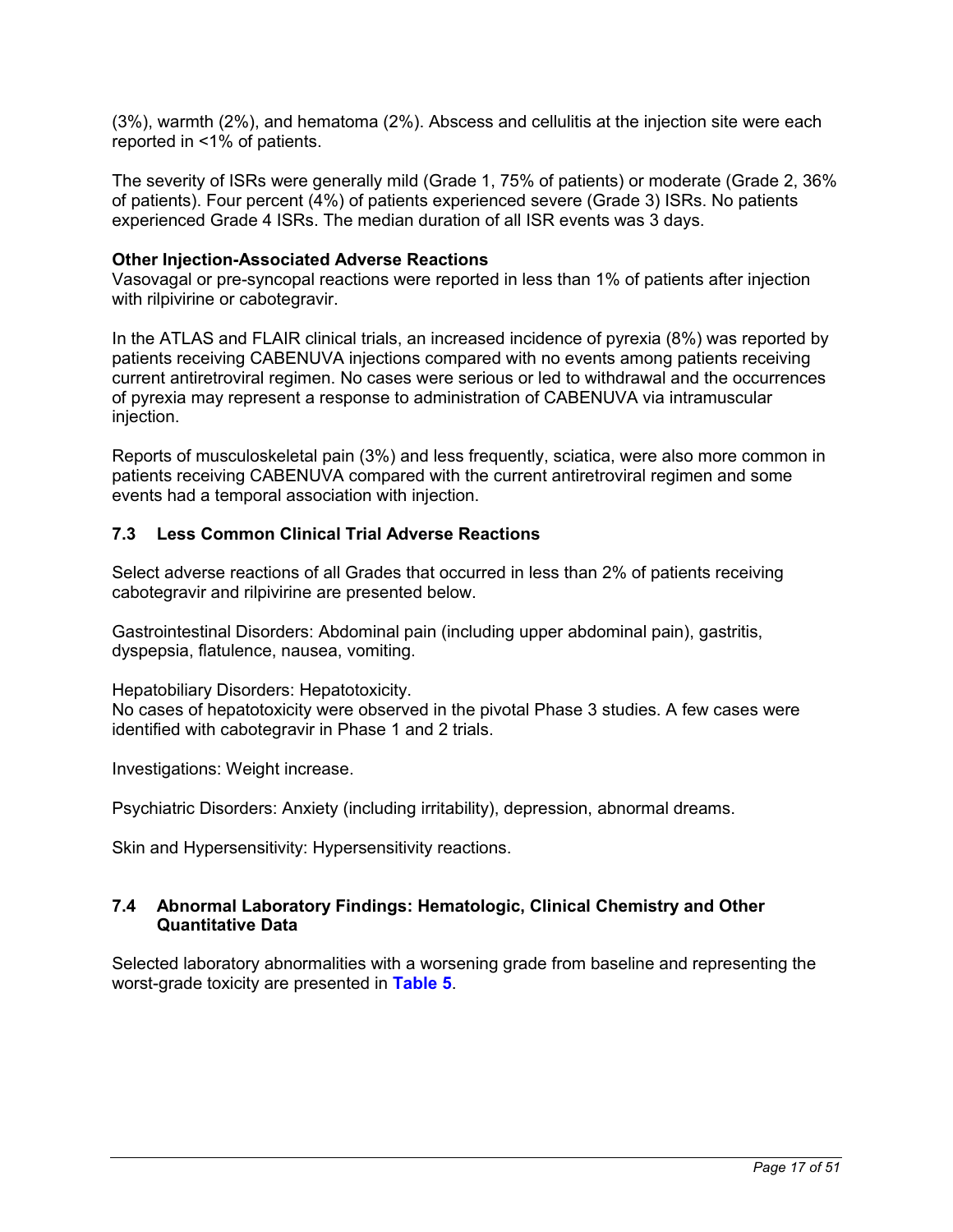# <span id="page-17-0"></span>**Table 5 Selected Laboratory Abnormalities (Grades 3 to 4; Week 48 Pooled Analyses) in FLAIR and ATLAS Studies**

| <b>Laboratory Parameter</b><br><b>Preferred Term</b> | Cabotegravir plus<br><b>Rilpivirine</b><br>$(n = 591)$ | <b>Current Antiretroviral</b><br>Regimen<br>$(n = 591)$ |
|------------------------------------------------------|--------------------------------------------------------|---------------------------------------------------------|
| ALT $(25.0 \times ULN)$                              | 2%                                                     | $1\%$                                                   |
| AST ( $\geq 5.0$ x ULN)                              | 3%                                                     | $< 1\%$                                                 |
| Bilirubin ( $\geq$ 2.6 x ULN)                        | $< 1\%$                                                | $1\%$                                                   |
| Creatine phosphokinase (≥10.0 x ULN)                 | 8%                                                     | 4%                                                      |
| Lipase $(23.0 \times ULN)$                           | 5%                                                     | 3%                                                      |

ULN = Upper limit of normal.

**Changes in Transaminases:** A few patients had transaminase elevations attributed to suspected hepatotoxicity in relation to oral cabotegravir exposure in Phase 1 and 2 studies. Elevated transaminases (AST/ALT) were observed in patients receiving the cabotegravir and rilpivirine regimens during the pivotal Phase 3 studies; however, the primary reason for these elevations was the occurrence of acute viral hepatitis (Hepatitis A, B, C).

**Changes in Total Bilirubin:** Small, non-progressive increases in total bilirubin (without clinical jaundice) were observed with cabotegravir and rilpivirine regimens. These changes are not considered clinically relevant as they likely reflect competition between cabotegravir and unconjugated bilirubin for a common clearance pathway (UGT1A1) (see **ACTION AND CLINICAL PHARMACOLOGY, [Pharmacokinetics\)](#page-26-0).**

**Changes in Creatine Phosphokinase (CPK):** Asymptomatic CPK elevations, mainly in association with exercise, have also been reported with cabotegravir plus rilpivirine.

**Weight Increased:** At Week 48, patients in FLAIR and ATLAS who received cabotegravir plus rilpivirine had a median weight gain of 1.5 kg; those in the CAR group gained a median weight gain of 1.0 kg (pooled analysis). In the individual FLAIR and ATLAS studies, the median weight gain in patients receiving cabotegravir plus rilpivirine were 1.3 kg and 1.8 kg respectively, compared to 1.5 kg and 0.3 kg in patients receiving CAR.

# **Adrenal Function:**

In the pooled Phase 3 trials of EDURANT (rilpivirine), the overall mean change from baseline in basal cortisol was -0.69 (-1.12, 0.27) micrograms/dL in the group receiving EDURANT compared with -0.02 (-0.48, 0.44) micrograms/dL in the control group. Abnormal responses to ACTH stimulation tests were also higher in the group receiving EDURANT. The clinical significance of the higher abnormal rate of ACTH stimulation tests in the group receiving EDURANT is not known. Refer to the EDURANT product monograph for additional information.

# **7.5 Clinical Trial Adverse Reactions (Pediatrics)**

There are no clinical study data with VOCABRIA or CABENUVA in the pediatric population.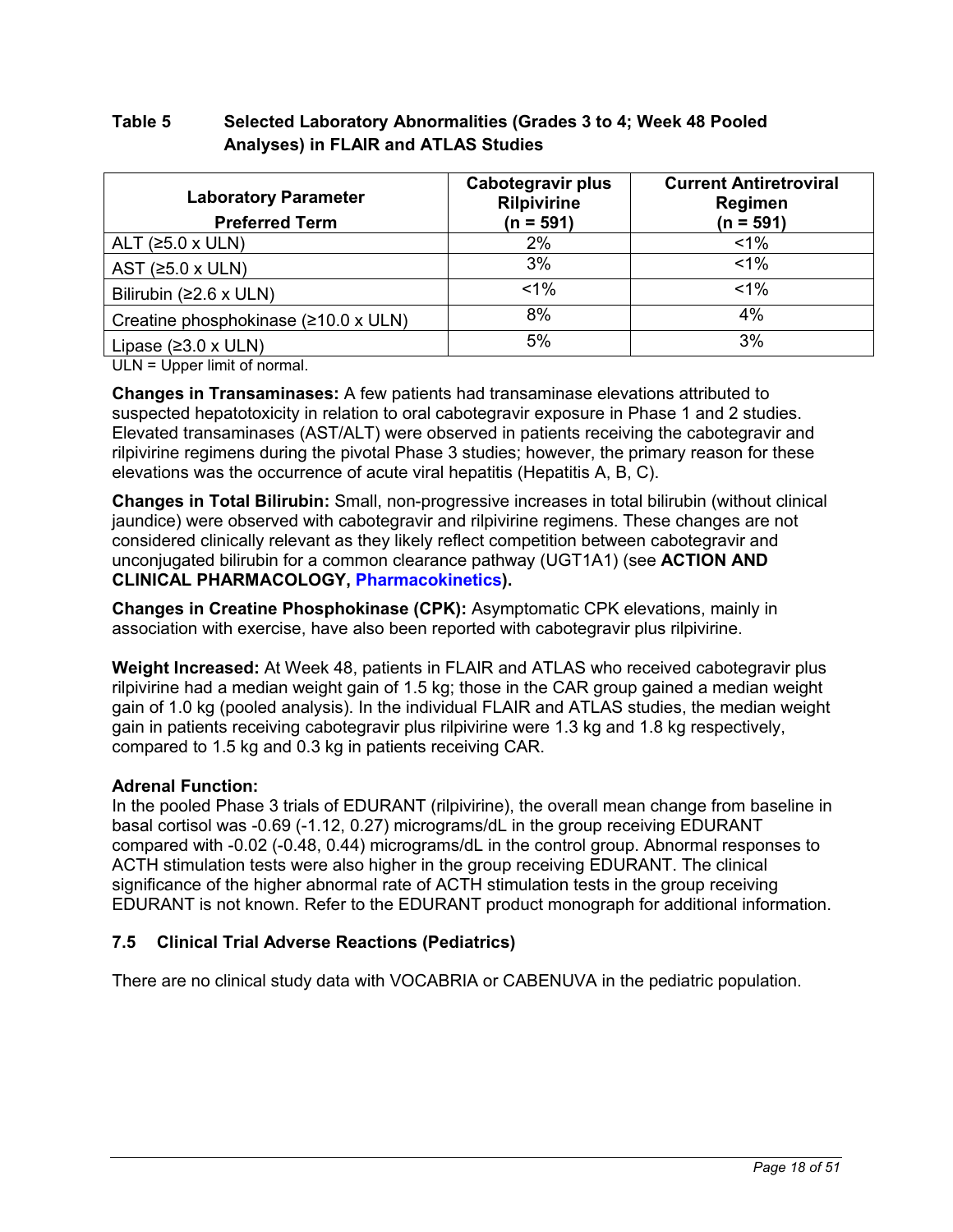## <span id="page-18-0"></span>**7.6 Post-Market Adverse Reactions**

*These events have been chosen for inclusion due to either their seriousness, frequency of reporting, potential causal connection to oral rilpivirine-containing regimens, or a combination of these factors. Because they are reported voluntarily from a population of unknown size, estimates of frequency cannot be made.* 

**Skin and Subcutaneous Tissue Disorders:** Severe skin and hypersensitivity reactions, including DRESS (see **[WARNINGS AND PRECAUTIONS](#page-9-0)**)*.*

# **8 DRUG INTERACTIONS**

## **8.1 Overview**

VOCABRIA (in combination with EDURANT) and CABENUVA are complete regimens, therefore, co-administration with other antiretroviral medications for the treatment of HIV-1 infection is not recommended. However, there are no limitations on the use of other antiretroviral medications if VOCABRIA or CABENUVA are discontinued (see **DRUG INTERACTIONS, [Drug-Drug Interactions](#page-18-0), Established or Potential Drug Interactions**). For additional drug interactions involving oral rilpivirine see the EDURANT product monograph.

# **8.2 Drug-Drug Interactions**

## **Effect of Cabotegravir and Rilpivirine on the Pharmacokinetics of Other Agents**

*In vitro*, cabotegravir did not inhibit  $\left($ IC<sub>50</sub> > 50 micromolar) the enzymes and transporters: cytochrome P450 (CYP)1A2, 2A6, 2B6, 2C8, 2C9, 2C19, 2D6, 3A4; uridine diphosphate glucuronosyl transferase (UGT) 1A1, 1A3, 1A4, 1A6, 1A9, 2B4, 2B7, 2B15, and 2B17; Pglycoprotein (P-gp); breast cancer resistance protein (BCRP); Bile salt export pump (BSEP); organic cation transporter (OCT)1, OCT2; organic anion transporter polypeptide (OATP) 1B1, OATP1B3; multidrug and toxin extrusion transporter (MATE) 1, MATE 2-K; multidrug resistance protein (MRP) 2 or MRP4.

*In vitro*, cabotegravir is a metabolism dependent inhibitor of CYP3A4; however, no clinical drug interaction was observed with repeat administration of cabotegravir once daily with the CYP3A4 substrates midazolam or rilpivirine (see **[Table 7](#page-21-0)**).

*In vitro*, cabotegravir inhibited the basolateral renal transporters, organic anion transporters (OAT) 1 ( $IC_{50}$ =0.81 micromolar) and OAT3 ( $IC_{50}$ =0.41 micromolar). However, based on physiologically based pharmacokinetics (PBPK) modelling no interaction with OAT substrates is expected at clinically relevant concentrations.

*In vitro*, cabotegravir did not induce CYP1A2, CYP2B6, or CYP3A4. Based on these data and the results of drug interaction studies, cabotegravir is not expected to affect the pharmacokinetics of drugs that are substrates of these enzymes or transporters.

Rilpivirine injection is not likely to have a clinically relevant effect on the exposure of drugs metabolized by CYP enzymes.

Based on their *in vitro* and clinical drug interaction profiles, cabotegravir and rilpivirine are not expected to alter concentrations of other antiretroviral medications including protease inhibitors, nucleoside reverse transcriptase inhibitors, non-nucleoside reverse transcriptase inhibitors, integrase inhibitors, entry inhibitors, and ibalizumab.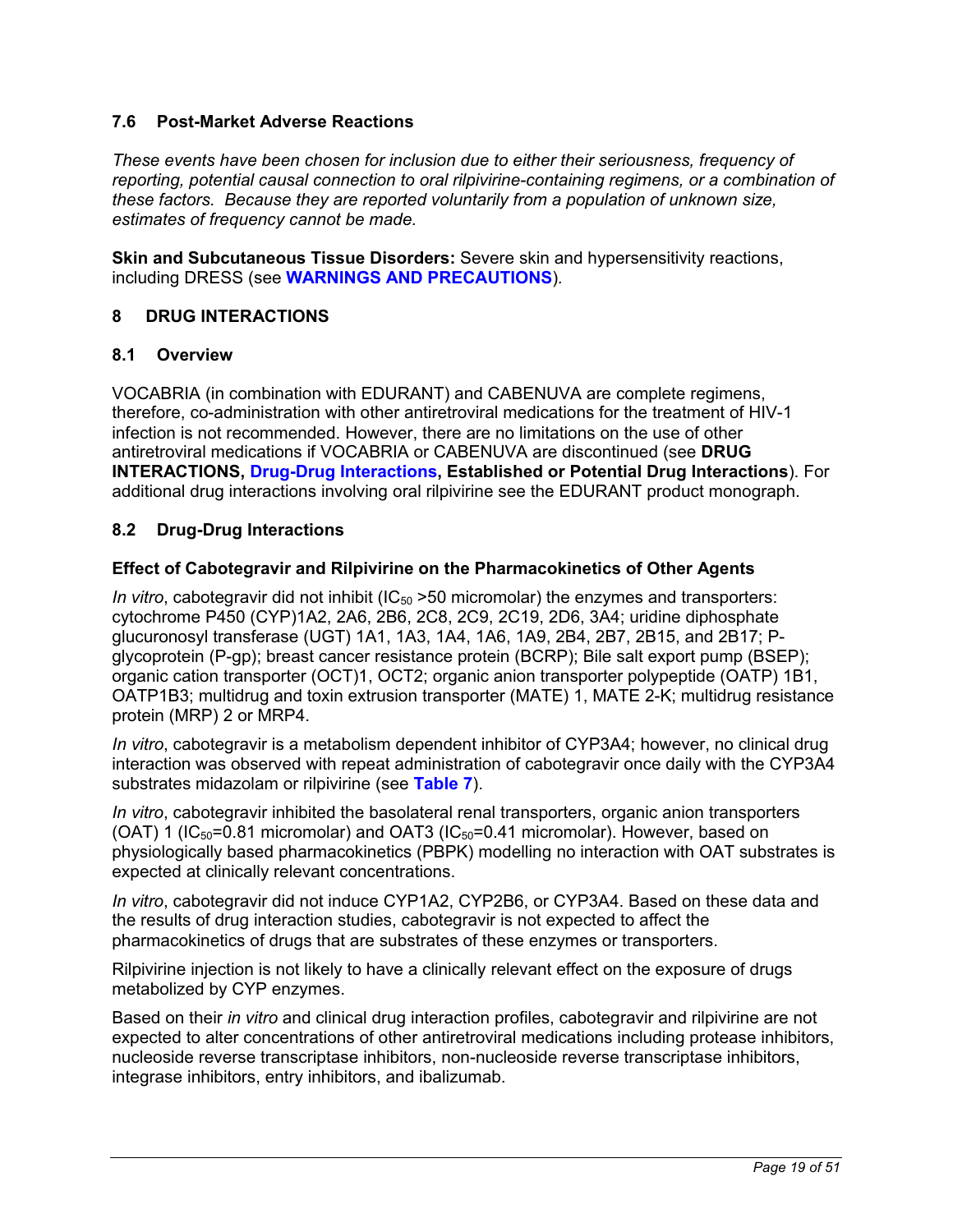## **Effect of Other Agents on the Pharmacokinetics of Cabotegravir or Rilpivirine**

### **Cabotegravir**

Cabotegravir is metabolized by UGT1A1 with some contribution from UGT1A9. Drugs which are strong inducers of UGT1A1 or 1A9 are expected to decrease cabotegravir plasma concentrations and may result in loss of virologic response; therefore, co-administration with these drugs is contraindicated (see **[CONTRAINDICATIONS](#page-3-0)**). Simulations using PBPK modeling show that no clinically significant interaction is expected with co-administration of cabotegravir with drugs that inhibit these enzymes.

*In vitro*, cabotegravir is not a substrate of OATP1B1, OATP1B3, or OCT1 therefore drugs that solely modulate these transporters are not expected to affect cabotegravir plasma concentration.

*In vitro,* cabotegravir is a substrate of BCRP and P-gp, however, because of its high permeability, no alteration in cabotegravir absorption is expected when co-administered with BCRP or P-gp inhibitors.

Antacid products containing polyvalent cations (e.g. Aluminum or magnesium hydroxide, calcium carbonate) are recommended to be administered at least 2 hours before or 4 hours after taking VOCABRIA.

No drug interaction studies have been performed with cabotegravir injection. The drug interaction data provided in **[Table](#page-20-0) 6** is obtained from studies with oral cabotegravir.

#### **Rilpivirine**

Rilpivirine is primarily metabolized by CYP3A, and medicinal products that induce or inhibit CYP3A may affect the clearance of rilpivirine. Co-administration of rilpivirine with medicinal products that induce CYP3A may result in decreased plasma concentrations of rilpivirine and loss of virologic response and possible resistance to rilpivirine or to the class of non-nucleoside reverse transcriptase inhibitor (NNRTIs)*.* Co-administration of rilpivirine and medicinal products that inhibit CYP3A may result in increased plasma concentrations of rilpivirine (see **[CONTRAINDICATIONS](#page-3-0); [DRUG INTERACTIONS](#page-18-0); [ACTION AND CLINICAL](#page-25-0) [PHARMACOLOGY](#page-25-0)**)*.*

*QT-Prolonging Drugs:* Oral rilpivirine (EDURANT) at the recommended dose of 25 mg once daily is not associated with a clinically relevant effect on QTc interval. Plasma rilpivirine concentrations after rilpivirine injections are comparable to those during EDURANT therapy. In healthy subjects, 75 mg and 300 mg once daily oral doses of rilpivirine (3 times and 12 times the dose of EDURANT) has been shown to prolong the QTc interval of the electrocardiogram (see **[ACTION AND CLINICAL PHARMACOLOGY,](#page-25-0) [Pharmacodynamics](#page-25-0)**). CABENUVA should be used with caution in combination with drugs with a known risk of Torsade de Pointes.

No drug interaction studies have been performed with rilpivirine injection. The drug interaction data provided in **[Table](#page-20-0) 6** is obtained from studies with oral rilpivirine.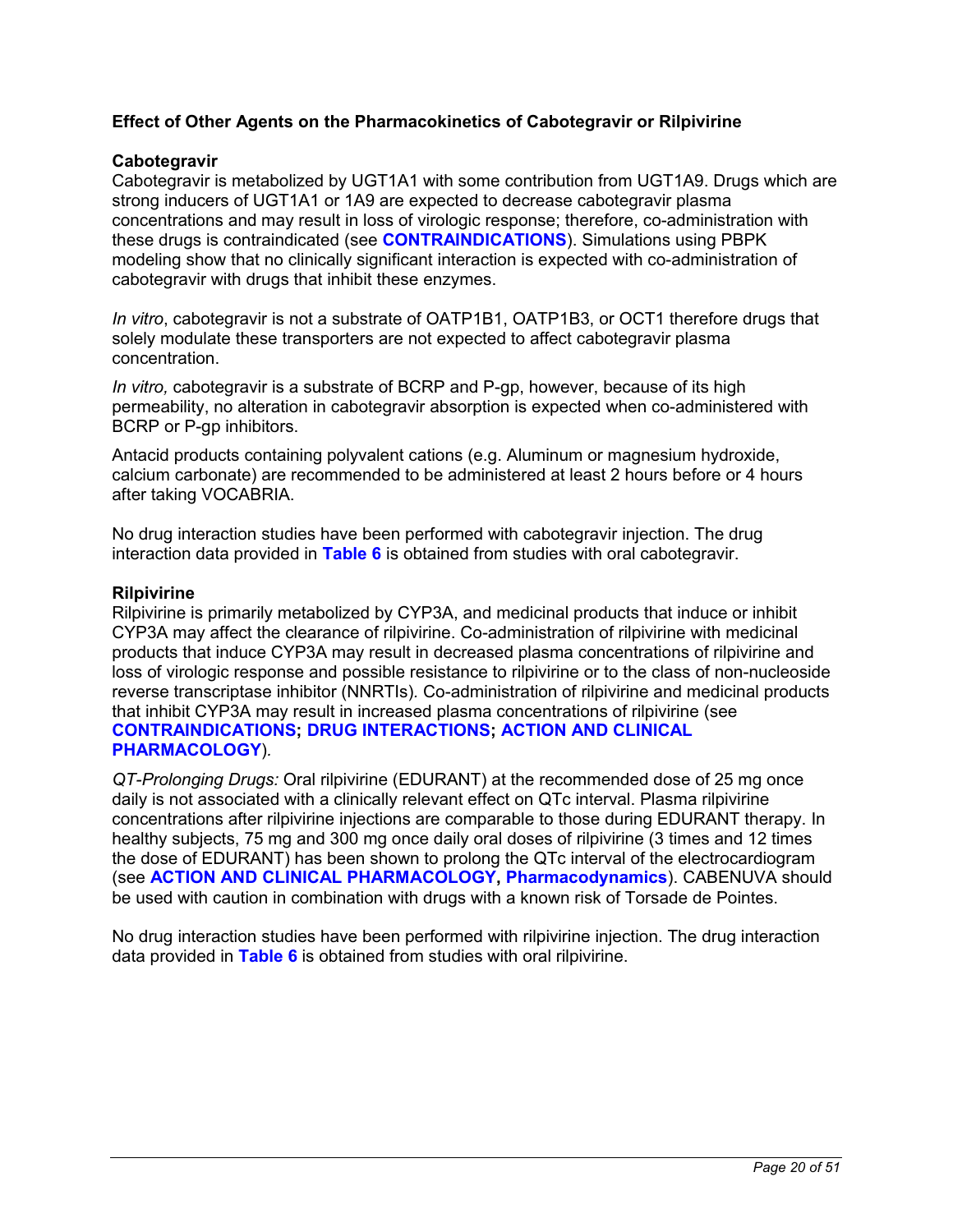# <span id="page-20-0"></span>**Established or Potential Drug Interactions**

Established and theoretical interactions with selected medicinal products are listed in **[Table](#page-20-0) 6**. The drugs listed in this table are not all-inclusive. Recommendations are based on either drug interaction studies, or potential or predicted interactions due to the expected magnitude of interaction and/or potential for serious adverse events or loss of efficacy.

| <b>Concomitant Drug</b><br><b>Class: Drug Name</b>                                                                      | <b>Effect on Concentration</b>                                                       | <b>Clinical comment</b>                                                                                                                                                                                                         |
|-------------------------------------------------------------------------------------------------------------------------|--------------------------------------------------------------------------------------|---------------------------------------------------------------------------------------------------------------------------------------------------------------------------------------------------------------------------------|
| <b>Antacids containing</b><br>polyvalent cations<br>(e.g., aluminum or<br>magnesium<br>hydroxide, calcium<br>carbonate) | $\downarrow$ Cabotegravir (tablets)                                                  | Administer antacid products at least 2 hours<br>before or 4 hours after taking VOCABRIA.                                                                                                                                        |
| <b>Anticonvulsants:</b><br>Carbamazepine<br>Oxcarbazepine<br>Phenobarbital<br>Phenytoin                                 | ↓Cabotegravir<br>$\downarrow$ Rilpivirine                                            | Co-administration is contraindicated with<br>VOCABRIA and CABENUVA.                                                                                                                                                             |
| Antimycobacterials:<br>Rifampin <sup>a</sup><br>Rifapentine                                                             | $\downarrow$ Cabotegravir<br>$\downarrow$ Rilpivirine                                | Co-administration is contraindicated with<br>VOCABRIA and CABENUVA.                                                                                                                                                             |
| Antimycobacterial:<br>Rifabutin <sup>a</sup>                                                                            | $\downarrow$ Cabotegravir<br>$\leftrightarrow$ Rifabutin<br>$\downarrow$ Rilpivirine | No dose adjustment is required with<br>VOCABRIA.<br>Co-administration is contraindicated with<br>CABENUVA.                                                                                                                      |
| <b>Glucocorticoid</b><br>(systemic):<br>Dexamethasone<br>(more than a single-<br>dose treatment)                        | $\downarrow$ Rilpivirine                                                             | Co-administration is contraindicated with<br>CABENUVA.                                                                                                                                                                          |
| Macrolide or<br>ketolide antibiotics:<br>Clarithromycin<br>Erythromycin<br>Telithromycin                                | ←Cabotegravir<br><b>TRilpivirine</b>                                                 | For co-administration with CABENUVA,<br>where possible, consider alternatives, such<br>as azithromycin.                                                                                                                         |
| <b>Narcotic analgesic:</b><br>Methadone <sup>a</sup>                                                                    | ←Cabotegravir<br>$\downarrow$ Methadone<br>$\leftrightarrow$ Rilpivirine             | No dose adjustment is required when<br>starting coadministration of methadone with<br>CABENUVA. However, clinical monitoring is<br>recommended as methadone maintenance<br>therapy may need to be adjusted in some<br>patients. |

**Table 6 Established or Potential Drug-Drug Interactions** 

Legend:  $\uparrow$  = Increase,  $\downarrow$  = Decrease,  $\leftrightarrow$  = No change.

aSee Tables 7 to 10 for magnitude of interaction.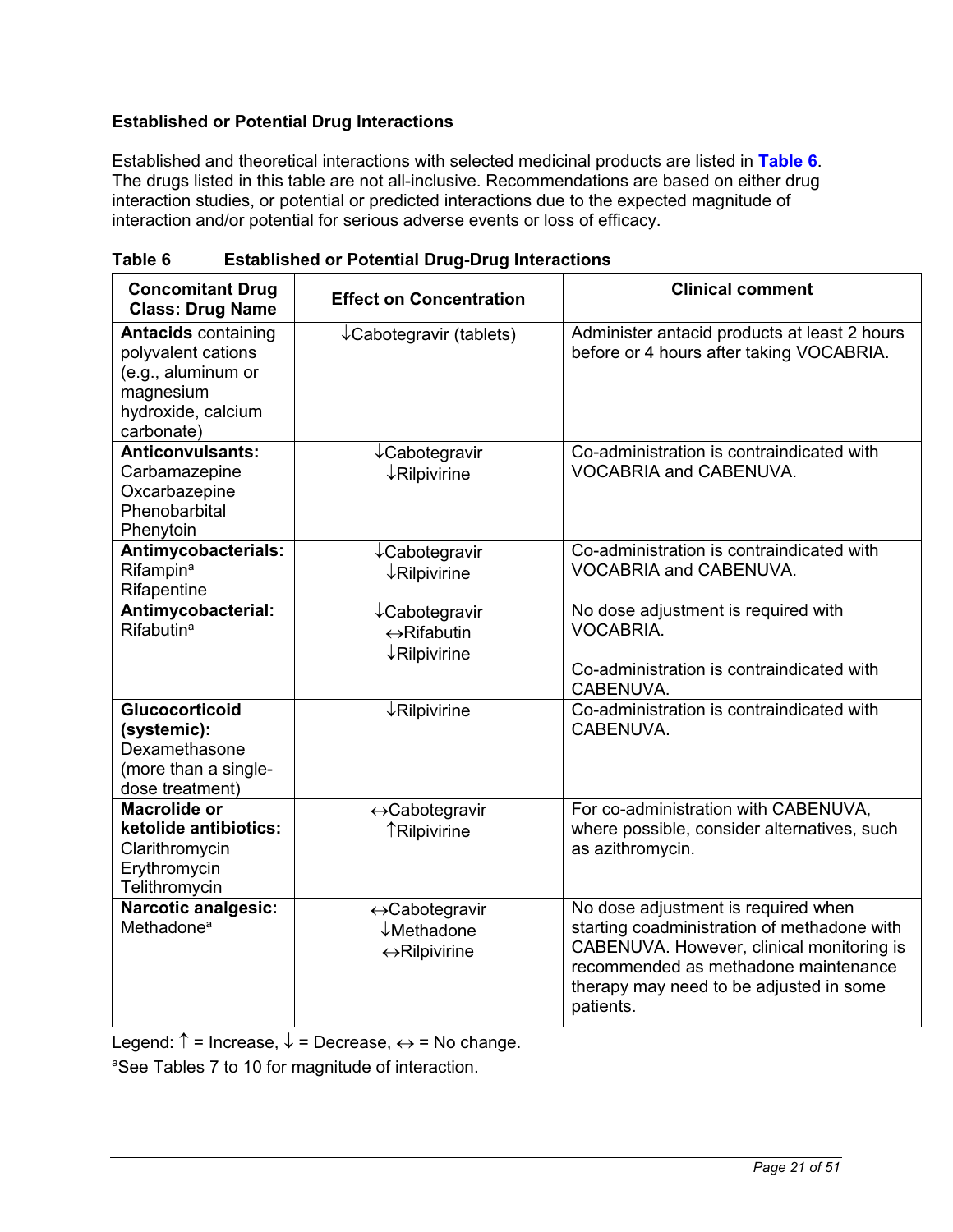## <span id="page-21-0"></span>**Drugs without Clinically Significant Interactions**

### **Cabotegravir**

Based on drug interaction study results, the following drugs can be co-administered with cabotegravir without a dose adjustment: etravirine, midazolam, oral contraceptives containing levonorgestrel and ethinyl estradiol, and rilpivirine (see **[Table 7](#page-21-0)** and **[Table 8](#page-22-0)**).

### **Rilpivirine**

Based on drug interaction study results, the following drugs can be co-administered with rilpivirine: acetaminophen, atorvastatin, cabotegravir, chlorzoxazone, dolutegravir, ethinyl estradiol, norethindrone, raltegravir, ritonavir-boosted atazanavir, ritonavir-boosted darunavir, sildenafil, tenofovir alafenamide, and tenofovir disoproxil fumarate. Rilpivirine did not have a clinically significant effect on the pharmacokinetics of digoxin or metformin. No clinically relevant drug-drug interaction is expected when rilpivirine is co-administered with maraviroc, ribavirin, or the nucleoside reserve transcriptase inhibitors (NRTIs) abacavir, emtricitabine, lamivudine, stavudine, and zidovudine (see **[Table 9](#page-22-0)** and **[Table 10](#page-24-0)**).

The effects of CAB and RPV on the exposure of co-administered drugs are shown in **[Table 7](#page-21-0)** and **[Table 9](#page-22-0)**, respectively. The effects of co-administered drugs on the exposure of CAB and RPV are shown in **[Table 8](#page-22-0)** and **[Table 10](#page-24-0)**, respectively.

| Coadministered<br>Drug(s) | Dose of      |    | Geometric Mean Ratio (90% CI) of<br><b>Pharmacokinetic Parameters of</b><br><b>Coadministered Drug with/without</b><br>Cabotegravir<br>No Effect = $1.00$ |              |               |  |
|---------------------------|--------------|----|-----------------------------------------------------------------------------------------------------------------------------------------------------------|--------------|---------------|--|
| and Dose(s)               | Cabotegravir | n  | $C_{\text{max}}$                                                                                                                                          | <b>AUC</b>   | $Cz$ or $C24$ |  |
| Ethinyl estradiol         | 30 mg once   | 19 | 0.92                                                                                                                                                      | 1.02         | 1.00          |  |
| 0.03 mg once daily        | daily        |    | [0.83, 1.03]                                                                                                                                              | [0.97, 1.08] | [0.92, 1.10]  |  |
| Levonorgestrel            | 30 mg once   | 19 | 1.05                                                                                                                                                      | 1.12         | 1.07          |  |
| 0.15 mg once daily        | daily        |    | [0.96, 1.15]                                                                                                                                              | [1.07, 1.18] | [1.01, 1.15]  |  |
| Midazolam                 | 30 mg once   | 12 | 1.09                                                                                                                                                      | 1.10         | <b>NA</b>     |  |
| 3 mg                      | daily        |    | [0.94, 1.26]                                                                                                                                              | [0.95, 1.26] |               |  |
| Rilpivirine               | 30 mg once   | 11 | 0.96                                                                                                                                                      | 0.99         | 0.92          |  |
| 25 mg once daily          | daily        |    | [0.85, 1.09]                                                                                                                                              | [0.89, 1.09] | [0.79, 1.07]  |  |

### **Table 7 Effect of Cabotegravir on the Pharmacokinetics of Coadministered Drugs**

 $CI =$  Confidence Interval;  $n =$  Maximum number of subjects with data;  $NA =$  Not available.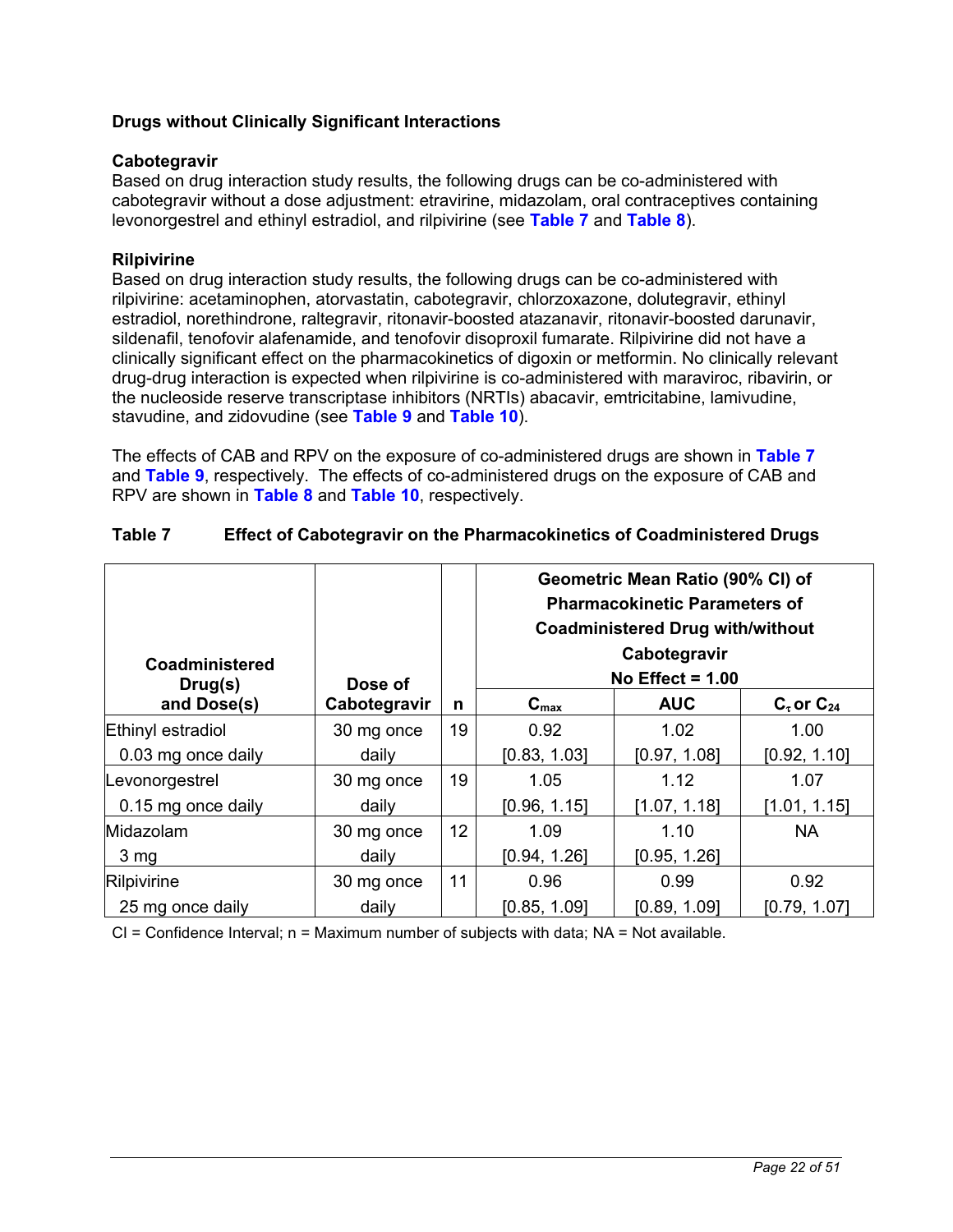| Co-administered<br>Drug(s) | Dose of          |    | Geometric Mean Ratio (90% CI) of<br><b>Cabotegravir Pharmacokinetic Parameters</b><br>with/without Co-administered Drugs<br>No Effect = $1.00$<br><b>AUC</b><br>$C_{\text{max}}$<br>$Cz$ or $C24$ |              |              |  |
|----------------------------|------------------|----|---------------------------------------------------------------------------------------------------------------------------------------------------------------------------------------------------|--------------|--------------|--|
| and Dose(s)                | Cabotegravir     | n  |                                                                                                                                                                                                   |              |              |  |
| Etravirine                 | 30 mg            | 12 | 1.04                                                                                                                                                                                              | 1.01         | 1.00         |  |
| 200 mg twice daily         | once daily       |    | [0.99, 1.09]                                                                                                                                                                                      | [0.96, 1.06] | [0.94, 1.06] |  |
| <b>Rifabutin</b>           | 30 <sub>mg</sub> | 12 | 0.83                                                                                                                                                                                              | 0.79         | 0.74         |  |
| 300 mg once daily          | once daily       |    | [0.76, 0.90]                                                                                                                                                                                      | [0.74, 0.83] | [0.70, 0.78] |  |
| Rifampin                   | 30 <sub>mg</sub> | 15 | 0.94                                                                                                                                                                                              | 0.41         | <b>NA</b>    |  |
| 600 mg once daily          | single dose      |    | [0.87, 1.02]                                                                                                                                                                                      | [0.36, 0.46] |              |  |
| Rilpivirine                | 30 <sub>mg</sub> | 11 | 1.05                                                                                                                                                                                              | 1.12         | 1.14         |  |
| 25 mg once daily           | once daily       |    | [0.96, 1.15]                                                                                                                                                                                      | [1.05, 1.19] | [1.04, 1.24] |  |

# <span id="page-22-0"></span>**Table 8 Effect of Co-administered Drugs on the Pharmacokinetics of Cabotegravir**

CI = Confidence Interval; n = Maximum number of subjects with data; NA = Not available.

# **Table 9 Effect of Rilpivirine on the Pharmacokinetics of Co-administered Drugs**

| Co-administered<br>Drug(s) | Dose of                 |    | Geometric Mean Ratio (90% CI) of Co-<br>administered Drug Pharmacokinetic<br><b>Parameters with/without EDURANT</b><br>No Effect = $1.00$ |                             |                           |  |  |
|----------------------------|-------------------------|----|-------------------------------------------------------------------------------------------------------------------------------------------|-----------------------------|---------------------------|--|--|
| and Dose(s)                | <b>Rilpivirine</b>      | n  | $C_{max}$                                                                                                                                 | <b>AUC</b>                  | $C_{min}$                 |  |  |
| <b>Other Drugs</b>         |                         |    |                                                                                                                                           |                             |                           |  |  |
| Acetaminophen              | 150 mg                  | 16 | 0.97                                                                                                                                      | 0.91                        | <b>NA</b>                 |  |  |
| 500 mg single dose         | once daily <sup>a</sup> |    | $(0.86 \text{ to } 1.10)$                                                                                                                 | $(0.86 \text{ to } 0.97)$   |                           |  |  |
| Atorvastatin               | 150 mg                  | 16 | 1.35                                                                                                                                      | 1.04                        | 0.85                      |  |  |
| 40 mg once daily           | once daily <sup>a</sup> |    | $(1.08 \text{ to } 1.68)$                                                                                                                 | $(0.97 \text{ to } 1.12)$   | $(0.69 \text{ to } 1.03)$ |  |  |
| Chlorzoxazone              | 150 mg                  | 16 | 0.98                                                                                                                                      | 1.03                        | <b>NA</b>                 |  |  |
| 500 mg single dose taken   | once daily <sup>a</sup> |    | $(0.85 \text{ to } 1.13)$                                                                                                                 | $(0.95 \text{ to } 1.13)$   |                           |  |  |
| 2 hours after rilpivirine  |                         |    |                                                                                                                                           |                             |                           |  |  |
| Darunavir/ritonavir        | 150 mg                  | 15 | 0.90                                                                                                                                      | 0.89                        | 0.89                      |  |  |
| 800/100 mg once daily      | once daily <sup>a</sup> |    | $(0.81 - 1.00)$                                                                                                                           | $(0.81 - 0.99)$             | $(0.68 - 1.16)$           |  |  |
| Didanosine                 | $150$ mg                | 13 | 0.96                                                                                                                                      | 1.12                        | <b>NA</b>                 |  |  |
| 400 mg once daily          | once daily <sup>a</sup> |    | $(0.80 - 1.14)$                                                                                                                           | $(0.99 - 1.27)$             |                           |  |  |
| delayed release capsules   |                         |    |                                                                                                                                           |                             |                           |  |  |
| taken 2 hours before       |                         |    |                                                                                                                                           |                             |                           |  |  |
| rilpivirine                |                         |    |                                                                                                                                           |                             |                           |  |  |
| Digoxin                    | 25 mg                   | 22 | 1.06                                                                                                                                      | 0.98                        | <b>NA</b>                 |  |  |
| 0.5 mg single dose         | once daily              |    | $(0.97 \text{ to } 1.17)$                                                                                                                 | $(0.93 \text{ to } 1.04)^c$ |                           |  |  |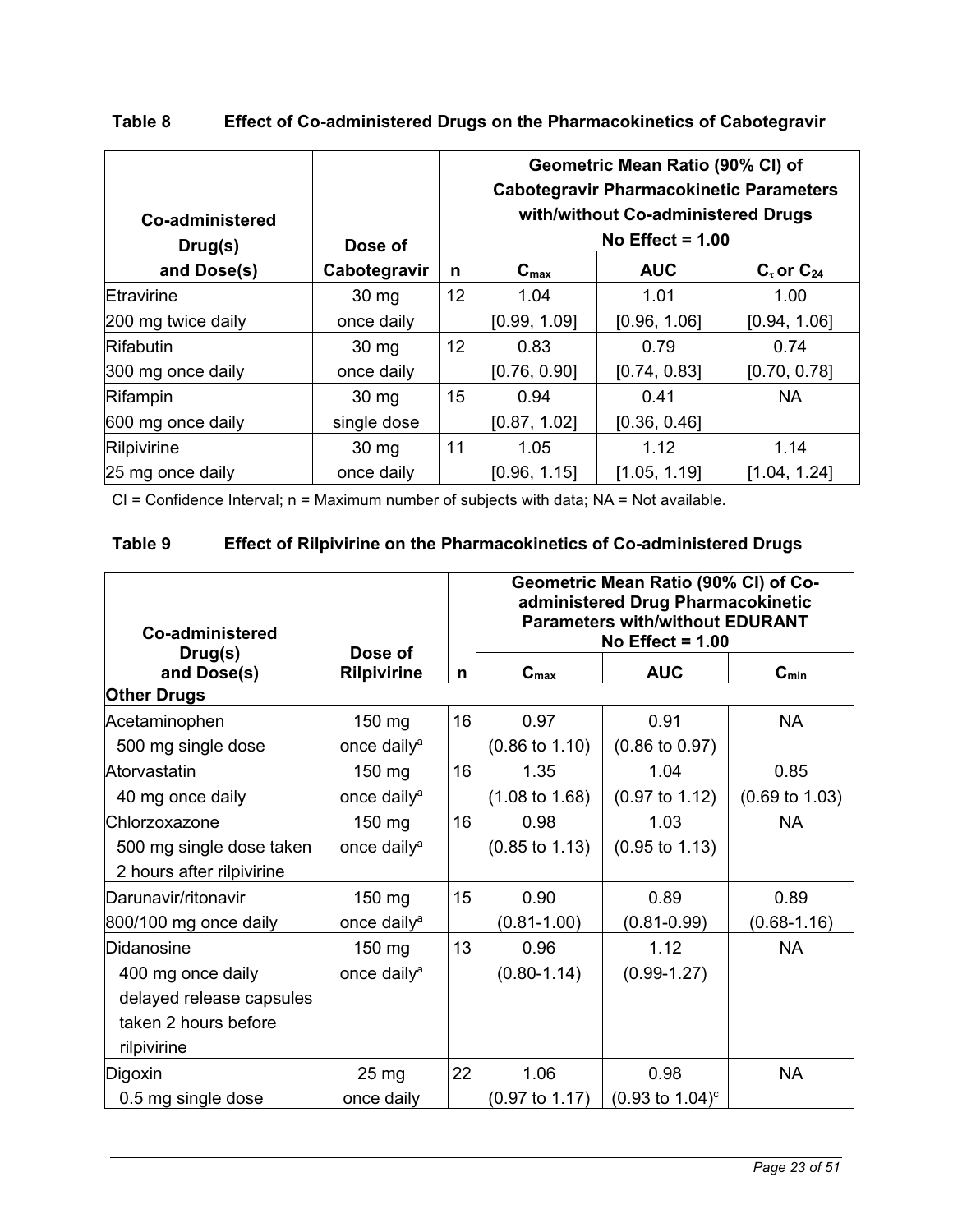| <b>Co-administered</b><br>Drug(s) | Dose of                 |    | Geometric Mean Ratio (90% CI) of Co-<br>administered Drug Pharmacokinetic<br><b>Parameters with/without EDURANT</b><br>No Effect = $1.00$ |                             |                           |  |
|-----------------------------------|-------------------------|----|-------------------------------------------------------------------------------------------------------------------------------------------|-----------------------------|---------------------------|--|
| and Dose(s)                       | <b>Rilpivirine</b>      | n  | $C_{max}$                                                                                                                                 | <b>AUC</b>                  | $C_{min}$                 |  |
| Ethinyl estradiol                 | 25 <sub>mg</sub>        | 17 | 1.17                                                                                                                                      | 1.14                        | 1.09                      |  |
| 0.035 mg once daily               | once daily              |    | $(1.06 \text{ to } 1.30)$                                                                                                                 | $(1.10 \text{ to } 1.19)$   | $(1.03 \text{ to } 1.16)$ |  |
| Norethindrone                     |                         |    | 0.94                                                                                                                                      | 0.89                        | 0.99                      |  |
| 1 mg once daily                   |                         |    | $(0.83 \text{ to } 1.06)$                                                                                                                 | $(0.84 \text{ to } 0.94)$   | $(0.90 \text{ to } 1.08)$ |  |
| Ketoconazole                      | 150 mg                  | 14 | 0.85                                                                                                                                      | 0.76                        | 0.34                      |  |
| 400 mg once daily                 | once daily <sup>a</sup> |    | $(0.80 \text{ to } 0.90)$                                                                                                                 | $(0.70 \text{ to } 0.82)$   | $(0.25 \text{ to } 0.46)$ |  |
| Lopinavir/ritonavir               | 150 mg                  | 15 | 0.96                                                                                                                                      | 0.99                        | 0.89                      |  |
| 400/100 mg twice daily            | once daily <sup>a</sup> |    | $(0.88 - 1.05)$                                                                                                                           | $(0.89 - 1.10)$             | $(0.73 - 1.08)$           |  |
| (soft gel capsule)                |                         |    |                                                                                                                                           |                             |                           |  |
| Methadone                         |                         | 13 |                                                                                                                                           |                             |                           |  |
| 60-100 mg once daily,             | 25 <sub>mg</sub>        |    |                                                                                                                                           |                             |                           |  |
| individualized dose               | once daily              |    |                                                                                                                                           |                             |                           |  |
| R(-) methadone                    |                         |    | 0.86                                                                                                                                      | 0.84                        | 0.78                      |  |
|                                   |                         |    | $(0.78 \text{ to } 0.95)$                                                                                                                 | $(0.74 \text{ to } 0.95)$   | $(0.67 \text{ to } 0.91)$ |  |
| $S(+)$ methadone                  |                         |    | 0.87                                                                                                                                      | 0.84                        | 0.79                      |  |
|                                   |                         |    | $(0.78 \text{ to } 0.97)$                                                                                                                 | $(0.74 \text{ to } 0.96)$   | $(0.67 \text{ to } 0.92)$ |  |
| Metformin                         | 25 mg                   | 20 | 1.02                                                                                                                                      | 0.97                        | <b>NA</b>                 |  |
| 850 mg single dose                | once daily              |    | $(0.95 \text{ to } 1.10)$                                                                                                                 | $(0.90 \text{ to } 1.06)^b$ |                           |  |
| Raltegravir                       | 25 <sub>mg</sub>        | 23 | 1.10                                                                                                                                      | 1.09                        | 1.27                      |  |
| 400 mg twice daily                | once daily              |    | $(0.77 - 1.58)$                                                                                                                           | $(0.81 - 1.47)$             | $(1.01 - 1.60)$           |  |
| Rifampin                          | 150 mg                  | 16 | 1.02                                                                                                                                      | 0.99                        | <b>NA</b>                 |  |
| 600 mg once daily                 | once daily <sup>a</sup> |    | $(0.93 \text{ to } 1.12)$                                                                                                                 | $(0.92 \text{ to } 1.07)$   |                           |  |
| Sildenafil                        | 75 mg                   | 16 | 0.93                                                                                                                                      | 0.97                        | <b>NA</b>                 |  |
| 50 mg single dose                 | once daily <sup>a</sup> |    | $(0.80 \text{ to } 1.08)$                                                                                                                 | $(0.87 \text{ to } 1.08)$   |                           |  |
| Tenofovir disoproxil              | 150 mg                  | 16 | 1.19                                                                                                                                      | 1.23                        | 1.24                      |  |
| fumarate                          | once daily <sup>a</sup> |    | $(1.06 - 1.34)$                                                                                                                           | $(1.16 - 1.31)$             | $(1.10-1.38)$             |  |
| 300 mg once daily                 |                         |    |                                                                                                                                           |                             |                           |  |

CI = Confidence Interval; n = Maximum number of subjects with data; NA = Not available.

<sup>a</sup> This interaction study has been performed with a dose higher than the recommended dose for rilpivirine (25 mg once daily) assessing the maximal effect on the coadministered drug.

<sup>b</sup> N (maximum number of subjects with data) for AUC<sub>(0-∞)</sub> = 15.

 $c$  AUC(0-last).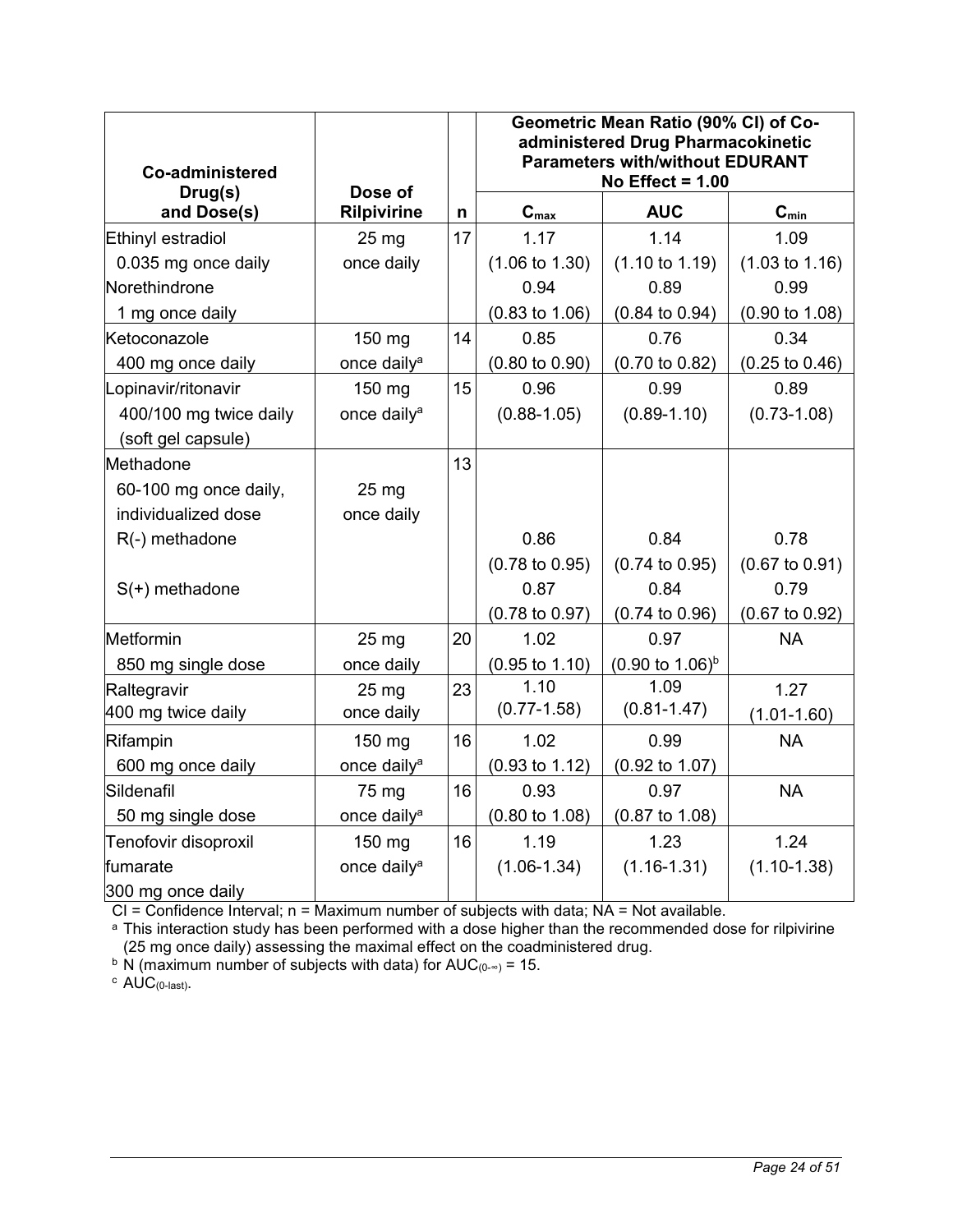<span id="page-24-0"></span>

| Table 10 | <b>Effect of Co-administered Drugs on the Pharmacokinetics of Rilpivirine</b> |  |
|----------|-------------------------------------------------------------------------------|--|
|----------|-------------------------------------------------------------------------------|--|

| <b>Coadministered</b><br>Drug(s) | Dose of                 |    | Geometric Mean Ratio (90% CI) of<br><b>Rilpivirine Pharmacokinetic Parameters</b><br>with/without Coadministered Drugs<br>No Effect = $1.00$ |                                                     |                              |
|----------------------------------|-------------------------|----|----------------------------------------------------------------------------------------------------------------------------------------------|-----------------------------------------------------|------------------------------|
| and Dose(s)                      | <b>Rilpivirine</b>      | n  | $C_{\text{max}}$                                                                                                                             | <b>AUC</b>                                          | $C_{\text{min}}$             |
| <b>Other Drugs</b>               |                         |    |                                                                                                                                              |                                                     |                              |
| Acetaminophen                    | 150 mg                  | 16 | 1.09                                                                                                                                         | 1.16                                                | 1.26                         |
| 500 mg single dose               | once daily <sup>a</sup> |    | $(1.01 \text{ to } 1.18)$                                                                                                                    | $(1.10 \text{ to } 1.22)$                           | $(1.16 \text{ to } 1.38)$    |
| Atorvastatin                     | 150 mg                  | 16 | 0.91                                                                                                                                         | 0.90                                                | 0.90                         |
| 40 mg once daily                 | once daily <sup>a</sup> |    | $(0.79 \text{ to } 1.06)$                                                                                                                    | $(0.81 \text{ to } 0.99)$                           | $(0.84 \text{ to } 0.96)$    |
| Chlorzoxazone                    | 150 mg                  | 16 | 1.17                                                                                                                                         | 1.25                                                | 1.18                         |
| 500 mg single dose taken         | once daily <sup>a</sup> |    | $(1.08 \text{ to } 1.27)$                                                                                                                    | $(1.16 \text{ to } 1.35)$                           | $(1.09 \text{ to } 1.28)$    |
| 2 hours after rilpivirine        |                         |    |                                                                                                                                              |                                                     |                              |
| Darunavir/ritonavir              | 150 mg                  | 14 | 1.79                                                                                                                                         | 2.30                                                | 2.78                         |
| 800/100 mg once daily            | once daily <sup>a</sup> |    | $(1.56 - 2.06)$                                                                                                                              | $(1.98 - 2.67)$                                     | $(2.39 - 3.24)$              |
| Didanosine                       | $150$ mg                | 21 | 1.00                                                                                                                                         | 1.00                                                | 1.00                         |
| 400 mg once daily                | once daily <sup>a</sup> |    | $(0.90 - 1.10)$                                                                                                                              | $(0.95 - 1.06)$                                     | $(0.92 - 1.09)$              |
| delayed release capsules         |                         |    |                                                                                                                                              |                                                     |                              |
| taken 2 hours before             |                         |    |                                                                                                                                              |                                                     |                              |
| rilpivirine                      |                         |    |                                                                                                                                              |                                                     |                              |
| Ethinyl estradiol/               | 25 <sub>mg</sub>        | 15 | $\leftrightarrow^{\text{b}}$                                                                                                                 | $\leftrightarrow^{\text{b}}$                        | $\leftrightarrow^{\text{b}}$ |
| Norethindrone                    | once daily              |    |                                                                                                                                              |                                                     |                              |
| 0.035 mg once daily/             |                         |    |                                                                                                                                              |                                                     |                              |
| 1 mg once daily                  |                         |    |                                                                                                                                              |                                                     |                              |
| Ketoconazole                     | 150 mg                  | 15 | 1.30                                                                                                                                         | 1.49                                                | 1.76                         |
| 400 mg once daily                | once daily <sup>b</sup> |    | $(1.13 \text{ to } 1.48)$                                                                                                                    | $(1.31 \text{ to } 1.70)$                           | $(1.57 \text{ to } 1.97)$    |
| Methadone                        | $25 \text{ mg}$         | 12 | $\leftrightarrow^{\text{b}}$                                                                                                                 | $\leftrightarrow^{\text{b}}$                        | $\leftrightarrow^{\text{b}}$ |
| 60-100 mg once daily,            | once daily              |    |                                                                                                                                              |                                                     |                              |
| individualized dose              |                         |    |                                                                                                                                              |                                                     |                              |
| <b>Rifabutin</b>                 | 25 <sub>mg</sub>        | 18 | 0.69                                                                                                                                         | 0.58                                                | 0.52                         |
| 300 mg once daily                | once daily              |    | $(0.62 \text{ to } 0.76)$                                                                                                                    | $(0.52 \text{ to } 0.65)$                           | $(0.46 \text{ to } 0.59)$    |
| <b>Rifabutin</b>                 | 50 mg                   | 18 | 1.43                                                                                                                                         | 1.16                                                | 0.93                         |
| 300 mg once daily                | once daily              |    | $(1.30 \text{ to } 1.56)$                                                                                                                    | $(1.06 \text{ to } 1.26)$                           | $(0.85 \text{ to } 1.01)$    |
|                                  |                         |    |                                                                                                                                              | (as compared to 25-mg-once-daily rilpivirine alone) |                              |
| Rifampin                         | 150 mg                  | 16 | 0.31                                                                                                                                         | 0.20                                                | 0.11                         |
| 600 mg once daily                | once daily <sup>a</sup> |    | $(0.27 \text{ to } 0.36)$                                                                                                                    | $(0.18 \text{ to } 0.23)$                           | $(0.10 \text{ to } 0.13)$    |
| Sildenafil                       | 75 mg                   | 16 | 0.92                                                                                                                                         | 0.98                                                | 1.04                         |
| 50 mg single dose                | once daily <sup>a</sup> |    | $(0.85 \text{ to } 0.99)$                                                                                                                    | $(0.92 \text{ to } 1.05)$                           | $(0.98 \text{ to } 1.09)$    |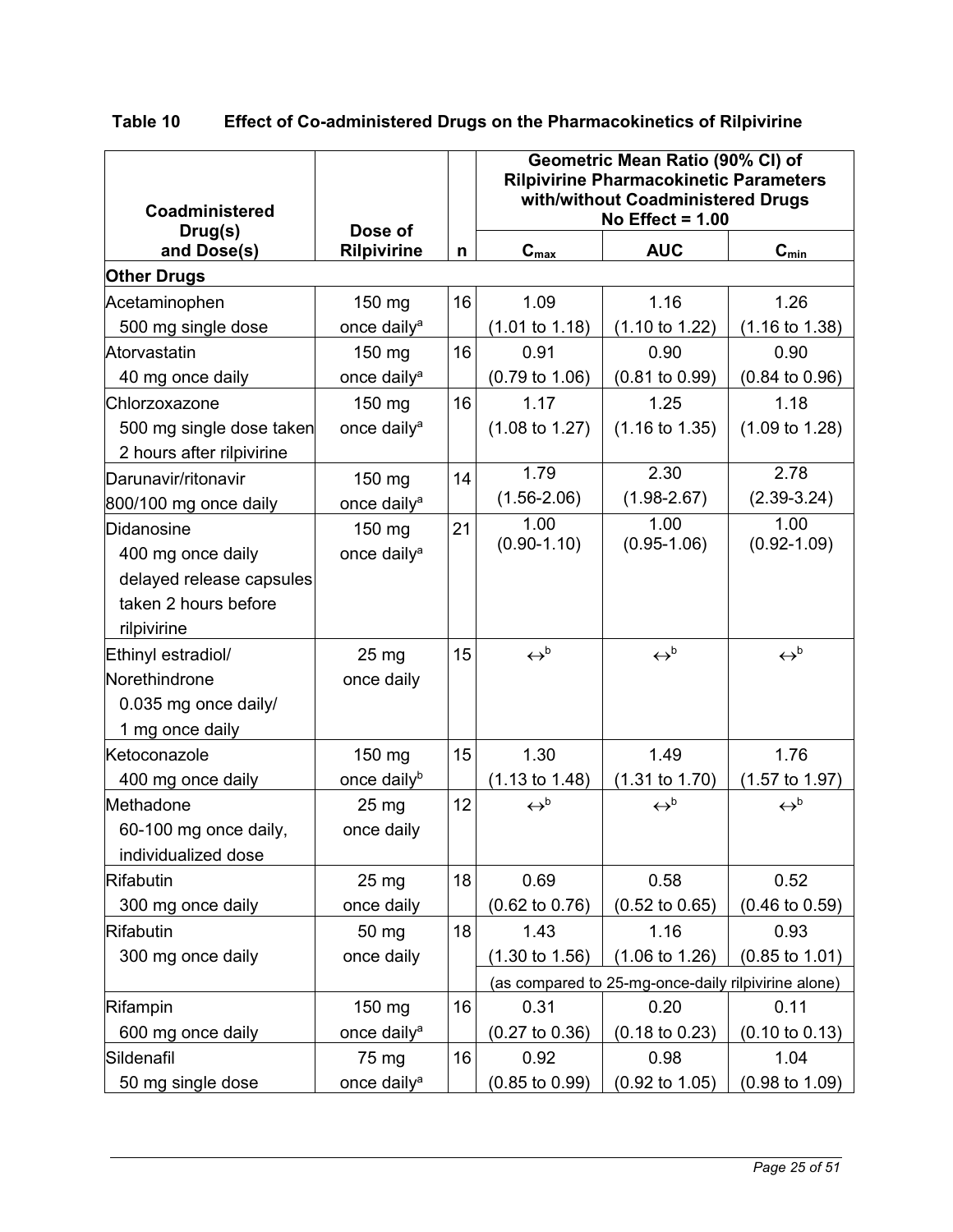<span id="page-25-0"></span>

| <b>Coadministered</b>  | Dose of                 |    |                  | Geometric Mean Ratio (90% CI) of<br><b>Rilpivirine Pharmacokinetic Parameters</b><br>with/without Coadministered Drugs<br>No Effect = $1.00$ |                 |
|------------------------|-------------------------|----|------------------|----------------------------------------------------------------------------------------------------------------------------------------------|-----------------|
| Drug(s)<br>and Dose(s) | <b>Rilpivirine</b>      | n  | $C_{\text{max}}$ | <b>AUC</b>                                                                                                                                   | $C_{min}$       |
| Tenofovir disoproxil   | $150 \text{ mg}$        | 16 | 0.96             | 1.01                                                                                                                                         | 0.99            |
| fumarate               | once daily <sup>a</sup> |    | $(0.81 - 1.13)$  | $(0.87 - 1.18)$                                                                                                                              | $(0.83 - 1.16)$ |
| 300 mg once daily      |                         |    |                  |                                                                                                                                              |                 |

CI = Confidence Interval; n = Maximum number of subjects with data; NA = Not available;  $\leftrightarrow$  = No change.

<sup>a</sup> This interaction study has been performed with a dose higher than the recommended dose for rilpivirine (25 mg once daily) assessing the maximal effect on the co-administered drug.

**b** Comparison based on historic controls.

### **8.3 Drug-Food Interactions**

VOCABRIA may be taken without regard to food. EDURANT should be taken with a meal to ensure optimal rilpivirine plasma concentrations. A protein-rich nutritional drink is not considered a meal (see **ACTION AND CLINICAL PHARMACOLOGY**).

### **8.4 Drug-Herb Interactions**

Co-administration of St. John's wort with regimens that include rilpivirine (i.e. EDURANT and CABENUVA) may significantly decrease rilpivirine plasma concentrations, resulting in loss of therapeutic effect. Co-administration of these regimens with products containing St. John's wort is contraindicated.

#### **8.5 Drug-Laboratory Test Interactions**

No Drug-Laboratory interactions have been identified.

## **9 ACTION AND CLINICAL PHARMACOLOGY**

#### **9.1 Mechanism of Action**

Cabotegravir inhibits HIV integrase by binding to the integrase active site and blocking the strand transfer step of retroviral deoxyribonucleic acid (DNA) integration which is essential for the HIV replication cycle.

Rilpivirine is a diarylpyrimidine NNRTI of HIV-1. Rilpivirine activity is mediated by noncompetitive inhibition of HIV-1 reverse transcriptase (RT). Rilpivirine does not inhibit the human cellular DNA polymerases α, β, and γ.

#### **9.2 Pharmacodynamics**

#### **Effects on Electrocardiogram**

#### **Cabotegravir**

In a randomized, placebo-controlled, 3-period cross-over trial, 42 healthy subjects were randomized into 6 random sequences and received 3 oral doses of placebo, cabotegravir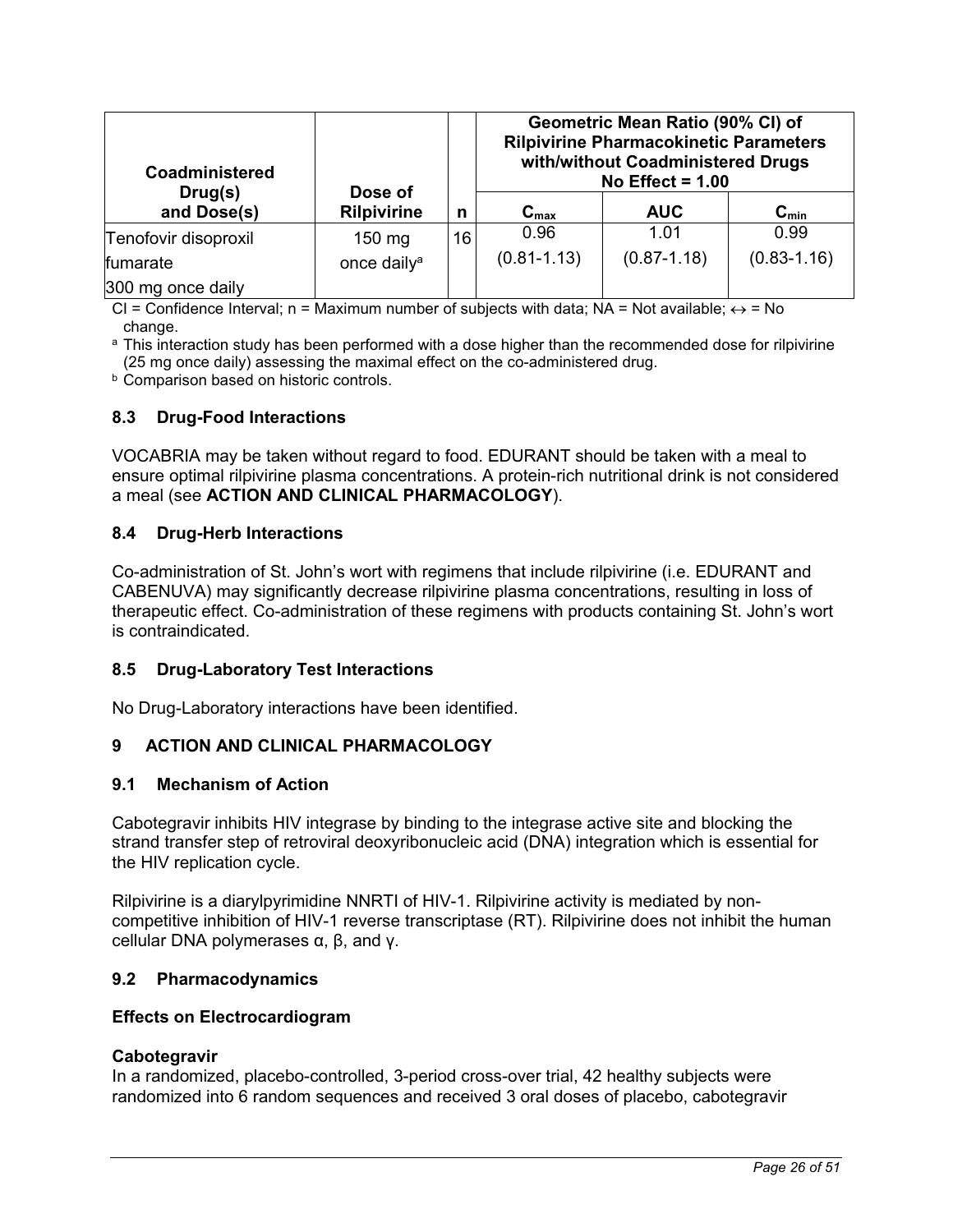<span id="page-26-0"></span>150 mg every 12 hours ( $C_{\text{max}}$  approximately 3-fold of the 30-mg once-daily dose), and a single dose of moxifloxacin 400 mg (active control). After baseline and placebo adjustment, the maximum time-matched mean QTc change based on Fridericia's correction method (QTcF) for cabotegravir was 2.62 msec (1-sided 90% upper CI: 5.26 msec). Cabotegravir did not prolong the QTc interval over 24 hours post dose.

# **Rilpivirine**

The effect of rilpivirine at the recommended oral dose of 25 mg once daily on the QTcF interval was evaluated in a randomised, placebo and active (moxifloxacin 400 mg once daily) controlled crossover study in 60 healthy adults. Rilpivirine at the recommended dose of 25 mg once daily is not associated with a clinically relevant effect on QTc. The maximum mean time-matched (95% upper confidence bound) differences in QTcF interval from placebo after baseline correction was 2.0 (5.0) msec (i.e., below the threshold of clinical concern).

When supratherapeutic doses of 75 mg and 300 mg once daily oral of rilpivirine were studied in healthy adults, the maximum mean time-matched (95% upper confidence bound) differences in QTcF interval from placebo after baseline correction were 10.7 (15.3) and 23.3 (28.4) msec, respectively. Steady-state administration of rilpivirine 75 mg and 300 mg once daily resulted in a mean  $C_{\text{max}}$  approximately 4.4-fold and 11.6-fold, respectively, higher than the mean steady-state  $C<sub>max</sub>$  observed with the recommended 600-mg monthly dose of rilpivirine long-acting injectable suspension (see **[WARNINGS AND PRECAUTIONS](#page-9-0); [DRUG INTERACTIONS](#page-18-0)**).

# **9.3 Pharmacokinetics**

The pharmacokinetic (PK) properties of the components of VOCABRIA and CABENUVA are provided in **[Table 11](#page-27-0)**. The multiple-dose pharmacokinetic parameters are provided in **[Table 12](#page-27-0)** and **[Table 13](#page-28-0)**.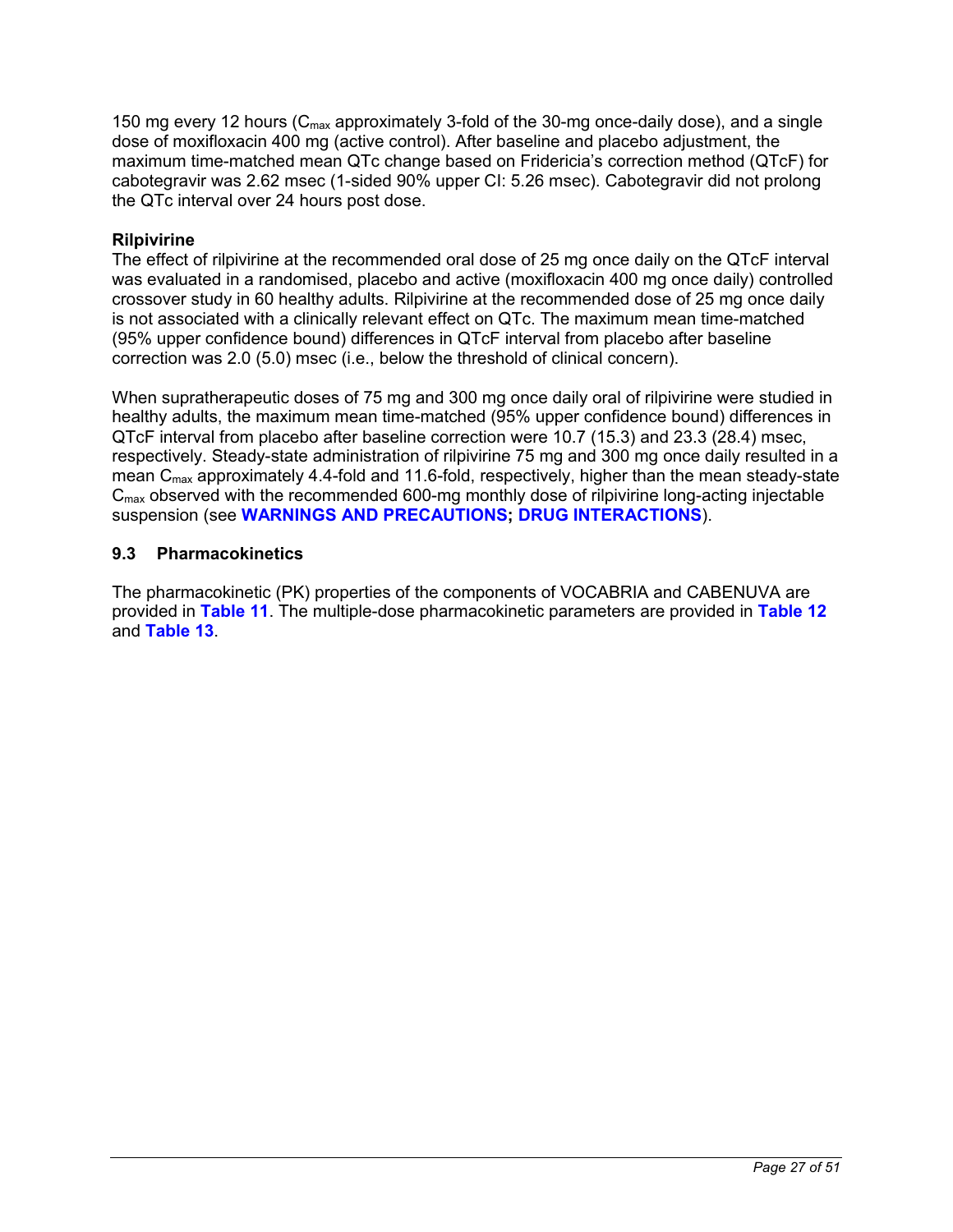# <span id="page-27-0"></span>**Table 11 Pharmacokinetic Properties of VOCABRIA (Cabotegravir Tablets) and CABENUVA (Cabotegravir Injection and Rilpivirine Injection)**

|                                          | Cabotegravir<br><b>Tablets</b> | Cabotegravir<br>Injection       | <b>Rilpivirine</b><br>Injection |
|------------------------------------------|--------------------------------|---------------------------------|---------------------------------|
| <b>Absorption</b>                        |                                |                                 |                                 |
| $I_{\text{max}}$ , median                | 3 hours                        | 7 days                          | 3 to 4 days                     |
| Effect of high-fat meal (relative to     | 1.14                           | <b>NA</b>                       | <b>NA</b>                       |
| fasting): $AUC_T$ ratio <sup>a</sup>     | (1.03, 1.27)                   |                                 |                                 |
| <b>Distribution</b>                      |                                |                                 |                                 |
| Bound to human plasma proteins           | >99.8%                         | >99.8%                          | 99.7%                           |
| Blood-to-plasma ratio                    | 0.5                            | 0.5                             | 0.7                             |
| <b>Metabolism</b>                        |                                |                                 |                                 |
| Metabolic pathways                       | UGT1A1                         | UGT1A1                          | CYP3A                           |
|                                          | UGT1A9                         | UGT1A9                          |                                 |
|                                          | (minor)                        | (minor)                         |                                 |
| <b>Elimination</b>                       |                                |                                 |                                 |
| $t_{1/2}$ , mean                         | 41 (h)                         | 5.6 to 11.5 (wks.) <sup>b</sup> | 13 to 28 (wks.) <sup>b</sup>    |
| Major route of elimination               | Metabolism                     | Metabolism                      | Metabolism                      |
| % Dose excreted as total <sup>14</sup> C | 27(0)                          | 27(0)                           | 6(1)                            |
| (unchanged drug) in urine <sup>c</sup>   |                                |                                 |                                 |
| % Dose excreted as total <sup>14</sup> C | 59 (47)                        | 59 (47)                         | 85 (26)                         |
| (unchanged drug) in feces $c$            |                                |                                 |                                 |

a Geometric mean ratio (fed/fasted) in pharmacokinetic parameters and 90% confidence interval. High calorie/high-fat meal =  $870$  kcal,  $53\%$  fat.

<sup>b</sup> t<sub>1/2</sub> absorption rate limited; wks. = weeks

<sup>c</sup> Dosing in mass balance studies: single-dose oral administration of [<sup>14</sup>C] cabotegravir; single-dose oral administration of [<sup>14</sup>C] rilpivirine.

# **Table 12 Multiple-Dose Pharmacokinetic Properties of VOCABRIA (Cabotegravir Tablets)**

| <b>Parameter</b>          | Geometric Mean (95% CI) <sup>a</sup> |
|---------------------------|--------------------------------------|
| $C_{\text{max}}$ (mcg/mL) | 8.1(7.9, 8.2)                        |
| $AUC_{tau}$ (mcg.h/mL)    | 146 (143, 149)                       |
| $C_{trough}$ (mcg/mL)     | 4.7(4.6, 4.8)                        |

<sup>a</sup> Pharmacokinetic parameter values were based on individual post-hoc estimates from the final population pharmacokinetic model for subjects receiving 30 mg of oral cabotegravir once daily in FLAIR and ATLAS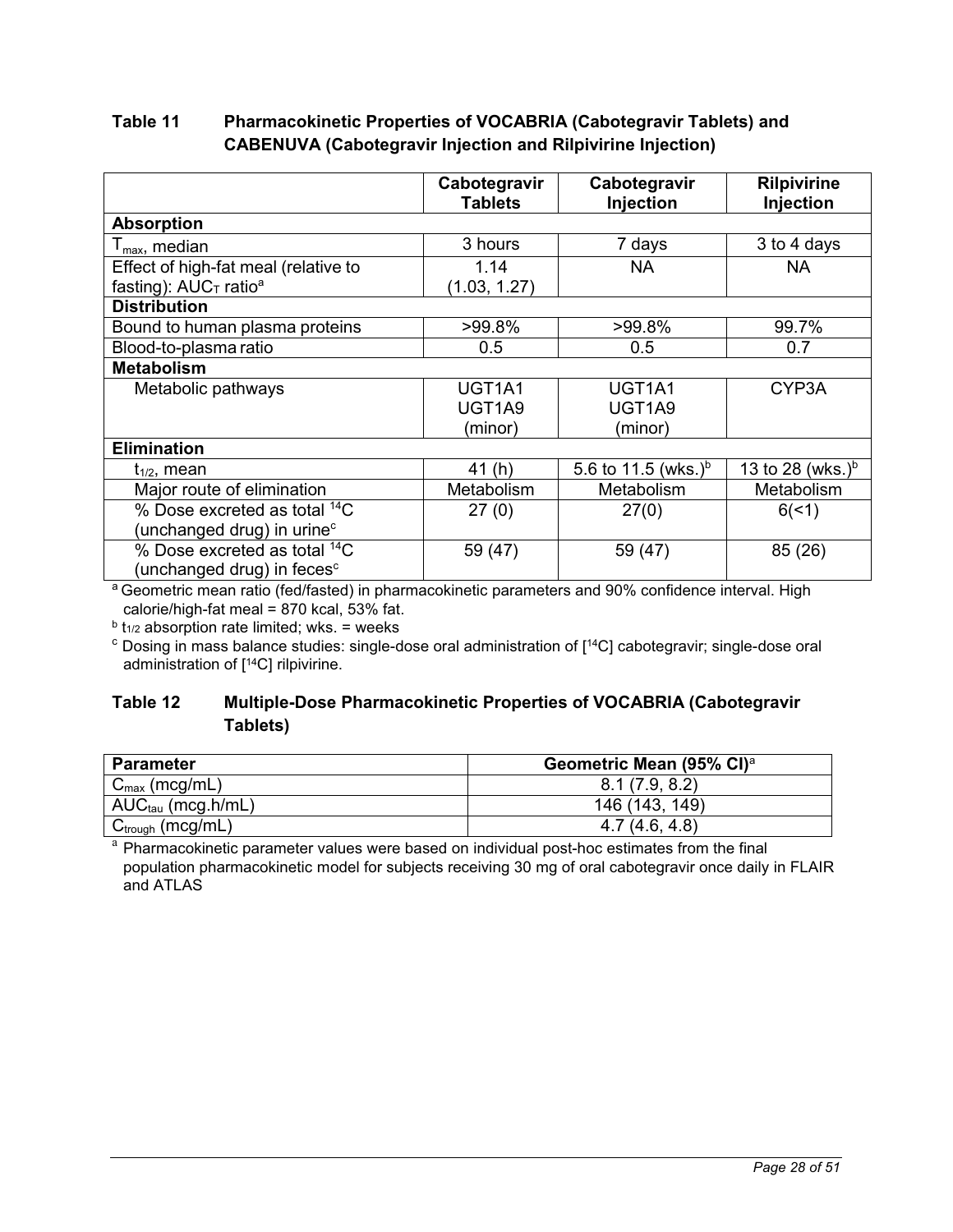# <span id="page-28-0"></span>**Table 13 Multiple-Dose Pharmacokinetic Parameters following Monthly IM Injections of the Components of CABENUVA (Cabotegravir Injection and Rilpivirine Injection)**

| <b>Drug</b>  | <b>Dose</b>                    | Geometric Mean (95% CI) <sup>a</sup>   |                              |                          |  |
|--------------|--------------------------------|----------------------------------------|------------------------------|--------------------------|--|
| Cabotegravir | 400-mg monthly<br>IM Injection | $AUC_{tau}$<br>(mcg <sub>•</sub> h/mL) | $C_{\text{max}}$<br>(mcg/mL) | $C_{trough}$<br>(mcg/mL) |  |
|              |                                | 2,461<br>(2, 413, 2, 510)              | 4.2<br>(4.1, 4.3)            | 2.9<br>(2.9, 3.0)        |  |
| Rilpivirine  | 600-mg monthly<br>IM Injection | $AUC_{tau}$<br>(ng•h/mL)               | $C_{\text{max}}$<br>(ng/mL)  | $C_{trough}$<br>(ng/mL)  |  |
|              |                                | 65,603<br>(63, 756, 67, 503)           | 116<br>(113, 119)            | 82.2<br>(79.9, 84.6)     |  |

<sup>a</sup> Pharmacokinetic (PK) parameter values were based on individual post-hoc estimates from separate cabotegravir and rilpivirine population PK models for patients in FLAIR and ATLAS

## **Absorption:**

## **Oral Cabotegravir**

Cabotegravir is rapidly absorbed following oral administration of the tablet formulation, with median  $T_{\text{max}}$  at 3 hours. Following oral administration of the tablet formulation, cabotegravir pharmacokinetics was slightly less than dose-proportional from 5 mg to 50 mg. With once daily dosing, pharmacokinetic steady-state is achieved by 7 days.

The absolute bioavailability of cabotegravir has not been established.

## **Effects of Food on Oral Absorption**

Food increased the rate and extent of absorption of cabotegravir: high fat meals increased cabotegravir AUC  $(T)$  by 14% and increased C<sub>max</sub> by 14% relative to fasted conditions. These increases are not clinically significant.

#### **Cabotegravir Injection**

Cabotegravir injection exhibits absorption-limited (flip-flop) kinetics resulting from slow absorption from the gluteal muscle into systemic circulation resulting in sustained plasma concentrations. Following a single intramuscular dose, plasma cabotegravir concentrations are detectable on the first day and gradually rise to reach maximum plasma concentration with a median  $T_{\text{max}}$  of 7 days. Cabotegravir has been detected in plasma up to 52 weeks or longer after administration of a single injection. Pharmacokinetic steady-state is achieved by 44 weeks.

Plasma cabotegravir exposure increases in proportion or slightly less than in proportion to dose following single and repeat IM injection of doses ranging from 100 to 800 mg.

## **Rilpivirine Injection**

Rilpivirine injection exhibits absorption-limited (flip-flop) kinetics resulting from slow absorption from the gluteal muscle into the systemic circulation resulting in sustained plasma concentrations. Following a single intramuscular dose, plasma rilpivirine concentrations are detectable on the first day and gradually rise to reach maximum plasma concentration with a median  $T_{\text{max}}$  of 3-4 days. Rilpivirine has been detected in plasma for longer than 52 weeks after administration of a single injection. About 80% of the rilpivirine steady-state exposure is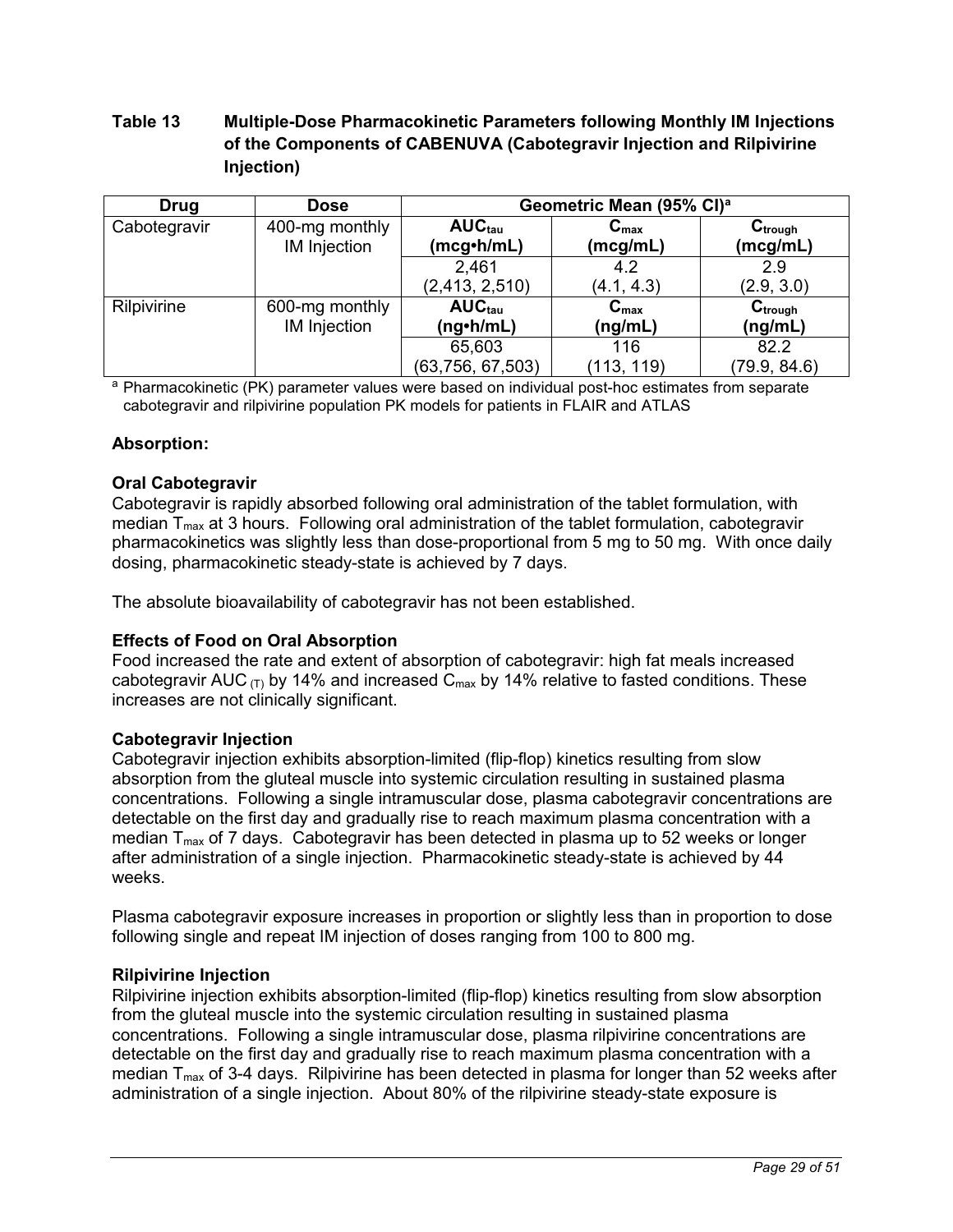reached by 48 weeks. After that, there is limited accumulation, with pharmacokinetic steadystate reached after approximately 2 years.

Plasma rilpivirine exposure increases in proportion or slightly less than in proportion to dose following single and repeat IM injection of doses ranging from 300 to 1200 mg.

## **Distribution:**

### **Cabotegravir**

Cabotegravir is highly bound (approximately >99%) to human plasma proteins, based on *in vitro* data. Following administration of oral tablets, the mean apparent oral volume of distribution (Vz/F) in plasma was 12.3 L. In humans, the estimate of plasma cabotegravir Vc/F was 5.27 L and Vp/F was 2.43 L. These volume estimates, along with the assumption of high F, suggest some distribution of cabotegravir to the extracellular space.

Cabotegravir is present in the female and male genital tract. Median cervical and vaginal tissue:plasma ratios ranged from 0.16 to 0.28 and median rectal tissue:plasma ratios were  $\leq$ 0.08 following a single 400mg IM injection at 4, 8, and 12 weeks after dosing.

### **Rilpivirine**

Rilpivirine is highly bound (approximately 99.7%) to plasma proteins *in vitro*, primarily to albumin. Data from investigator studies suggest that rilpivirine distributes into genital tract.

### *Cerebrospinal Fluid (CSF)*

Cabotegravir is present in CSF. In HIV-1 infected patients receiving cabotegravir long-acting injectable suspension plus rilpivirine long-acting injectable suspension in combination, the median cabotegravir CSF-to-plasma concentration ratio (n=16) was 0.304% to 0.344% (range: 0.218% to 0.449%) and higher than corresponding median unbound cabotegravir concentrations in plasma 1 week following a steady-state cabotegravir injection or rilpivirine injection given monthly or every 2 months. Rilpivirine is present in CSF. In the same 16 patients, the median rilpivirine CSF to plasma ratio was 1.07% to 1.32% (range: not quantifiable to 1.69%). Consistent with therapeutic cabotegravir and rilpivirine concentrations in the CSF, CSF HIV-1 RNA concentrations (n=16) were <50 copies/mL in 100% and <2 copies/mL in 15/16 (94%) of patients. At the same time point, plasma HIV-1 RNA concentrations (n=18) were <50 copies/mL in 100% and <2 copies/mL in 12/18 (66.7%) of patients.

#### **Metabolism:**

#### **Cabotegravir**

Cabotegravir is primarily metabolised by UGT1A1 with a minor UGT1A9 component. Cabotegravir is the predominant circulating compound in plasma, representing > 90% of plasma total radiocarbon. Following oral administration in humans, cabotegravir is primarily eliminated through metabolism; renal elimination of unchanged cabotegravir is low (<1% of the dose). Forty-seven percent of the total oral dose is excreted as unchanged cabotegravir in the faeces. It is unknown if all or part of this is due to unabsorbed drug or biliary excretion of the glucuronide conjugate, which can be further degraded to form the parent compound in the gut lumen. Cabotegravir was observed to be present in duodenal bile samples. The glucuronide metabolite was also present in some but not all of the duodenal bile samples. Twenty-seven percent of the total oral dose is excreted in the urine, primarily as a glucuronide metabolite (75% of urine radioactivity, 20% of total dose).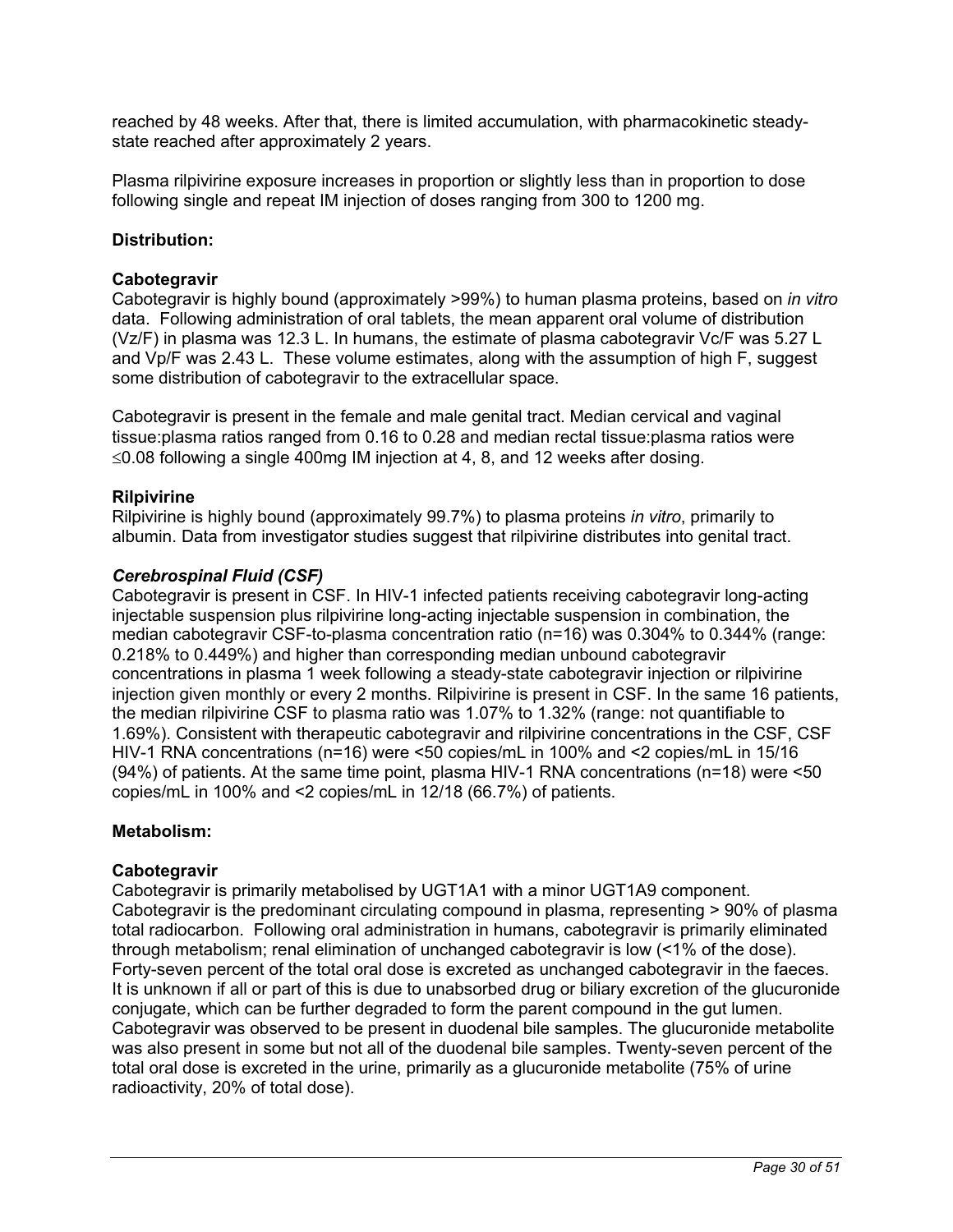## **Rilpivirine**

*In vitro* experiments indicate that rilpivirine primarily undergoes oxidative metabolism mediated by the cytochrome P450 (CYP) 3A system.

#### **Elimination:**

#### **Oral Cabotegravir**

Cabotegravir has a mean terminal half-life of 41 h and an apparent clearance (CL/F) of 0.151 L per hour based on population pharmacokinetic analyses.

#### **Cabotegravir Injection**

Cabotegravir mean apparent terminal phase half-life is absorption-rate limited and is estimated to be 5.6 to 11.5 weeks after a single dose IM injection. The significantly longer apparent halflife compared to oral reflects elimination from the depot site (absorption from depot site) rather than the systemic circulation.

#### **Rilpivirine Injection**

The rilpivirine apparent terminal elimination half-life after IM injection is absorption-rate limited and estimated to be 13 to 28 weeks. The apparent plasma clearance (CL/F) of rilpivirine after IM administration was 5.08 L/h. After single-dose oral administration of 14C-rilpivirine, on average 85% and 6.1% of the radioactivity could be retrieved in feces and urine, respectively. In feces, unchanged rilpivirine accounted for on average 25% of the administered dose. Only trace amounts of unchanged rilpivirine (< 1% of dose) were detected in urine.

### **Special Populations and Conditions**

*Pediatrics:* VOCABRIA and CABENUVA have not been studied in the pediatric population.

*Geriatrics:* Population pharmacokinetic analyses indicated age had no clinically relevant effect on the pharmacokinetics of cabotegravir or rilpivirine. Pharmacokinetic data in subjects aged 65 years and older are limited.

**Sex:** Population pharmacokinetic analyses revealed that gender had no clinically relevant effect on the pharmacokinetics of cabotegravir or rilpivirine.

*Ethnic origin:* Population pharmacokinetic analyses revealed that race had no clinically relevant effect on the pharmacokinetics of cabotegravir or rilpivirine.

*Hepatic Insufficiency:* No clinically important pharmacokinetic differences between patients with moderate hepatic impairment and matching healthy subjects were observed with oral cabotegravir. No dosage adjustment is necessary for patients with mild to moderate hepatic impairment (Child-Pugh Score A or B). The effect of severe hepatic impairment (Child-Pugh Score C) on the pharmacokinetics of cabotegravir has not been studied.

Rilpivirine exposure was 47% higher in subjects ( $n = 8$ ) with mild hepatic impairment (Child-Pugh Score A) and 5% higher in subjects ( $n = 8$ ) with moderate hepatic impairment (Child-Pugh Score B) compared with matched controls. The effect of severe hepatic impairment (Child-Pugh Score C) on the pharmacokinetics of rilpivirine has not been studied.

*Renal Insufficiency:* No clinically important pharmacokinetic differences between subjects with severe renal impairment (CrCL <30 mL/min and not on dialysis) and matching healthy subjects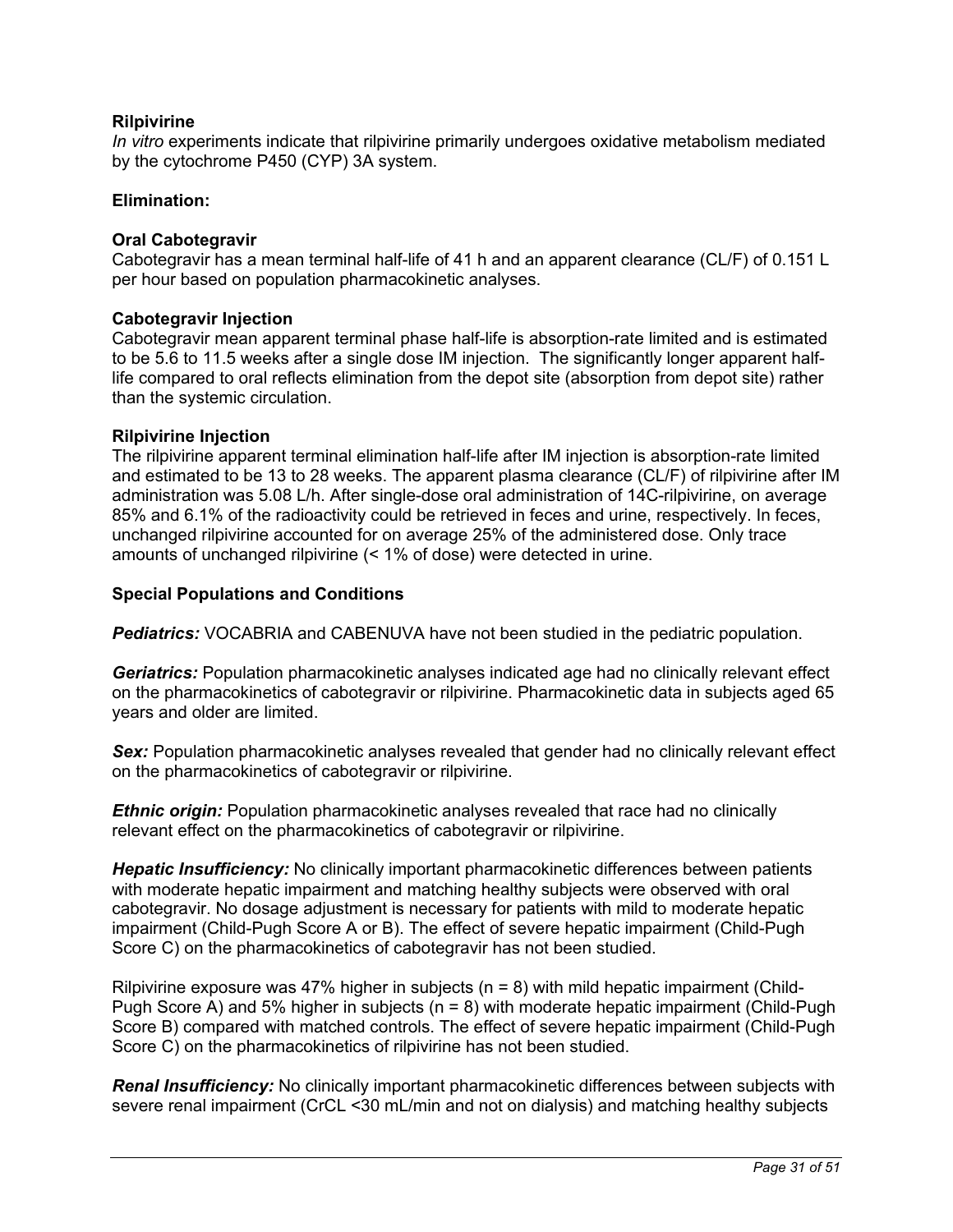<span id="page-31-0"></span>were observed with oral cabotegravir. No dosage adjustment is necessary for patients with mild to severe renal impairment (not on dialysis). Cabotegravir has not been studied in patients requiring dialysis.

Population pharmacokinetic analyses indicated that mild renal impairment had no clinically relevant effect on the exposure of oral rilpivirine. There is limited or no information regarding the pharmacokinetics of rilpivirine in patients with moderate or severe renal impairment, end-stage renal disease, or patients requiring dialysis.

**Obesity:** Population pharmacokinetic analyses revealed no clinically relevant effect of BMI on the exposure of cabotegravir or rilpivirine, therefore no dose adjustment is required on the basis of BMI. When preparing to administer CABENUVA, consider the BMI of the patient to ensure that the needle length is sufficient to reach the gluteus muscle.

*Hepatitis B or Hepatitis C Co-infection:* Cabotegravir plus rilpivirine has not been studied in patients with hepatitis B co-infection. There is limited experience in patients with hepatitis C coinfection without evidence of advanced liver disease receiving cabotegravir and rilpivirine.

*Polymorphisms in Drug Metabolising Enzymes:* In a meta-analysis of healthy and HIVinfected subjects, HIV-infected subjects with UGT1A1 genotypes conferring poor cabotegravir metabolism had a 1.2-fold increase in mean steady-state cabotegravir AUC,  $C_{\text{max}}$ , and  $C_{\text{tau}}$ following cabotegravir long-acting injection vs. 1.38-fold mean increase following oral cabotegravir administration. This was similar to 1.3- to 1.5-fold mean increase in steady-state cabotegravir, cabotegravir AUC,  $C_{\text{max}}$ , and  $C_{\text{tau}}$  observed following oral cabotegravir in healthy and HIV infected subjects combined. Polymorphisms in UGT1A9 were not associated with differences in the pharmacokinetics of cabotegravir, therefore, no dose adjustment is required in subjects with either UGT1A1 or UTG1A9 polymorphisms.

# **10 STORAGE, STABILITY AND DISPOSAL**

Store VOCABRIA up to 30°C.

Store CABENUVA in refrigerator at 2°C to 8°C in the original carton. Do not freeze.

# **11 SPECIAL HANDLING INSTRUCTIONS**

#### **CABENUVA**

Prior to administration, vials should be brought to room temperature (not to exceed 25°C). Vials may remain in the carton at room temperature for up to 6 hours. If not used after 6 hours, they must be discarded.

Once the suspension has been drawn into the respective syringes, the injections should be administered as soon as possible, but may remain in the syringe for up to 2 hours. If 2 hours are exceeded, the medications, syringes, and needles must be discarded.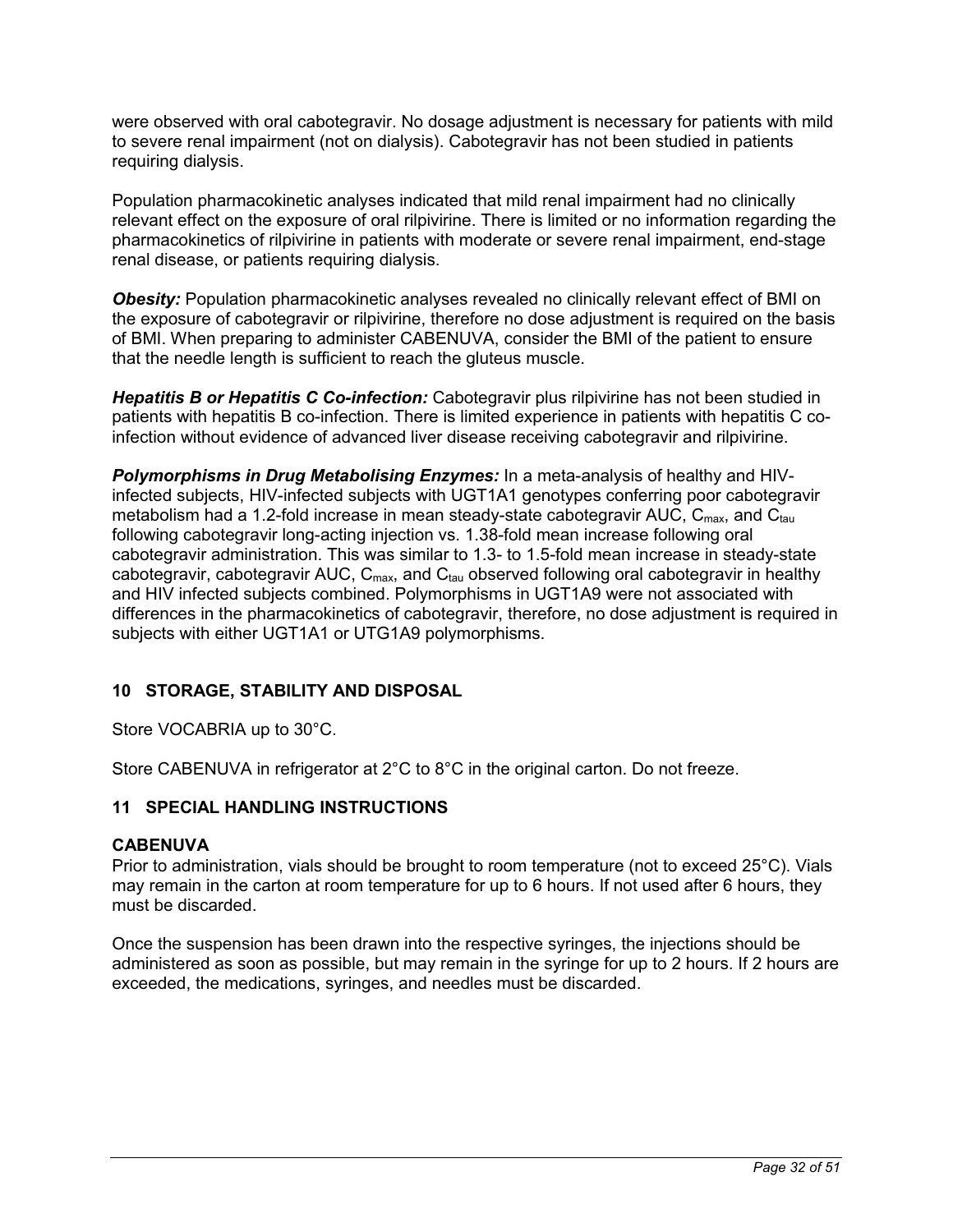# **PART II: SCIENTIFIC INFORMATION**

## <span id="page-32-0"></span>**12 PHARMACEUTICAL INFORMATION**

## **Cabotegravir – Oral Tablets**

#### **Drug Substance**

Common name: cabotegravir sodium

Chemical name: sodium (3S,11aR)-N-[(2,4-difluorophenyl)methyl]-6-hydroxy-3-methyl-5,7 dioxo-2,3,5,7,11,11a-hexahydro[1,3]oxazolo[3,2-a]pyrido [1,2-d]pyrazine-8-carboxamide

Molecular formula and molecular mass:  $C_{19}H_{16}F_2N_3NaO_5$ 427.33 g/mol

Structural formula:



Physicochemical properties: Cabotegravir sodium is a white to almost white solid that is slightly soluble in water. Over most of the physiological pH range cabotegravir sodium is practically insoluble.

#### **Cabotegravir – Extended Release Injectable Suspension**

#### **Drug Substance**

Common name: cabotegravir

Chemical name: (3S,11aR)-N-[(2,4-Difluorophenyl)methyl]-6-hydroxy-3-methyl-5,7-dioxo-2,3,5,7,11,11a-hexahydro[1,3]oxazolo[3,2-a]pyrido[1,2-d]pyrazine-8-carboxamide

Molecular formula and molecular mass:  $C_{19}H_{17}F_2N_3O_5$ 405.35 g/mol

Structural formula:



Physicochemical properties: Cabotegravir is white to almost white solid that is practically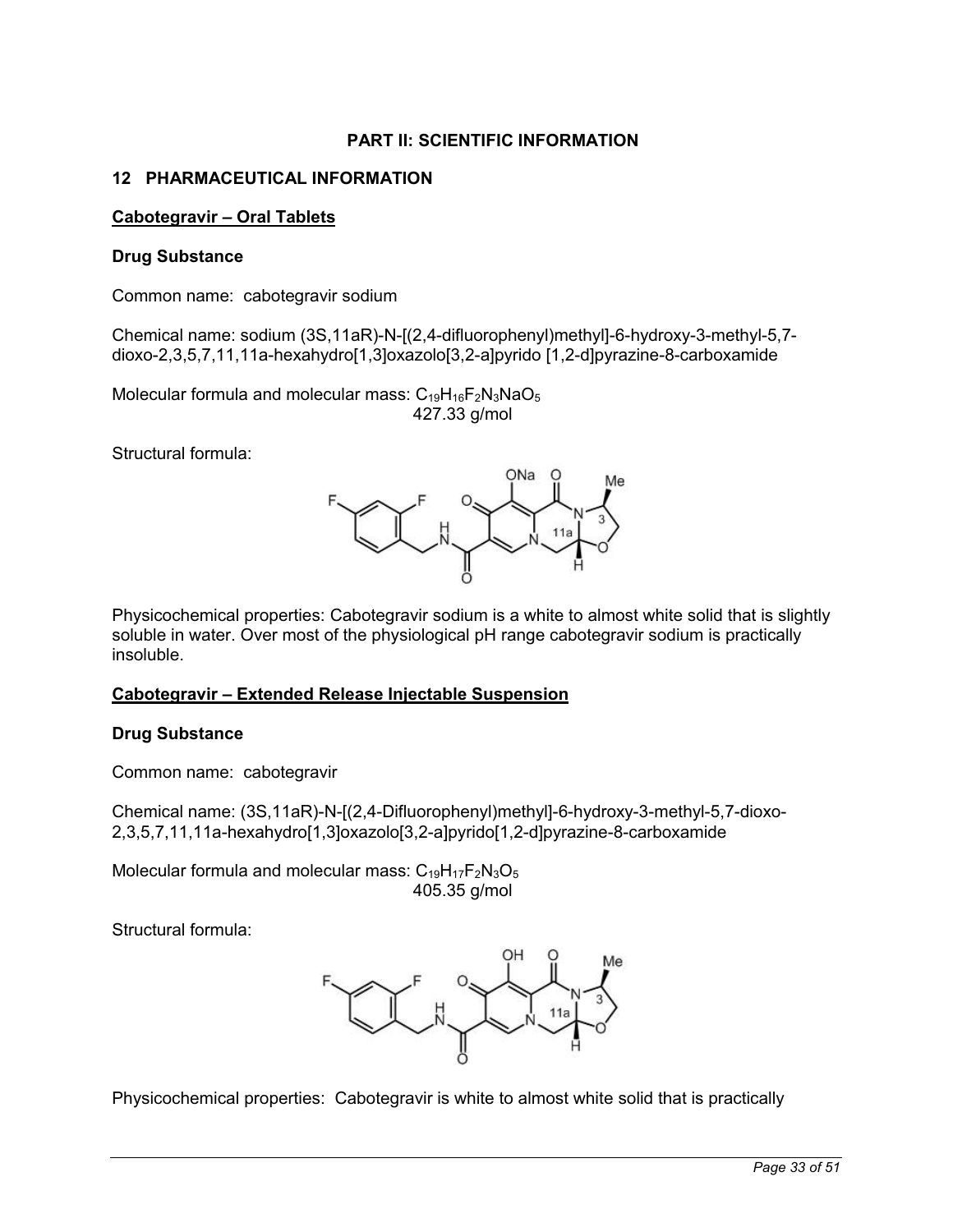insoluble in water. Over most of the physiological pH range cabotegravir is practically insoluble.

# **Rilpivirine – Extended Release Injectable Suspension**

## **Drug Substance**

Common name: rilpivirine

Chemical name: 4-[[4-[[4-[(E)-2-cyanoethenyl]-2,6-dimethylphenyl]amino]-2 pyrimidinyl]amino]benzonitrile

Molecular formula and molecular mass:  $C_{22}H_{18}N_6$ 366.42 g/mol

Structural formula:

**NC** 

Physicochemical properties: Rilpivirine drug substance is a white to slightly yellow powder. It is practically insoluble or insoluble in aqueous media over the physiological range.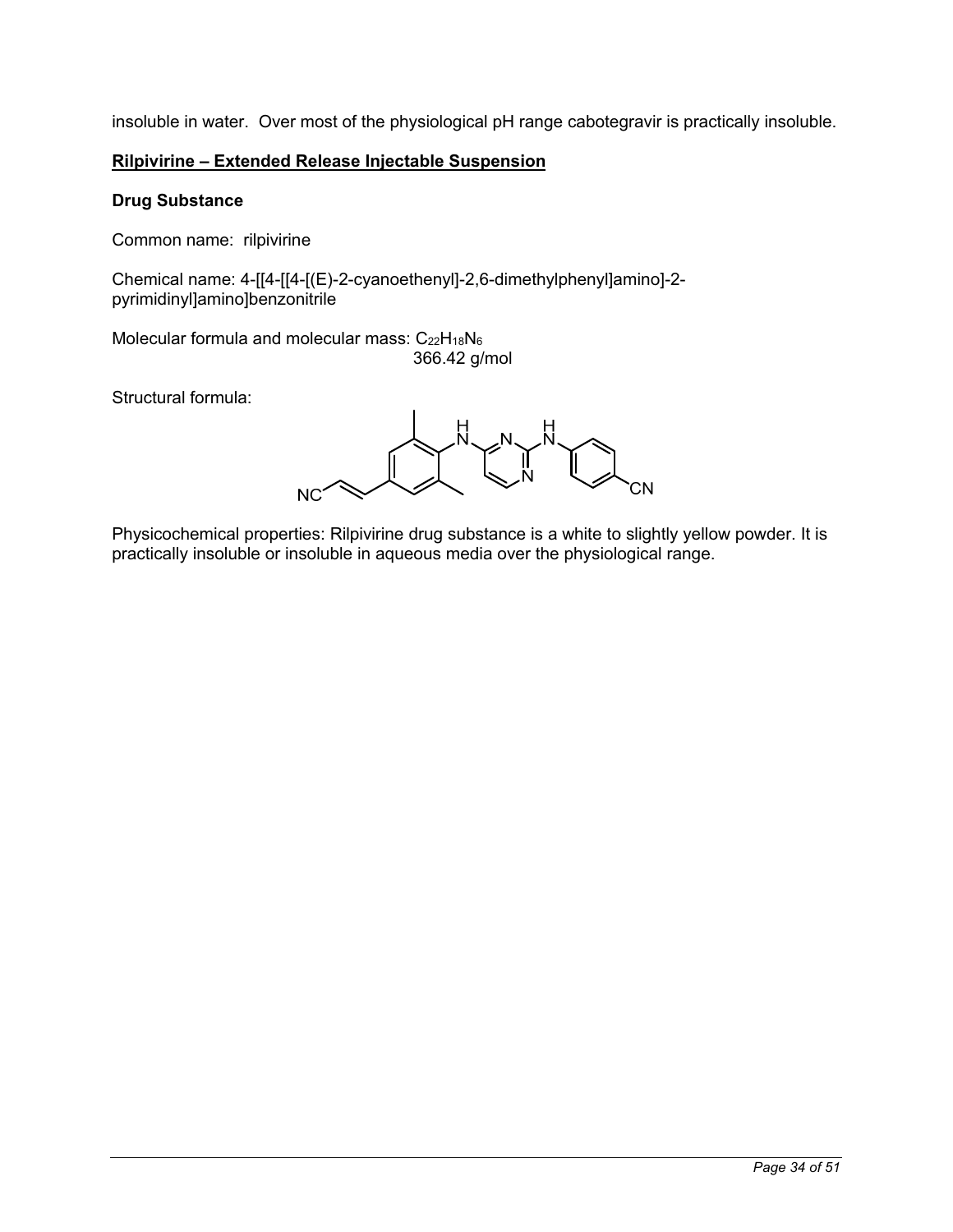# <span id="page-34-0"></span>**13 CLINICAL TRIALS**

# **13.1 Trial Design and Study Demographics**

The efficacy of VOCABRIA and CABENUVA have been evaluated in two Phase 3 randomised, multicenter, active-controlled, parallel-arm, open-label, non-inferiority trials, [FLAIR (201584) and ATLAS (201585)] in virologically-suppressed patients.

| Study#       | <b>Study design</b>                                                                                                                                                                           | Dosage, route of administration<br>and duration                                                                                                                        |
|--------------|-----------------------------------------------------------------------------------------------------------------------------------------------------------------------------------------------|------------------------------------------------------------------------------------------------------------------------------------------------------------------------|
| <b>FLAIR</b> | Randomized, multicenter, active-controlled,                                                                                                                                                   | Cabotegravir + rilpivirine regimen:                                                                                                                                    |
| (201584)     | parallel-arm, open-label, non-inferiority study.<br>HIV-1-infected, antiretroviral treatment-naive<br>patients ( $n = 629$ ) received a dolutegravir<br>INSTI-containing regimen for 20 weeks | Oral Lead-In (at least 4 weeks): Daily<br>oral lead-in dosing with one 30-mg<br>cabotegravir (VOCABRIA) tablet plus<br>one 25-mg rilpivirine tablet<br>(EDURANT).      |
|              | (either DTG/ABC/3TC or DTG plus 2 other<br>NRTIs if subjects were HLA-B*5701 positive).                                                                                                       | Monthly IM injections (additional 44<br>weeks): cabotegravir long-acting                                                                                               |
|              | Subjects who were virologically-suppressed<br>$(HIV-1 RNA < 50 copies per mL, n = 566)$<br>were then randomised to receive the<br>cabotegravir + rilpivirine regimen (oral lead-in            | injectable suspension plus rilpivirine<br>long-acting injectable suspension<br>(CABENUVA).                                                                             |
|              | + injections) or remain on CAR.                                                                                                                                                               | <b>CAR (Current Antiretroviral Regimen):</b>                                                                                                                           |
|              | Primary endpoint:<br>The proportion of subjects with plasma HIV-1<br>RNA ≥50 copies/mL at Week 48 (snapshot<br>algorithm for the ITT-E population).                                           | 48-weeks: Oral dosing of<br>DTG/ABC/3TC or DTG plus 2 other<br>NRTIs if HLA B*5701 positive.                                                                           |
| <b>ATLAS</b> | Randomized, multicenter, active-controlled,                                                                                                                                                   | Cabotegravir + rilpivirine regimen:                                                                                                                                    |
| (201585)     | parallel-arm, open-label, non-inferiority study.<br>HIV-1-infected, ART-experienced,<br>virologically-suppressed patients [HIV-1 RNA<br><50 copies per mL, for at least 6 months              | Oral Lead-In (at least 4 weeks): Daily<br>oral lead-in dosing with one 30-mg<br>cabotegravir (VOCABRIA) tablet plus<br>one 25-mg rilpivirine tablet<br>(EDURANT).      |
|              | (median 4.3 years), $n = 616$ ] were<br>randomised and received the cabotegravir +<br>rilpivirine regimen (oral lead-in + injections) or<br>remain on CAR.                                    | Monthly IM injections (additional 44<br>weeks): cabotegravir long-acting<br>injectable suspension plus rilpivirine<br>long-acting injectable suspension<br>(CABENUVA). |
|              | Primary endpoint:<br>The proportion of subjects with plasma HIV-1<br>RNA ≥50 copies/mL at Week 48 (snapshot<br>algorithm for the ITT-E population).                                           | CAR:<br>48-weeks: Oral dosing of<br>NNRTI+2NRTIs or PI+2NRTIs or                                                                                                       |
|              |                                                                                                                                                                                               | INSTI+2NRTIs.                                                                                                                                                          |

# **Table 14 Summary of Study Design for FLAIR and ATLAS (Pivotal Phase 3 studies)**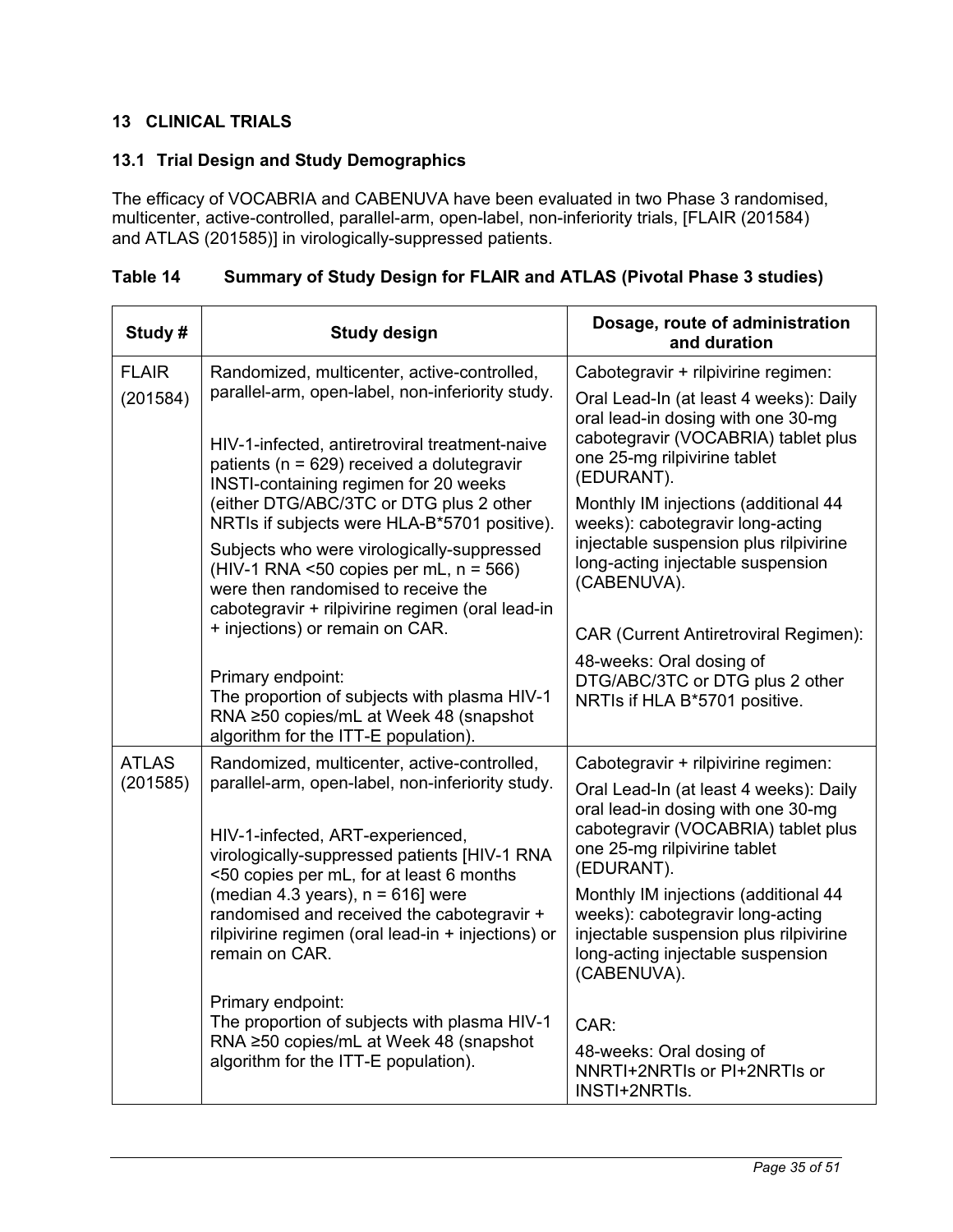<span id="page-35-0"></span>A summary of the demographic characteristics for FLAIR and ATLAS are presented in **[Table 15](#page-35-0)** and **[Table](#page-36-0) 16**.

|                                                                          |                 | <b>FLAIR</b><br>201584 |                 | <b>ATLAS</b><br>201585 | Pooled          |                 |
|--------------------------------------------------------------------------|-----------------|------------------------|-----------------|------------------------|-----------------|-----------------|
| Demographic                                                              | CAB + RPV       | <b>CAR</b>             | $CAB + RPV$     | <b>CAR</b>             | CAB + RPV       | <b>CAR</b>      |
| <b>Characteristic</b>                                                    | $N = 283$       | $N = 283$              | $N = 308$       | $N = 308$              | $N = 591$       | $N = 591$       |
| Age (yrs)                                                                |                 |                        |                 |                        |                 |                 |
| Median (range)                                                           | 34.0            | 34.0                   | 40.0            | 43.0                   | 38.0            | 38.0            |
|                                                                          | $(19 - 68)$     | $(18 - 68)$            | $(21 - 74)$     | $(18 - 82)$            | $(19 - 74)$     | $(18 - 82)$     |
| Age, Groups (yrs), n (%)                                                 |                 |                        |                 |                        |                 |                 |
| $35$                                                                     | 143 (51)        | 145 (51)               | 80(26)          | 80(26)                 | 223 (38)        | 225 (38)        |
| 35 to $<$ 50                                                             | 107 (38)        | 109 (39)               | 162 (53)        | 132 (43)               | 269 (46)        | 241 (41)        |
| $\geq 50$                                                                | 33(12)          | 29(10)                 | 66 (21)         | 96 (31)                | 99 (17)         | 125 (21)        |
| Sex at Birth, n (%)                                                      |                 |                        |                 |                        |                 |                 |
| Female                                                                   | 63 (22)         | 64 (23)                | 99 (32)         | 104 (34)               | 162 (27)        | 168 (28)        |
| Male                                                                     | 220 (78)        | 219 (77)               | 209 (68)        | 204 (66)               | 429 (73)        | 423 (72)        |
| Body Mass Index (kg/m <sup>2</sup> ) at Baseline <sup>a</sup>            |                 |                        |                 |                        |                 |                 |
| Median (range)                                                           | 24.10           | 24.00                  | 25.50           | 25.50                  | 24.90           | 24.80           |
|                                                                          | $(17.3 - 44.9)$ | $(12.6 - 47.4)$        | $(15.3 - 50.9)$ | $(17.8 - 57.7)$        | $(15.3 - 50.9)$ | $(12.6 - 57.7)$ |
| Race Subgroups, n (%)                                                    |                 |                        |                 |                        |                 |                 |
| African                                                                  |                 |                        |                 |                        |                 |                 |
| American/African                                                         | 47 (17)         | 56 (20)                | 62(20)          | 77 (25)                | 109(18)         | 133(23)         |
| Heritage                                                                 |                 |                        |                 |                        |                 |                 |
| Asian                                                                    | 12(4)           | 15(5)                  | 22(7)           | 13(4)                  | 34(6)           | 28(5)           |
| White                                                                    | 216 (76)        | 201 (71)               | 214 (69)        | 207 (67)               | 430 (73)        | 408 (69)        |
| Other                                                                    | 8(3)            | 9(3)                   | 10(3)           | 11(4)                  | 18(3)           | 20(3)           |
| CAR = Current antiretroviral regimen                                     |                 |                        |                 |                        |                 |                 |
| For Study 201584, CAR = ABC/DTG/3TC or DTG+2NRTIs if HLA B*5701 positive |                 |                        |                 |                        |                 |                 |
| For Study 201585, CAR = NNRTI+2NRTIs or PI+2NRTIs or INSTI+2NRTIs        |                 |                        |                 |                        |                 |                 |

# **Table 15 Summary of Demographic Characteristics for Studies FLAIR (201584), ATLAS (201585) and Pooled Data (ITT-E Population)**

a. 201584 Baseline values = Induction Baseline (Week -20)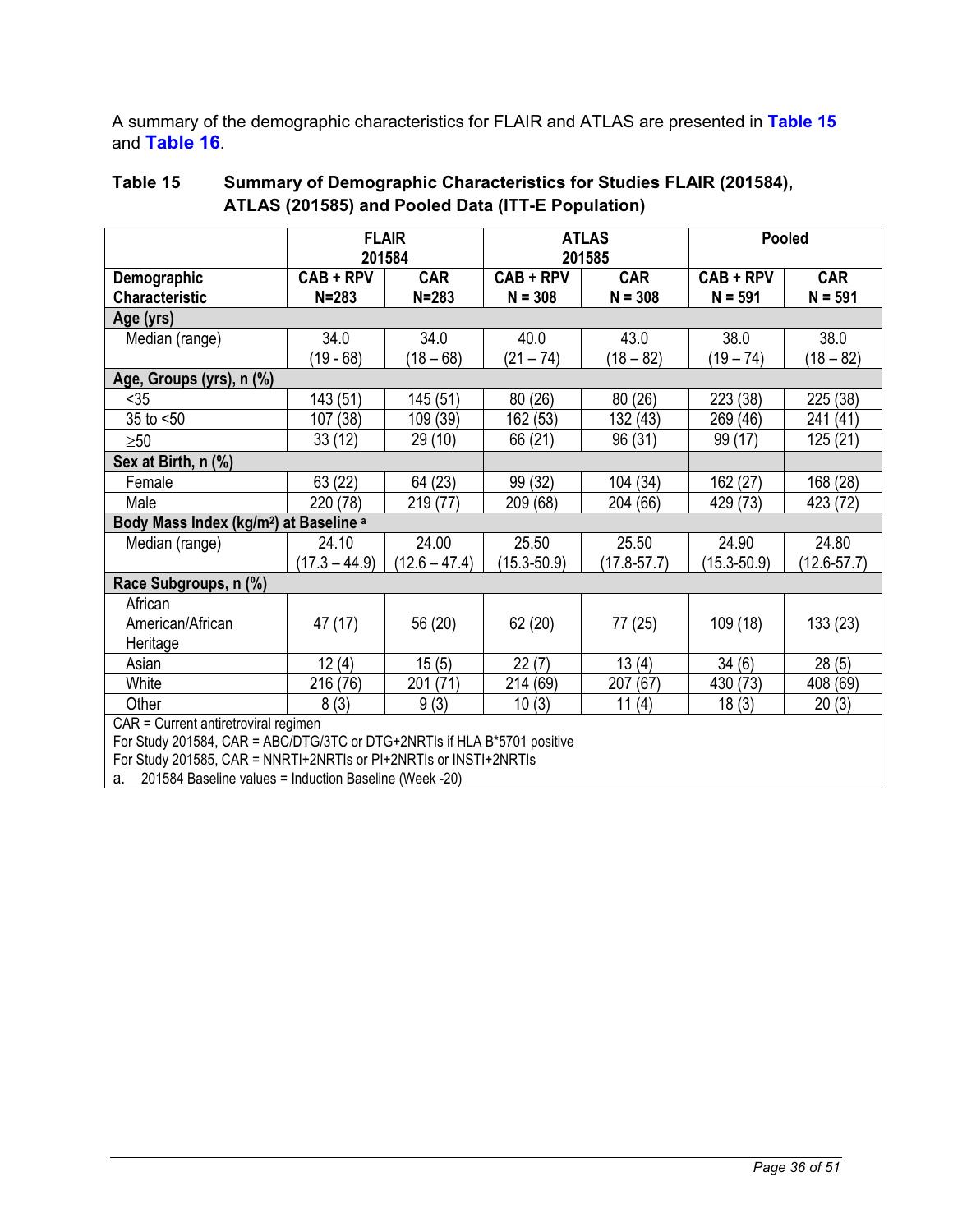## <span id="page-36-0"></span>**Table 16 Summary of Baseline Characteristics for Studies FLAIR (201584), ATLAS (201585) and Pooled Data (ITT-E Population)**

|                                                                  | <b>FLAIR</b><br>201584 |                       |              | <b>ATLAS</b><br>201585 | Pooled     |            |
|------------------------------------------------------------------|------------------------|-----------------------|--------------|------------------------|------------|------------|
|                                                                  | CAB + RPV              | CAR                   | $CAB + RPV$  | CAR                    | CAB + RPV  | CAR        |
|                                                                  | $(N=283)$              | $(N=283)$             | $(N=308)$    | $(N=308)$              | $(N=591)$  | $(N=591)$  |
| Induction Baseline (Week -20) HIV-1 RNA c/mL, n (%)              |                        |                       |              |                        |            |            |
| < 100,000                                                        | 227 (80)               | 227 (80)              | <b>NA</b>    | <b>NA</b>              | <b>NA</b>  | <b>NA</b>  |
| ≥100,000                                                         | 56 (20)                | 56 (20)               | <b>NA</b>    | <b>NA</b>              | <b>NA</b>  | <b>NA</b>  |
| Time from First HIV-1 RNA <50 c/mL until Maintenance Phase Start |                        |                       |              |                        |            |            |
| Median (Weeks) (IQR)                                             | 16.10                  | 16.10                 | <b>NA</b>    | <b>NA</b>              | <b>NA</b>  | <b>NA</b>  |
|                                                                  | (12.40, 16.10)         | (15.30, 16.30)        |              |                        |            |            |
| Time Since First ART Until Maintenance Phase Start               |                        |                       |              |                        |            |            |
| Time                                                             | 20 weeks <sup>a</sup>  | 20 weeks <sup>a</sup> | 52 months b  | 52 months b            |            |            |
|                                                                  |                        |                       | (IQR 33, 87) | (IQR 33, 84)           |            |            |
| Baseline CD4+ (cells/mm <sup>3</sup> )                           |                        |                       |              |                        |            |            |
| Median                                                           | 624                    | 625                   | 654          | 653                    | 645        | 641        |
| (IQR))                                                           | (473, 839)             | (472, 799)            | (497, 816)   | (488, 844)             | (487, 824) | (480, 821) |
| Baseline CD4+ (cells/mm <sup>3</sup> ), n (%)                    |                        |                       |              |                        |            |            |
| $350$                                                            | 19(7)                  | 27(10)                | 23(7)        | 27(9)                  | 42(7)      | 54(9)      |
| $≥350$ to <500                                                   | 64 (23)                | 60(21)                | 56 (18)      | 57 (19)                | 120 (20)   | 117 (20)   |
| $\geq 500$                                                       | 200 (71)               | 196 (69)              | 229 (74)     | 224 (73)               | 429 (73)   | 420 (71)   |
| Derived Baseline CDC Classification, n (%)                       |                        |                       |              |                        |            |            |
| HIV infection stage 1                                            | 200 (71)               | 196 (69)              | 229 (74)     | 224 (73)               | 429 (73)   | 420 (71)   |
| HIV infection stage 2                                            | 78 (28)                | 82 (29)               | 78 (25)      | 83 (27)                | 156 (26)   | 165 (28)   |
| HIV infection stage 3                                            | 5(2)                   | 5(2)                  | 1(51)        | 1(51)                  | 6(1)       | 6(1)       |
| Induction Baseline (Week -20) Most Prevalent HIV-1 Subtype       |                        |                       |              |                        |            |            |
| Α                                                                | 46 (16)                | 36(13)                | <b>NA</b>    | NА                     | <b>NA</b>  | NA         |
| $\overline{B}$                                                   | 174 (61)               | 174 (61)              | <b>NA</b>    | <b>NA</b>              | <b>NA</b>  | <b>NA</b>  |
| C                                                                | 18(6)                  | 20(7)                 | <b>NA</b>    | <b>NA</b>              | <b>NA</b>  | <b>NA</b>  |
| Baseline Third Agent Class, n (%)                                |                        |                       |              |                        |            |            |
| <b>NNRTI</b>                                                     | <b>NA</b>              | <b>NA</b>             | 155 (50)     | 155 (50)               | <b>NA</b>  | <b>NA</b>  |
| INSTI <sup>c</sup>                                               | <b>NA</b>              | <b>NA</b>             | 102 (33)     | 99 (32)                | <b>NA</b>  | <b>NA</b>  |
| PI                                                               | <b>NA</b>              | <b>NA</b>             | 51(17)       | 54 (18)                | <b>NA</b>  | <b>NA</b>  |
| Hepatitis C, n (%)                                               |                        |                       |              |                        |            |            |
| Non-reactive                                                     | 264 (93)               | 274 (97)              | 285(93)      | 277 (90)               | <b>NA</b>  | <b>NA</b>  |
| Reactive                                                         | 19(7)                  | 9(3)                  | 23(7)        | 31(10)                 | <b>NA</b>  | <b>NA</b>  |

CAR = Current antiretroviral regimen

For Study 201584, CAR = ABC/DTG/3TC or DTG+2NRTIs if HLA B\*5701 positive

For Study 201585, CAR = NNRTI+2NRTIs or PI+2NRTIs or INSTI+2NRTIs

a. Represents the 20-week Induction period for Study 201584

b. Median results are presented

c. All FLAIR (2015584) subjects received INSTI Baseline Third Agent Class.

# **13.2 Study Results**

The primary endpoint of FLAIR and ATLAS was the proportion of patients with plasma HIV-1 RNA ≥50 copies/mL at week 48 (snapshot algorithm for the ITT-E population).

In FLAIR and ATLAS studies, CABENUVA was non-inferior to CAR on the proportion of patients having plasma HIV-1 RNA ≥50 copies/mL (see **[Table 17](#page-37-0)**).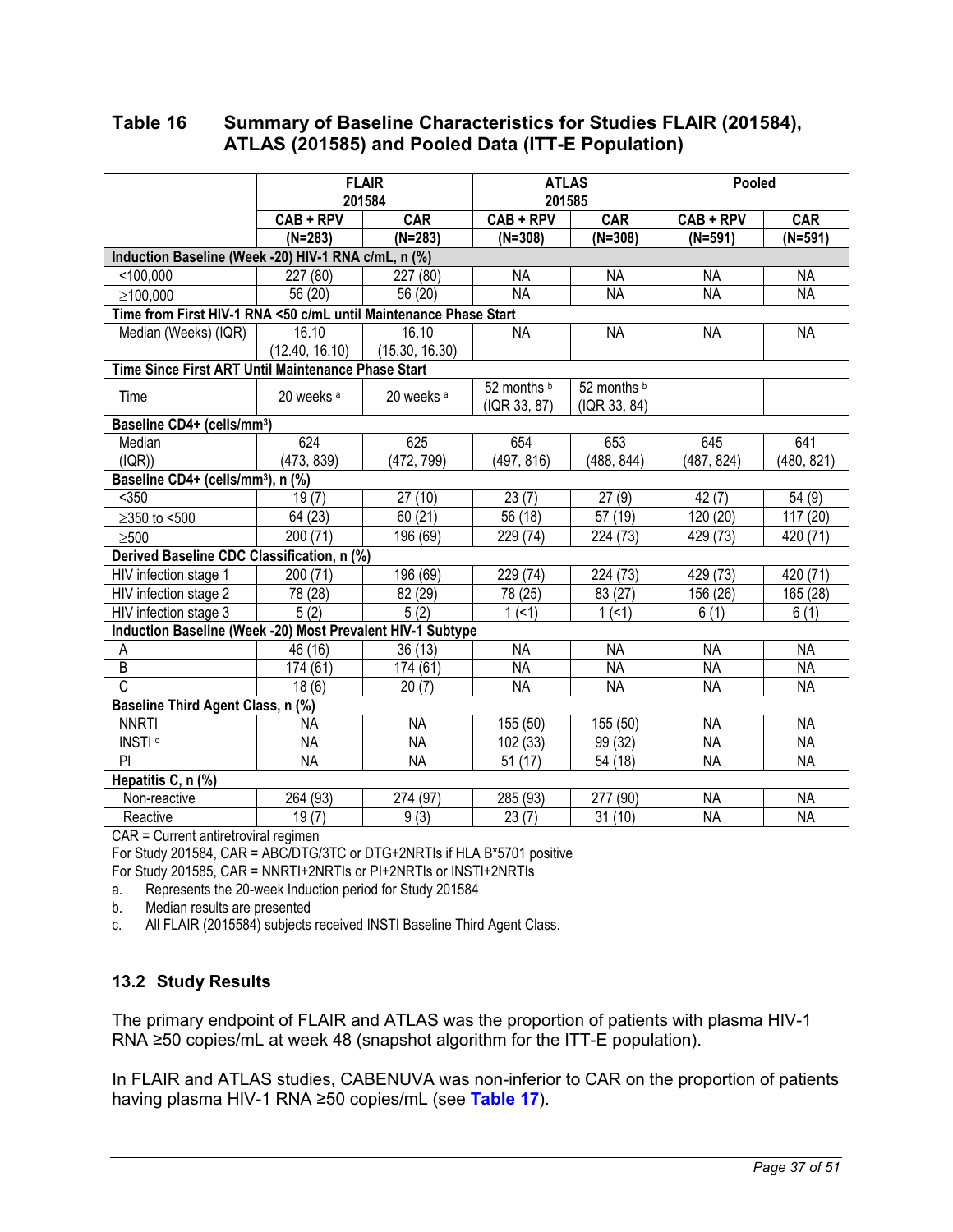<span id="page-37-0"></span>The non-inferiority result established in the FLAIR and ATLAS studies provides evidence that the length of HIV-1 RNA virologic suppression (i.e. < 6 months or ≥ 6 months) prior to initiation of CABENUVA did not impact overall response rates.

Treatment differences across baseline characteristics in FLAIR and ATLAS (CD4+ count, gender, age, race, BMI, baseline 3rd agent treatment class) were comparable (see **[Table 18](#page-38-0)**). Patients in FLAIR and ATLAS were virologically-suppressed prior to Day 1 or study entry, respectively, no clinically relevant change from baseline in CD4+ cell counts was observed.

|                                                         | <b>FLAIR</b>                                  |                                      | <b>ATLAS</b>                          |                                      | <b>Pooled Data</b>                    |                                    |  |
|---------------------------------------------------------|-----------------------------------------------|--------------------------------------|---------------------------------------|--------------------------------------|---------------------------------------|------------------------------------|--|
|                                                         | $CAB +$<br><b>RPV</b><br>$(N = 283)$<br>n (%) | <b>CAR</b><br>$(N = 283)$<br>$n$ (%) | $CAB + RPV$<br>$(N = 308)$<br>$n$ (%) | <b>CAR</b><br>$(N = 308)$<br>$n$ (%) | $CAB + RPV$<br>$(N = 591)$<br>$n$ (%) | <b>CAR</b><br>$(N = 591)$<br>n (%) |  |
| $HIV-1$ RNA $\geq 50$<br>copies/mL <sup>a</sup>         | 6(2)                                          | 7(2)                                 | 5(2)                                  | 3(1)                                 | 11(2)                                 | 10(2)                              |  |
| <b>Treatment</b><br><b>Difference</b> b                 | $-0.4%$                                       | (95% CI: -2.8%, 2.1%)                | 0.7%<br>(95% CI: -1.2%, 2.5%)         |                                      | 0.2%<br>(95% CI: -1.4%, 1.7%)         |                                    |  |
| <b>HIV-1 RNA &lt;50</b><br>copies/mL                    | 265 (94)                                      | 264 (93)                             | 285 (93)                              | 294 (95)                             | 550 (93)                              | 558 (94)                           |  |
| <b>Treatment</b><br><b>Difference<sup>c</sup></b>       |                                               | 0.4%<br>(95% CI: -3.7%, 4.5%)        |                                       | $-3.0%$<br>(95% CI: -6.7%, 0.7%)     |                                       | $-1.4%$<br>(95% CI: -4.1%, 1.4%)   |  |
| No virologic<br>data at Week 48<br>window               | 12(4)                                         | 12(4)                                | 18(6)                                 | 11 $(4)$                             | 30(5)                                 | 23(4)                              |  |
| <b>Discontinued</b><br>due to adverse<br>event or death | 8(3)                                          | 2(51)                                | 11(4)                                 | 5(2)                                 | 19(3)                                 | 7(1)                               |  |
| Discontinued for<br>other reasons                       | 4(1)                                          | 10(4)                                | 7(2)                                  | 6(2)                                 | 11 $(2)$                              | 16(3)                              |  |
| Missing data<br>during window<br>but on study           | 0                                             | $\overline{0}$                       | $\mathbf 0$                           | $\mathbf 0$                          | $\mathbf 0$                           | $\overline{0}$                     |  |

# **Table 17 Virologic Outcomes of Randomized Treatment of FLAIR, ATLAS and Pooled Data (ITT-E) at 48 Weeks (Snapshot analysis)**

alncludes subjects who discontinued for lack of efficacy, discontinued while not suppressed.

<sup>b</sup>Treatment difference [(cabotegravir plus rilpivirine)–current antiretroviral regimen]. Adjusted for baseline stratification factors and assessed using a non-inferiority margin of 6% (FLAIR and ATLAS) and 4% (Pooled) (Intent-to-Treat Exposed population).

<sup>c</sup>Treatment difference [(cabotegravir plus rilpivirine)–current antiretroviral regimen] Adjusted for baseline stratification factors and assessed using a non-inferiority margin of -10% (FLAIR, ATLAS and Pooled) (Intent-to-Treat Exposed population).

n = Number of subjects in each treatment group, CI = Confidence interval, CAB = Cabotegravir, RPV = Rilpivirine, CAR = Current antiretroviral regimen.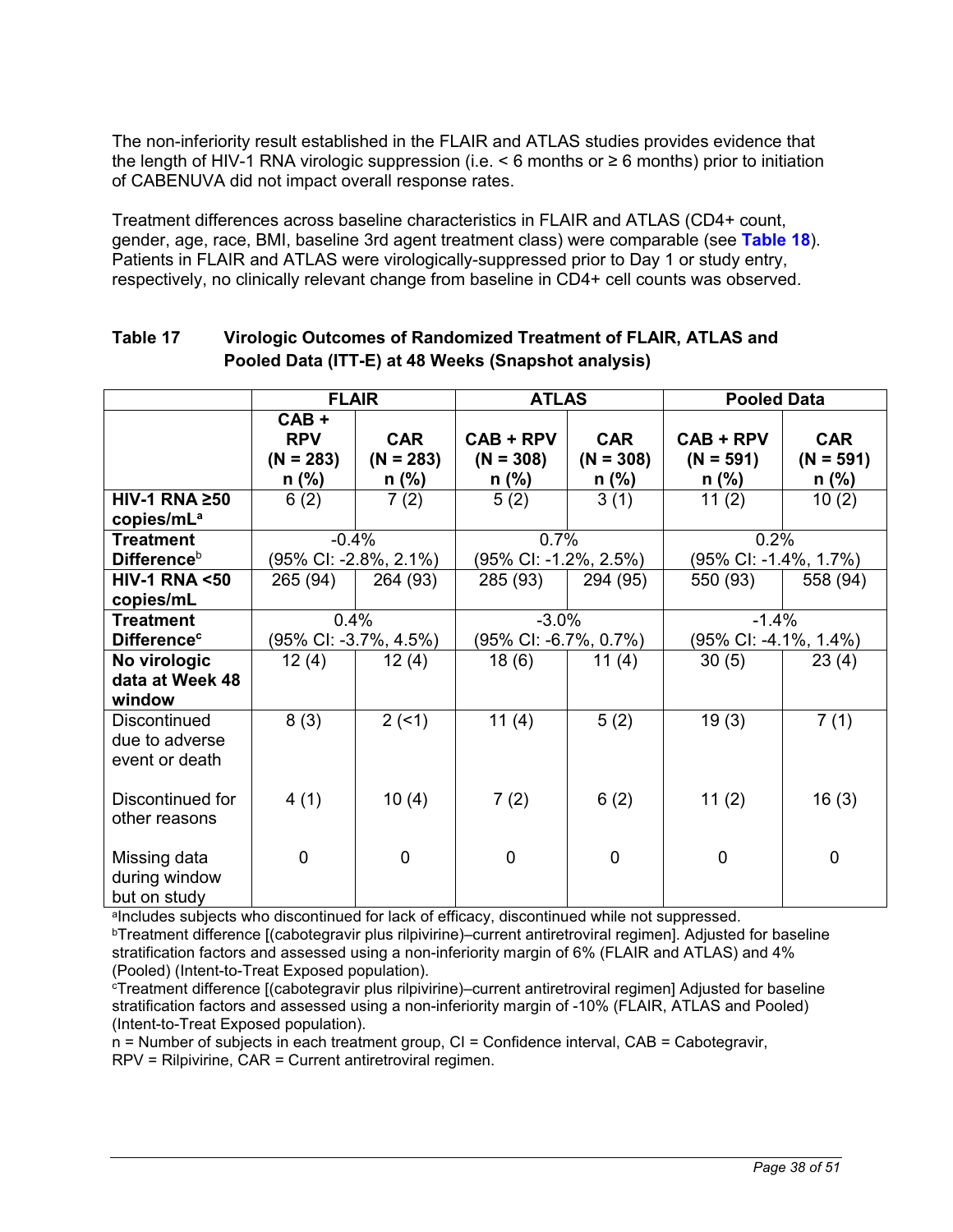# <span id="page-38-0"></span>**Table 18 Proportion of Subjects in FLAIR and ATLAS with Plasma HIV-1 RNA ≥50 copies/mL at Week 48 for Key Baseline Factors (Snapshot Algorithm).**

|                                             | <b>FLAIR and ATLAS Pooled Data</b> |              |
|---------------------------------------------|------------------------------------|--------------|
|                                             | $CAB + RPV$                        | <b>CAR</b>   |
|                                             | $N = 591$                          | $N = 591$    |
| <b>Baseline Factor</b>                      | $n/N$ (%)                          | $n/N$ (%)    |
| Baseline CD4+ (cells/ mm <sup>3</sup> )     |                                    |              |
| $<$ 350                                     | 0/42                               | 2/54(4)      |
| ≥350 to <500                                | 5/120(4)                           | 0/117        |
| $\geq 500$                                  | 6/429(1)                           | 8/420(2)     |
| Gender                                      |                                    |              |
| Male                                        | 6/429(1)                           | 9/423(2)     |
| Female                                      | 5/162(3)                           | $1/168$ (<1) |
| Race                                        |                                    |              |
| White                                       | 9/430(2)                           | 7/408(2)     |
| African-American/African Heritage           | 2/109(2)                           | 3/133(2)     |
| Asian/Other                                 | 0/52                               | 0/48         |
| <b>BMI</b>                                  |                                    |              |
| $<$ 30 kg/m <sup>2</sup>                    | 6/491(1)                           | 8/488(2)     |
| $≥30$ kg/m <sup>2</sup>                     | 5/100(5)                           | 2/103(2)     |
| Age (years)                                 |                                    |              |
| $50$                                        | 9/492(2)                           | 8/466(2)     |
| >50                                         | 2/99(2)                            | 2/125(2)     |
| Baseline antiviral therapy at randomization |                                    |              |
| PI containing regimen                       | 1/51(2)                            | 0/54         |
| <b>INSTI</b> containing regimen             | 6/385(2)                           | 9/382(2)     |
| <b>NNRTI</b> containing regimen             | 4/155(3)                           | $1/155$ (<1) |
|                                             |                                    |              |
|                                             |                                    |              |

Notes: CAB = Cabotegravir, RPV = Rilpivirine, CAR = Current antiretroviral regimen.

# **14 MICROBIOLOGY**

# **Antiviral Activity in Cell Culture**

Cabotegravir exhibited antiviral activity against laboratory strains of wild-type HIV-1 with mean concentration of cabotegravir necessary to reduce viral replication by 50 percent ( $EC_{50}$ ) values of 0.22 nM to 1.4 nM in peripheral blood mononuclear cell (PBMCs) and 293 cells. Cabotegravir demonstrated antiviral activity in cell culture against a panel of 24 HIV-1 clinical isolates (3 in each group of M [clades A, B, C, D, E, F, and G] and 3 in group O) with  $EC_{50}$  values ranging from  $0.02$  nM to 1.06 nM for HIV-1. Cabotegravir  $EC_{50}$  values against 4 HIV-2 clinical isolates ranged from 0.10 nM to 0.14 nM.

Rilpivirine exhibited activity against laboratory strains of wild-type HIV-1 in an acutely infected Tcell line with a median  $EC_{50}$  value for HIV-1<sub>IIIB</sub> of 0.73 nM (0.27 ng per mL). Rilpivirine also demonstrated antiviral activity against a broad panel of HIV-1 group M (clades A, B, C, D, F, G,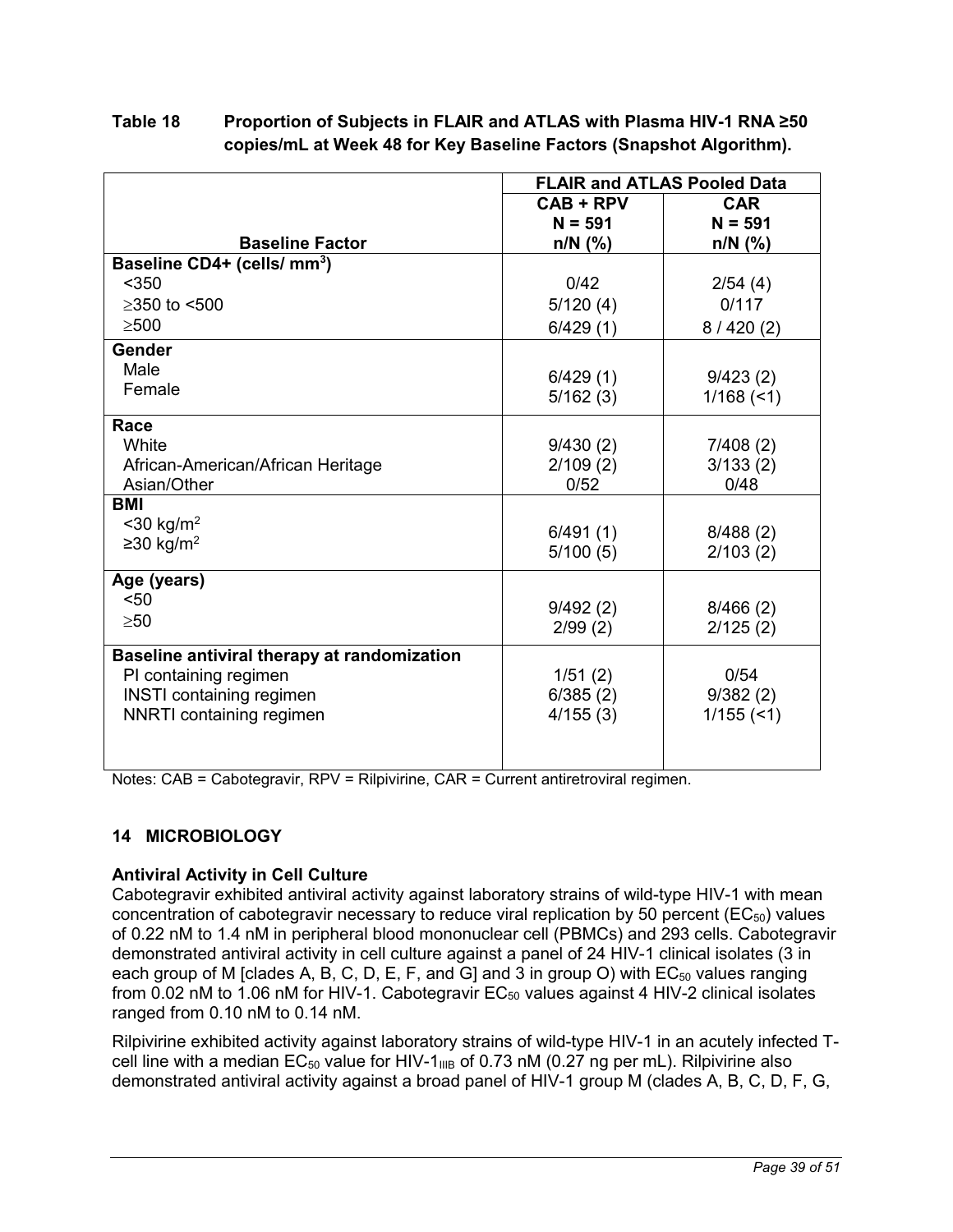and H) primary isolates with  $EC_{50}$  values ranging from 0.07 nM to 1.01 nM and group O primary isolates with  $EC_{50}$  values ranging from 2.88 to 8.45 nM.

### **Antiviral Activity in Combination with Other Antiviral Agents**

Neither cabotegravir nor rilpivirine were antagonistic with all tested anti-HIV agents or with each other when tested in combination (*in vitro* assessments were conducted in combination with rilpivirine, lamivudine, tenofovir and emtricitabine).

### **Effect of Human Serum and Serum Proteins**

*in vitro* studies suggested a 408-fold shift in EC<sub>50</sub> of cabotegravir in the presence of 100% human serum (by method of extrapolation), and the protein adjusted  $EC_{50}$  (PA-EC<sub>50</sub>) was estimated to be 102 nM in MT4 cells. Rilpivirine is highly bound (approximately 99.7%) to plasma proteins *in vitro*, primarily to albumin.

#### **Resistance** *In Vitro*

### **Isolation from wild-type HIV-1 and activity against resistant strains:**

Cabotegravir-resistant viruses were selected during passage of HIV-1 strain IIIB in MT-2 cells in the presence of cabotegravir. Amino acid substitutions in integrase which emerged and conferred decreased susceptibility to cabotegravir included Q146L (fold change: 1.3 to 4.6), S153Y (fold change: 2.8 to 8.4), and I162M (fold change: 2.8). The integrase substitution T124A also emerged alone (fold change: 1.1 to 7.4 in cabotegravir susceptibility), in combination with S153Y (fold change: 3.6 to 6.6 in cabotegravir susceptibility), or I162M (2.8-fold change in cabotegravir susceptibility). Cell culture passage of virus harboring integrase substitutions Q148H, Q148K, or Q148R selected for additional substitutions (C56S, V72I, L74M, V75A, T122N, E138K, G140S, G149A, and M154I), with substituted viruses having reduced susceptibility to cabotegravir of 2.0-fold to 410-fold change. The combinations of E138K+Q148K and V72I+E138K+Q148K conferred the greatest reductions of 53-fold to 260-fold change and 410-fold change, respectively.

Rilpivirine-resistant strains were selected in cell culture starting from wild-type HIV-1 of different origins and subtypes as well as NNRTI-resistant HIV-1. The frequently observed amino acid substitutions that emerged and conferred decreased phenotypic susceptibility to rilpivirine included: L100I; K101E; V106I and A; V108I; E138K and G, Q, R; V179F and I; Y181C and I; V189I; G190E; H221Y; F227C; and M230I and L.

#### **Resistance** *In Vivo*

In LATTE (oral), there were three Confirmed Virologic Failure with resistance through Week 96. Three additional Confirmed Virologic Failure with resistance occurred through Week 264. The substitutions associated with resistance to oral cabotegravir through week 264 are Q148R (3), E138Q (1), G140A (1), and G140S (1). The substitutions associated with rilpivirine resistance are E138A (1), K101E (1), K101K/E (1), and E138E/K (1). All CVFs had Subtype B virus.

In LATTE-2 (long acting injection) there was one subject with Confirmed Virologic Failure with resistance through Week 48. The substitution associated with resistance to cabotegravir is Q148R. The substitutions associated with NNRTI resistance are K103N, E138G, and K238T. This CVF had Subtype AG virus. There were no confirmed virologic failures after Week 48.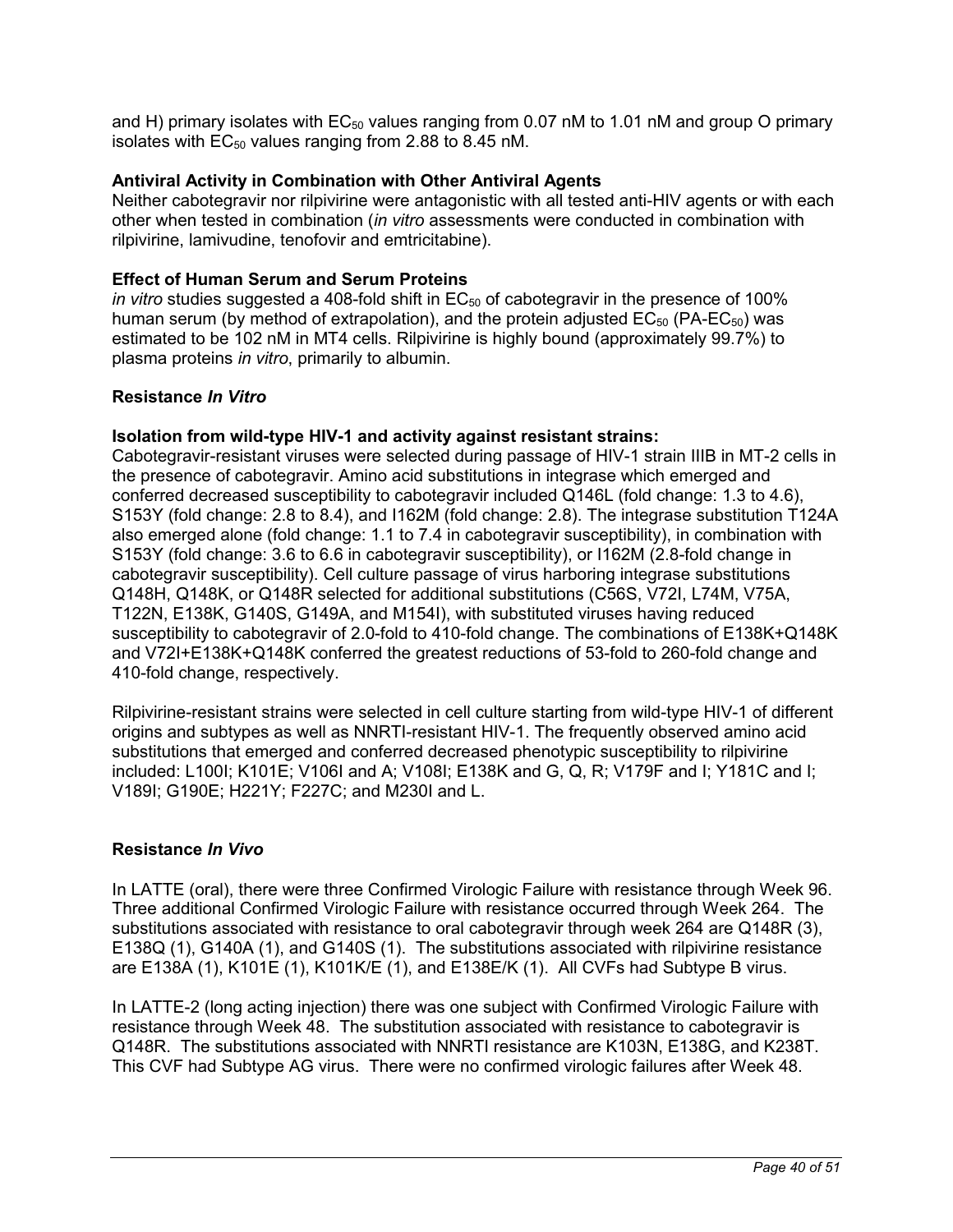In FLAIR Baseline genotyping was performed on HIV-1 RNA; mutations were reported as treatment emergent. ATLAS Baseline genotyping was performed on PBMC DNA and mutations were reported as on treatment. The number of patients who met confirmed virologic failure (CVF) criteria was low across the pooled FLAIR and ATLAS studies. In the pooled analysis, there were 7 CVFs on cabotegravir plus rilpivirine (7/591, 1.2%) and 7 CVFs on current antiretroviral regimen (7/591, 1.2%). The substitutions associated with resistance to cabotegravir long-acting injection observed in the pooled ATLAS and FLAIR trials, are G140R  $(n = 1)$ , Q148R  $(n = 2)$ , and N155H  $(n = 1)$ . The substitutions associated with resistance to rilpivirine are K101E (1), E138E/A/K/T (1), E138K (2), E138A (1), E138E/K (1) and E138K (1). The CVFs had subtypes A, A1, or AG.

### **Association of Subtype A1 and Baseline L74I Substitution in Integrase with Cabotegravir plus Rilpivirine Virologic Failure**

Five of the 7 cabotegravir plus rilpivirine virologic failures in FLAIR and ATLAS had HIV-1 subtype A1 and the integrase L74I substitution (IN L74I) detected at baseline and failure timepoints. Patients with subtype A1 infection whose virus did not have IN L74I at baseline did not experience virologic failure (FLAIR results shown in **[Table 19](#page-41-0)**). In addition, there was no detectable phenotypic resistance to cabotegravir conferred by the presence of IN L74I at baseline.

The other 2 virologic failures had subtype AG and did not have the IN L74I substitution. Six of the virologic failures with subtype A1 and AG were from Russia where the prevalence of subtypes A, A1, and AG are high. Subtypes A, A1, and AG are uncommon in Canada.

The presence of the IN L74I substitution in other subtypes, such as subtype B commonly seen in Canada, was not associated with virologic failure (**[Table 19](#page-41-0)**). In contrast to the Phase 3 trials where all virologic failures were subtype A1 or AG, in Phase 2 clinical trials, subtypes of the cabotegravir plus rilpivirine virologic failures included A1, A, B, and C.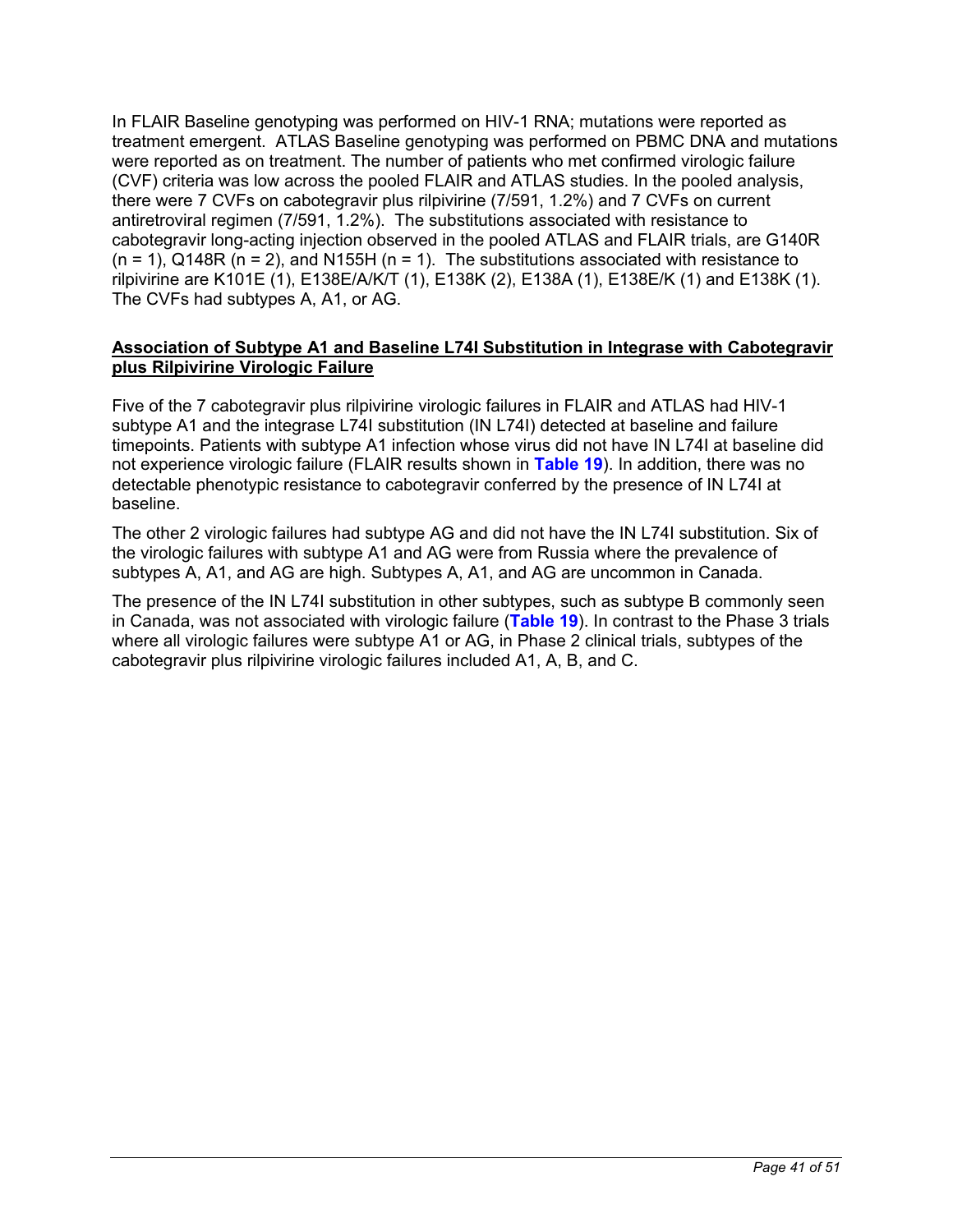| <b>Patient Characteristics</b> | Cabotegravir plus<br><b>Rilpivirine<sup>a</sup></b> | <b>Current Antiretroviral</b><br>Regimen <sup>b</sup> |
|--------------------------------|-----------------------------------------------------|-------------------------------------------------------|
| Subtype A1                     | 3/8(38%)                                            | 1/4(25%)                                              |
| $+IN$ L74I                     | 3/5(60%)                                            | 1/3(33%)                                              |
| -IN L741                       | 0/3                                                 | 0/1                                                   |
| Subtype B                      | 0/174                                               | 2/174(1%)                                             |
| $+IN$ L74I                     | 0/12                                                | 0/11                                                  |
| $-IN$ L74 $I$                  | 0/153                                               | $2/150(1\%)$                                          |
| Missing data                   | 0/9                                                 | 0/13                                                  |
| Russia                         | 4/54(7%)                                            | 1/39(3%)                                              |
| $+IN$ L74I                     | 3/35(9%)                                            | 1/29(3%)                                              |
| $-IN L74I$                     | 1/12(8%)                                            | 0/7                                                   |
| Missing data                   | 0/7                                                 | 0/3                                                   |

# <span id="page-41-0"></span>**Table 19 Rate of Virologic Failure in FLAIR Trial: Baseline Analysis (Subtypes A1 and B, and Presence of IN L74I)**

<sup>a</sup>There were 4 virologic failures in the cabotegravir arm. One virologic failure in the cabotegravir arm had subtype AG.

**bThere were 3 virologic failures in the current antiretroviral regimen arm. Two virologic failures in the** current antiretroviral regimen arm had subtype B.

# **Cross-resistance**

**Cabotegravir:** Cross-resistance has been observed among INSTIs. Cabotegravir had reduced susceptibility (greater than 5-fold change) to recombinant HIV-1 strain NL432 viruses harbouring the following integrase amino acid substitutions: G118R, Q148K, Q148R, T66K+L74M, E92Q+N155H, E138A+Q148R, E138K+Q148K/R, G140C+Q148R, G140S+Q148H/K/R, Y143H+N155H, and Q148R+N155H (range: 5.1-fold to 81-fold). The substitutions E138K+Q148K and Q148R+N155H conferred the greatest reductions in susceptibility of 81-fold and 61-fold, respectively. Cabotegravir was active against viruses harboring the NNRTI substitutions K103N or Y188L, or the NRTI substitutions M184V, D67N/K70R/T215Y, or V75I/F77L/F116Y/Q151M.

**Rilpivirine:** Cross-resistance in site-directed mutant virus has been observed among NNRTIs. The single NNRTI substitutions K101P, Y181I, and Y181V conferred 52-, 15-, and 12 times fold change to rilpivirine, respectively. The K103N substitution did not show reduced susceptibility to rilpivirine by itself. Combinations of 2 or 3 NNRTI resistance-associated substitutions gave 3.7 to 554-fold change to rilpivirine in 38% and 66% of substitutions, respectively. Considering all available cell culture and clinical data, any of the following amino acid substitutions, when present at baseline, are likely to decrease the antiviral activity of rilpivirine: K101E and P; E138A, G, K, R, and Q; V179L; Y181C, I, and V; Y188L; H221Y; F227C; M230I and L, and the combination of L100I/K103N.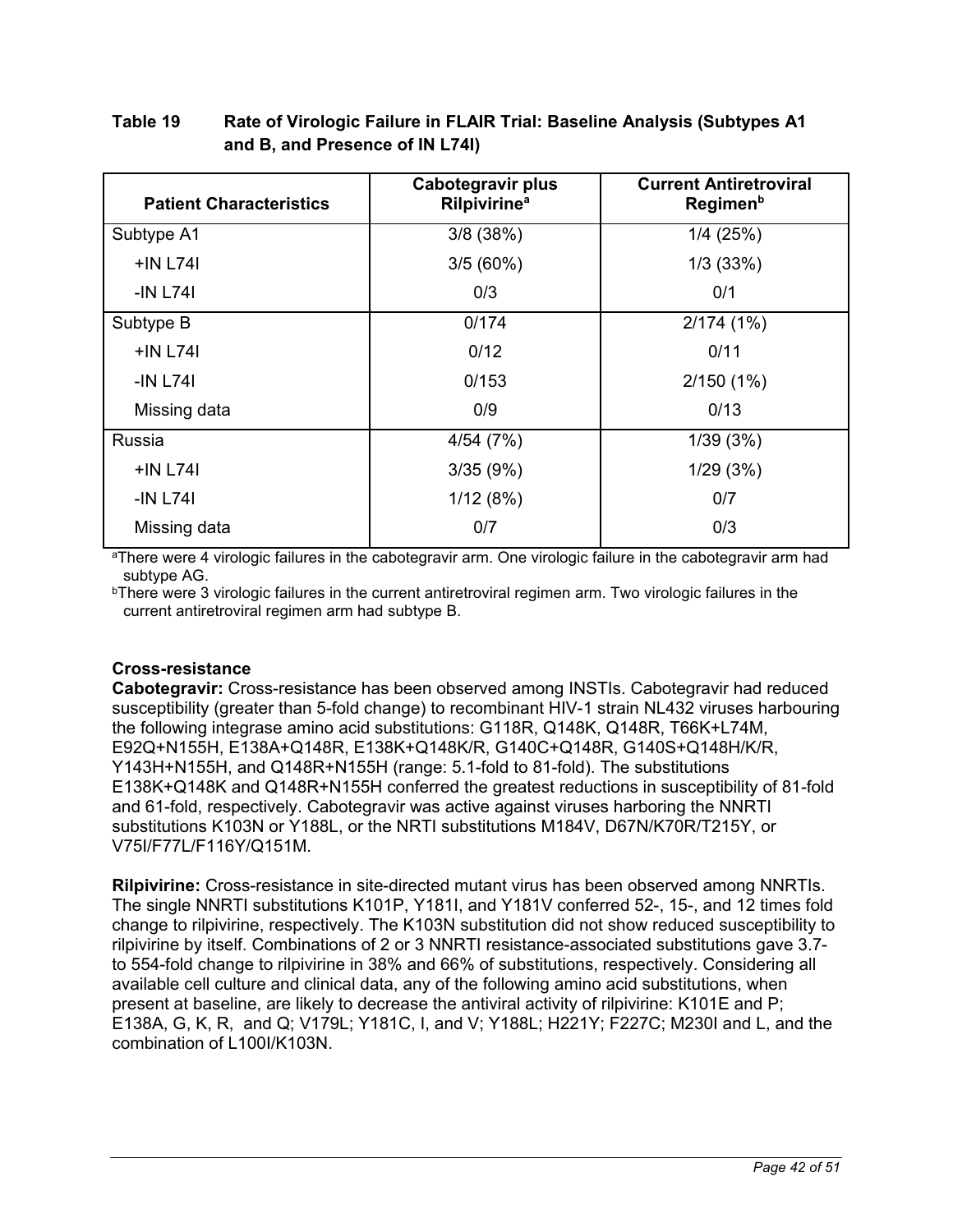## <span id="page-42-0"></span>**15 NON-CLINICAL TOXICOLOGY**

### **General Toxicology**

The effect of prolonged daily treatment with high doses of cabotegravir has been evaluated in repeat oral dose toxicity studies in rats (26 weeks) and in monkeys (39 weeks). There were no drug-related adverse effects in rats or monkeys given cabotegravir orally at doses that produced exposures >20 times or 4 to 6 times the exposure in humans at the MRHD, respectively.

In the 14-day monkey toxicity study, a dose of 1,000 mg/kg/day was not tolerated and resulted in morbidity associated with gastro-intestinal (GI) effects (body weight loss, emesis, loose/watery feces, and moderate to severe dehydration).

In the 28-day monkey toxicity study, end of study exposure at 500 mg/kg/day a dose that produced no adverse effects was similar to that achieved in the 14-day study at 1000 mg/kg/day. This suggests that GI intolerance observed in the 14-day study was the result of local drug administration and not systemic toxicity.

In a 3-month study in rats, when cabotegravir was administered by monthly subcutaneous (SC) injection (up to100 mg/kg/dose); monthly IM injection (up to 75 mg/kg/dose) or weekly SC injection (up to 100 mg/kg/dose), there were no adverse effects noted and no new target organ toxicities (at exposures >30 times the exposure in humans at the MRHD of 400 mg IM dose).Local effects at the injection sites were observed and these included dose-proportional increases in redness and swelling at all dose-levels accompanied by inflammatory reactions (erythema and edema graded very slight to severe) in animals given monthly IM injections, at all doses in female animals given monthly SC injections (≥5 mg/kg/month) and in males given ≥30 mg/kg/month. Treatment-related microscopic findings consisted of granulomatous inflammation and mixed inflammatory cell infiltration at the injection sites, with correlating macroscopic changes (pale areas, nodules, and masses).

Animal toxicology studies have been conducted with rilpivirine in mice, rats, rabbits, dogs and cynomolgus monkeys. The target organs and systems of toxicity were the adrenal cortex and the associated steroid biosynthesis (mouse, rat, dog, cynomolgus monkey), the reproductive organs (female mouse, male and female dog), the liver (mouse, rat, dog), the thyroid and pituitary gland (rat), the kidney (mouse, dog), the hematopoietic system (mouse, rat, dog), and the coagulation system (rat).

Studies of IM administration of rilpivirine long-acting injections were conducted in minipigs (9 month study with once monthly repeated IM dosing) and dogs (2 IM injections with a 2-week interval). There were no new target organ toxicities identified due to the change in route of administration (rilpivirine IM) versus what was seen in oral rilpivirine toxicity studies.

#### **Carcinogenesis/mutagenesis**

Two-year carcinogenicity studies in mice and rats were conducted with cabotegravir. In mice, no drug-related increases in tumor incidence were observed at cabotegravir exposures (AUC) up to 8 times (males) and 7 times (females) MRHD. In rats, no drug-related increases in tumor incidence were observed at cabotegravir exposures up to 26 times MRHD. Cabotegravir was not genotoxic in the bacterial reverse mutation assay, mouse lymphoma assay, or in the *vivo* rodent micronucleus assay.

Rilpivirine was not carcinogenic in rats. In mice, rilpivirine was positive for hepatocellular neoplasms in both males and females. The observed hepatocellular findings in mice may be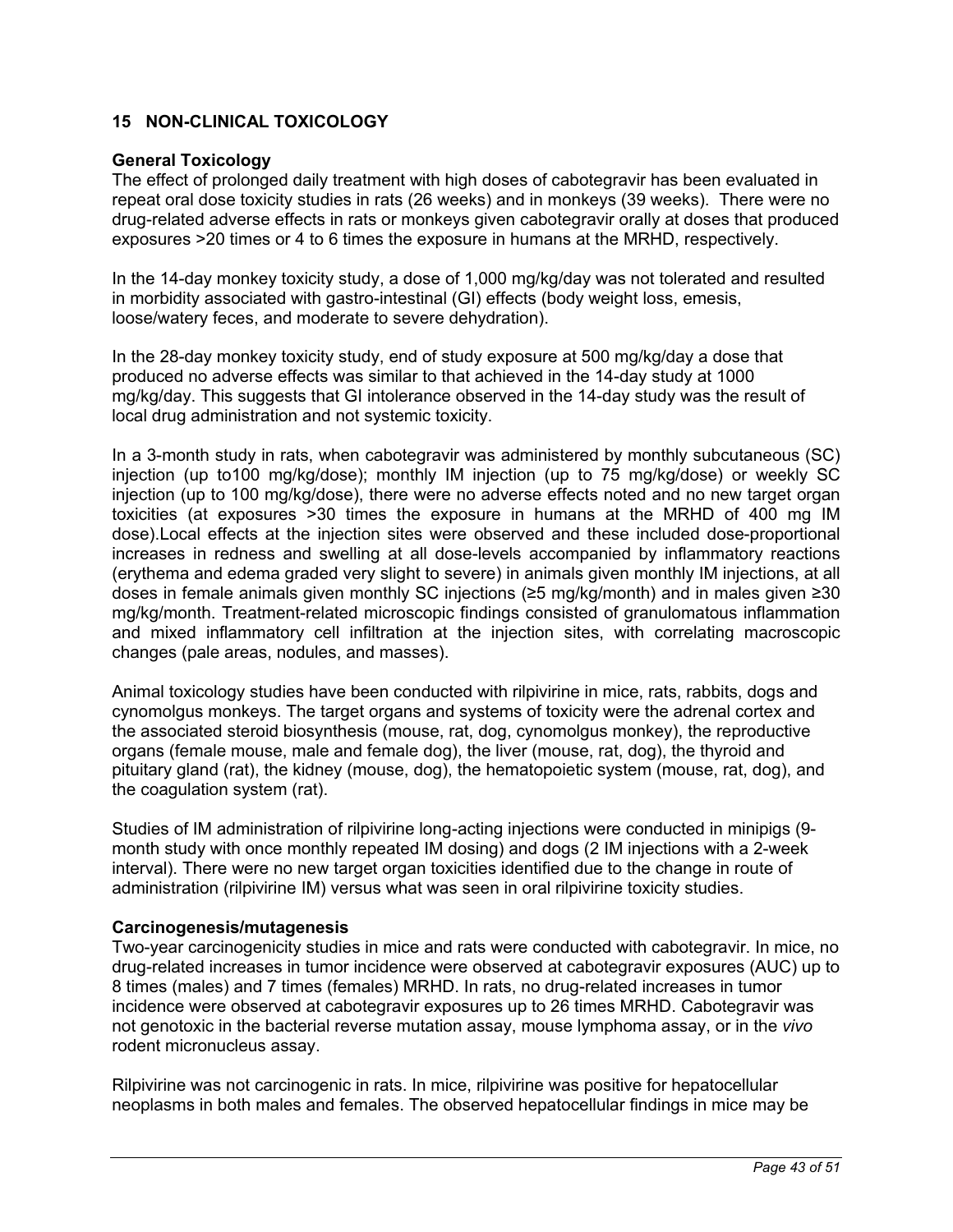<span id="page-43-0"></span>rodent specific. At the lowest tested doses in mice, the systemic exposures (based on AUC) to rilpivirine were >17 times the exposure in human at the MRHD of 25 mg once daily in HIV-1– infected patients or 600 mg IM injection dose of rilpivirine long-acting injectable suspension. Rilpivirine was not genotoxic in the bacterial reverse mutation assay, mouse lymphoma assay, or in the *in vivo* rodent micronucleus assay.

# **16 SUPPORTING PRODUCT MONOGRAPHS**

1. EDURANT (tablets, 25 mg rilpivirine), submission control #223685, Product Monograph, Janssen Inc. (March 4, 2019)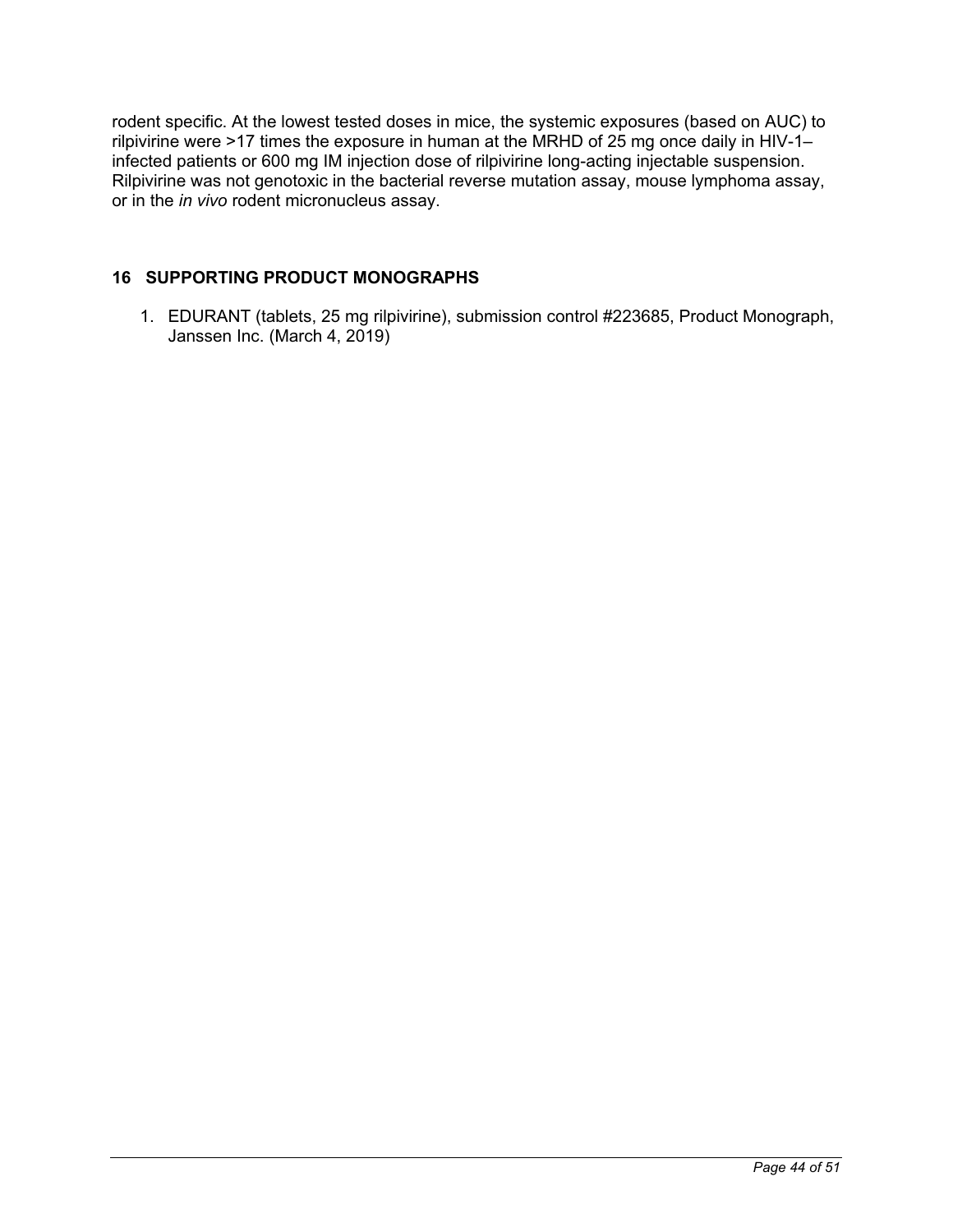# <span id="page-44-0"></span>**READ THIS FOR SAFE AND EFFECTIVE USE OF YOUR MEDICINE PATIENT MEDICATION INFORMATION**

# Pr**VOCABRIA**

30 mg Cabotegravir Tablets

## Pr**CABENUVA**

600 mg / 3 mL (200 mg/mL) Cabotegravir Extended Release Injectable Suspension and 900 mg / 3 mL (300 mg/mL) Rilpivirine Extended Release Injectable Suspension

400 mg / 2 mL (200 mg/mL) Cabotegravir Extended Release Injectable Suspension and 600 mg / 2 mL (300 mg/mL) Rilpivirine Extended Release Injectable Suspension

Read this carefully before you start taking **VOCABRIA or CABENUVA** and each time you get a refill or have a new injection visit. This leaflet is a summary and will not tell you everything about this drug. Talk to your healthcare professional about your medical condition and treatment and ask if there is any new information about **VOCABRIA or CABENUVA**.

# **What is VOCABRIA used for?**

- VOCABRIA is taken together with EDURANT (rilpivirine) to treat HIV (human immunodeficiency virus) infection in adults:
	- in the month before you begin your treatment on CABENUVA to test how well you tolerate these medicines (cabotegravir and rilpivirine) and
	- as a replacement for CABENUVA injections if you need to miss your next scheduled injection (e.g. vacation).

## **What is CABENUVA used for?**

- CABENUVA is used to treat HIV infection in adults.
- CABENUVA replaces your current HIV treatment.

## **How do VOCABRIA and CABENUVA work?**

VOCABRIA tablets contain a medicine, cabotegravir, that is used to treat HIV infection when taken together with the medicine rilpivirine tablets (EDURANT).

CABENUVA kits contain long-acting injections of the medicines cabotegravir and rilpivirine.

These medicines work together to keep the amount of virus in your body at a low level. This helps maintain the number of CD4+ cell count in your blood. CD4+ cells are a type of white blood cells that are important in helping your body to fight infection. VOCABRIA and CABENUVA do not cure HIV infection.

## **What are the ingredients in VOCABRIA?**

Medicinal ingredients: 30 mg cabotegravir (as cabotegravir sodium) Non-medicinal ingredients: hypromellose, lactose monohydrate, magnesium stearate, microcrystalline cellulose, polyethylene glycol, sodium starch glycolate, and titanium dioxide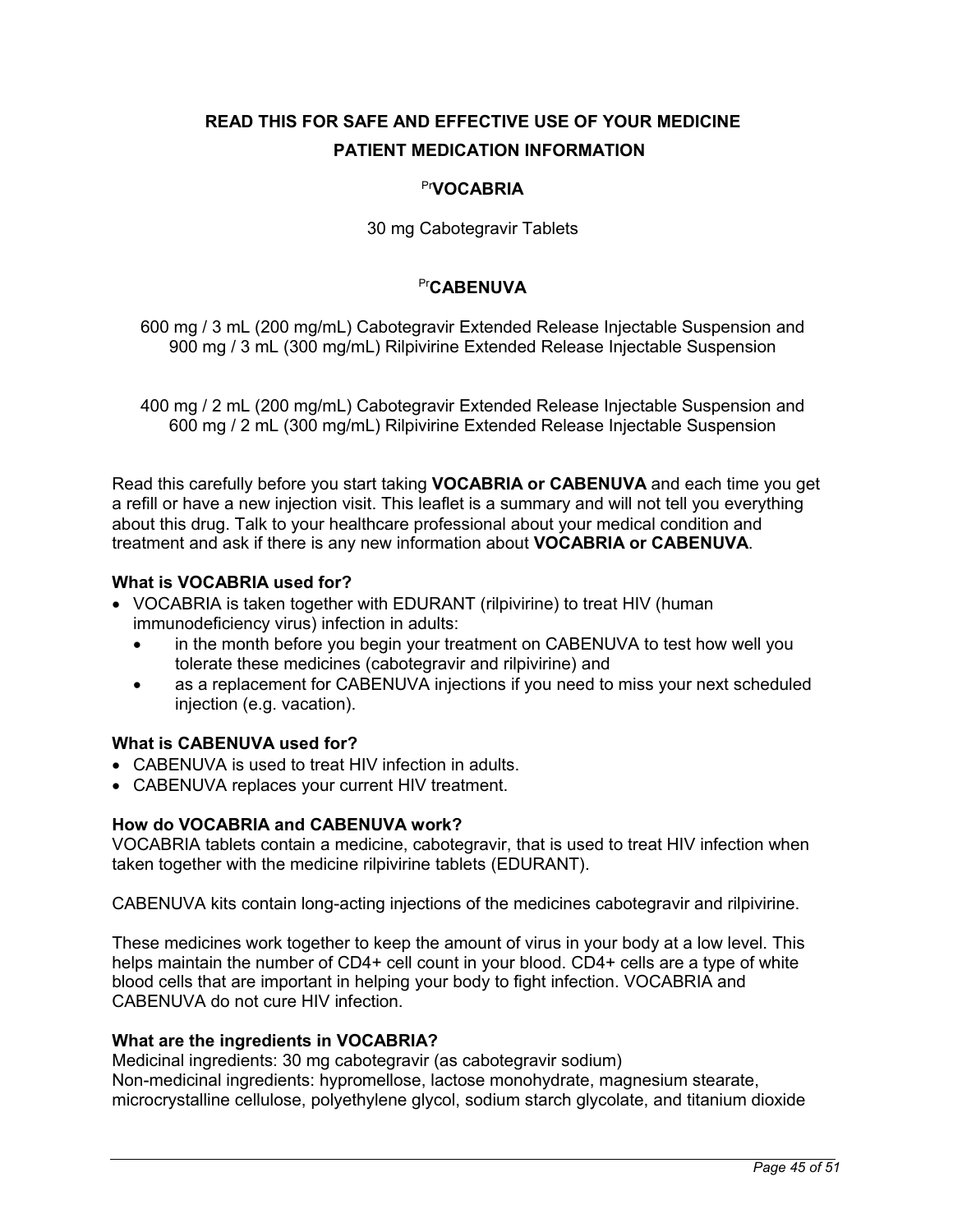## **What are the ingredients in CABENUVA?**

Cabotegravir Injections (2 mL or 3 mL):

Medicinal ingredients: 400 mg / 2 mL or 600 mg / 3 mL cabotegravir Non-medicinal ingredients: mannitol, polysorbate 20, polyethylene glycol (PEG) 3350, water for injection.

Rilpivirine Injections (2 mL or 3 mL):

Medicinal ingredients: 600 mg / 2 mL or 900 mg / 3 mL rilpivirine Non-medicinal ingredients: citric acid monohydrate, glucose monohydrate, poloxamer 338, sodium dihydrogen phosphate monohydrate, sodium hydroxide, water for injection

### **VOCABRIA comes in the following dosage forms:**

30 mg cabotegravir tablets.

## **CABENUVA comes in the following dosage forms:**

2 mL Dosing Kit: 400 mg / 2 mL cabotegravir injection + 600 mg / 2 mL rilpivirine injection. 3 mL Dosing Kit: 600 mg / 3 mL cabotegravir injection + 900 mg / 3 mL rilpivirine injection.

### **Do not use VOCABRIA or CABENUVA if:**

 You are allergic *(hypersensitive)* to cabotegravir or rilpivirine or to any of the other ingredients of VOCABRIA or CABENUVA. See "What are the ingredients in VOCABRIA/ CABENUVA?".

#### **Do not use VOCABRIA if:**

- You are taking any of these medicines:
	- $\circ$  carbamazepine, oxcarbazepine, phenobarbital, or phenytoin (also known as anticonvulsants used to treat epilepsy and prevent seizures).
	- $\circ$  Rifampin or rifapentine (to treat some bacterial infections such as tuberculosis).

When taking VOCABRIA with EDURANT, please read the EDURANT Patient Medication Information for any additional medicines that should not be taken with rilpivirine.

## **Do not use CABENUVA if:**

- You are taking any of these medicines:
	- $\circ$  carbamazepine, oxcarbazepine, phenobarbital, or phenytoin (also known as anticonvulsants used to treat epilepsy and prevent seizures).
	- $\circ$  Rifampin, rifapentine or rifabutin (to treat some bacterial infections such as tuberculosis).
	- $\circ$  Dexamethasone more than one dose (a corticosteriod used in a variety of conditions such as inflammation and allergic reactions).
	- o products that contain St John's wort (*Hypericum perforatum*) (a herbal product used to treat depression).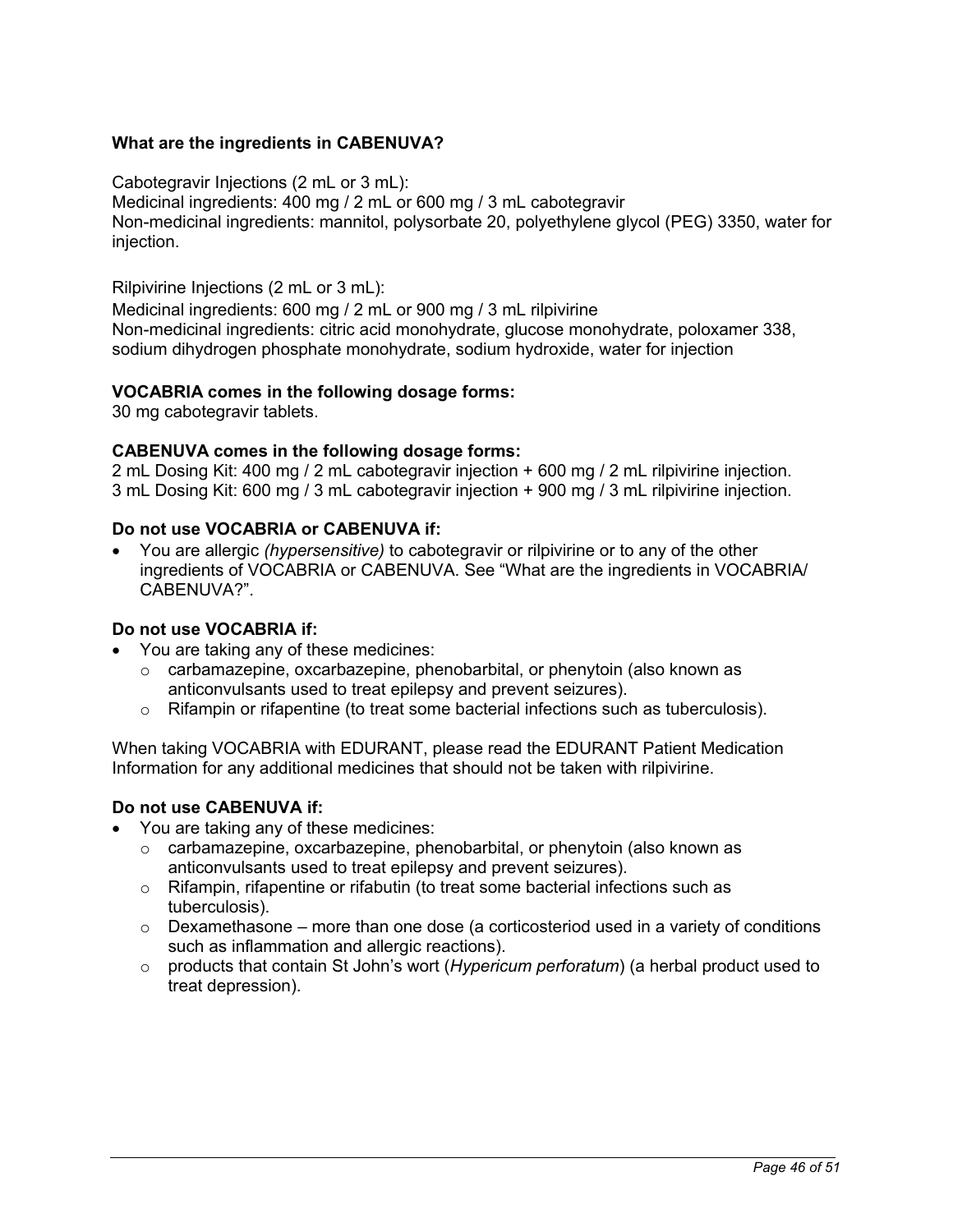**To help avoid side effects and ensure proper use, talk to your healthcare professional before you take VOCABRIA or CABENUVA. Talk about any health conditions or problems you may have, including if you:** 

- have ever had a mental health problem.
- have had liver problems, including hepatitis B or C infection.
- have ever had a severe skin rash or an allergic reaction to cabotegravir or rilpivirine (COMPLERA, EDURANT, or ODEFSEY).

### **Other warnings you should know about:**

#### **Pregnancy**

Talk to your doctor if you are pregnant or plan to become pregnant. Your doctor will consider the benefit to you and the risk to your baby when taking VOCABRIA or CABENUVA while you are pregnant. .

It is not known if VOCABRIA or CABENUVA will harm your unborn baby. There is a registry for women who take antiretroviral medicines during pregnancy. The purpose of this registry is to collect information about the health of you and your baby. Talk to your healthcare professional about how you can take part in this registry.

### Breastfeeding

Do not breastfeed if you are taking VOCABRIA and CABENUVA. There is a risk of passing HIV-1 to your baby if you breastfeed. It is not known whether the ingredients of VOCABRIA can pass into breast milk and harm your baby. CABENUVA may pass into breastmilk for 12 months or longer after the last injection of CABENUVA. Talk with your healthcare provider about the best way to feed your baby.

#### Infecting others with HIV

VOCABRIA or CABENUVA will not stop you from passing HIV to others, although this risk is lower if you take your HIV medicine as instructed by your healthcare professional. You should take steps to avoid this by:

- Using condoms when you have oral or penetrative sex.
- Not reusing or sharing needles, syringes, or other injection equipment.

## More Information about Long-Acting Medications

CABENUVA is a long acting medication, so if you stop treatment CABENUVA may remain in your system for up to a year or more after your last injection. It is important that you attend your planned appointments to receive CABENUVA injections. It is important for you to talk to your healthcare professional if you are thinking about stopping treatment. You will need to take other medicines to treat HIV infection and to reduce the risk of developing viral resistance.

#### Reactions to Injections

Post-injection reaction symptoms have happened within minutes in some people after receiving their rilpivirine injection. Most symptoms resolved within a few minutes after the injection. Symptoms of post-injection reactions may include: difficulty breathing, stomach cramps, sweating, numbness of your mouth, feeling anxious, feeling warm, feeling lightheaded or feeling like you are going to pass out (faint), and blood pressure changes. Tell your healthcare professional if you experience these symptoms after you receive your injections.

**Tell your healthcare professional about all the medicines you take, including any drugs, vitamins, minerals, natural supplements or alternative medicines.**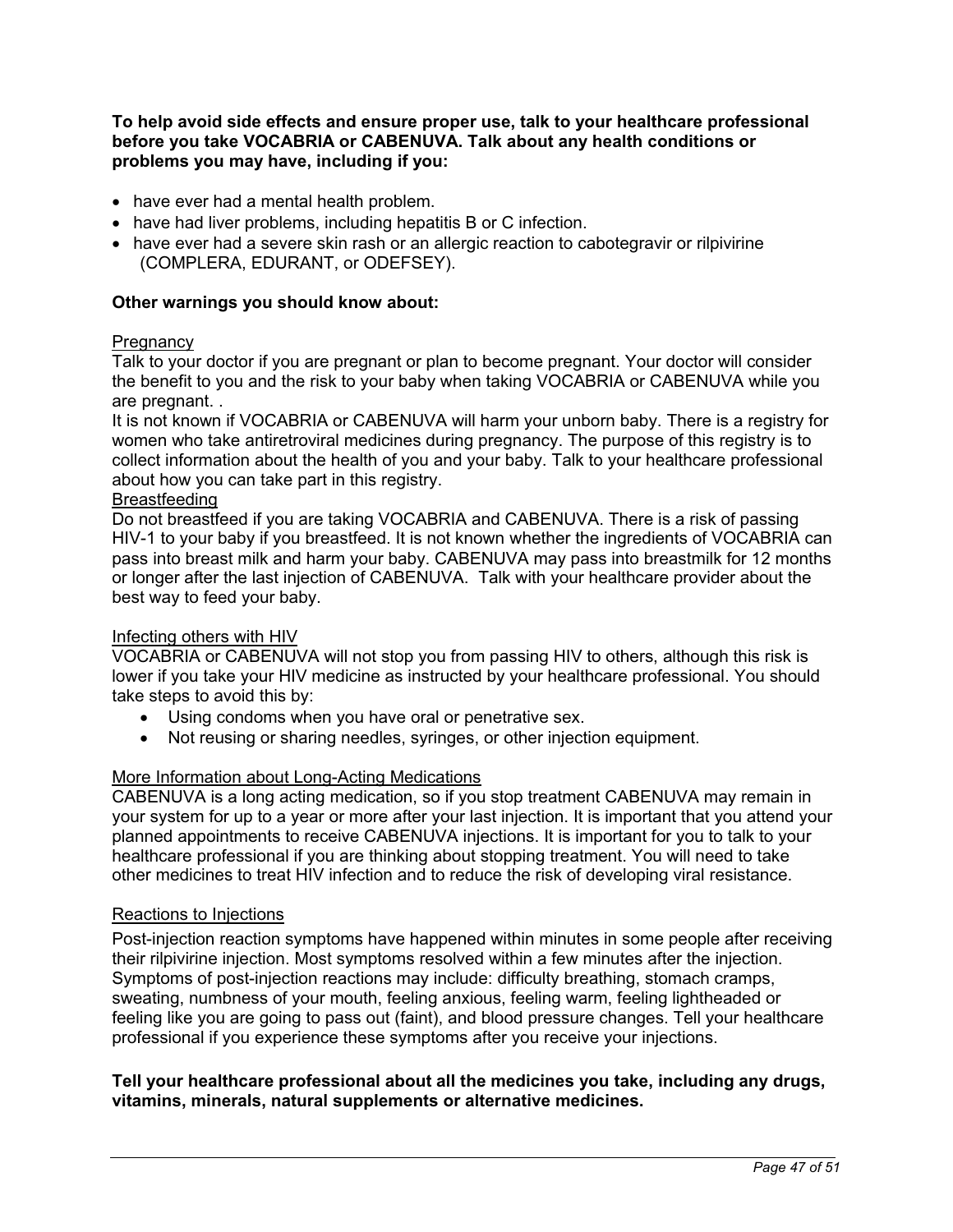## **The following may interact with VOCABRIA:**

- medicines called antacids to treat indigestion and heartburn or laxatives, or other products that contain aluminum and/or calcium carbonate, magnesium or buffered medicines*.*
	- $\circ$  Taking antacids can stop VOCABRIA from being absorbed into your body and not make it work as well.
	- $\circ$  Antacids should be taken at least 2 hours before or 4 hours after you take VOCABRIA.

As VOCABRIA is to be taken together with EDURANT, please read the EDURANT Patient Medication Information for any additional interactions that may occur with rilpivirine.

### **The following may interact with CABENUVA:**

- clarithromycin, erythromycin, antibiotics used to treat bacterial infections.
- methadone, a medicine used to treat narcotic withdrawal and dependence.

Talk to your healthcare professional for further advice if you are taking any of these medicines.

#### **How to take VOCABRIA (and EDURANT):**

Take VOCABRIA with EDURANT every day exactly as your doctor has told you to, for as long as your doctor has told you to. When starting to take VOCABRIA for the first time it should be taken for at least 28 days. VOCABRIA and EDURANT must be taken with a meal to help get the right amount of the medicine rilpivirine in your body. A protein drink alone does not replace a meal. Check with your healthcare professional if you are not sure or if you have questions.

#### **Usual dose of VOCABRIA:**

The usual dose of VOCABRIA is one tablet (30 mg cabotegravir) taken once a day with one tablet of EDURANT (25 mg rilpivirine).

#### **How to take CABENUVA:**

CABENUVA will be administered by your healthcare professional.

#### **Usual dose of CABENUVA:**

CABENUVA is given by your healthcare professional as two injections into the muscle of your buttocks (one each for cabotegravir and rilpivirine) once a month.

| <b>ORAL LEAD-IN</b>                                  | <b>INITIATION INJECTIONS</b> | <b>CONTINUATION INJECTIONS</b> |  |
|------------------------------------------------------|------------------------------|--------------------------------|--|
| Month 1*                                             | Month 2                      | Month 3 onwards                |  |
| <b>VOCABRIA</b><br>cabotegravir tablet<br>once daily | <b>CABENUVA</b>              | <b>CABENUVA</b>                |  |
|                                                      | 3 mL cabotegravir injection  | 2 mL cabotegravir injection    |  |
| <b>EDURANT</b><br>rilpivirine tablet<br>once daily   | 3 mL rilpivirine injection   | 2 mL rilpivirine injection     |  |

\*It is important to take your oral lead-in tablets, with a meal, for at least 28-days, including on the day you start your first injections.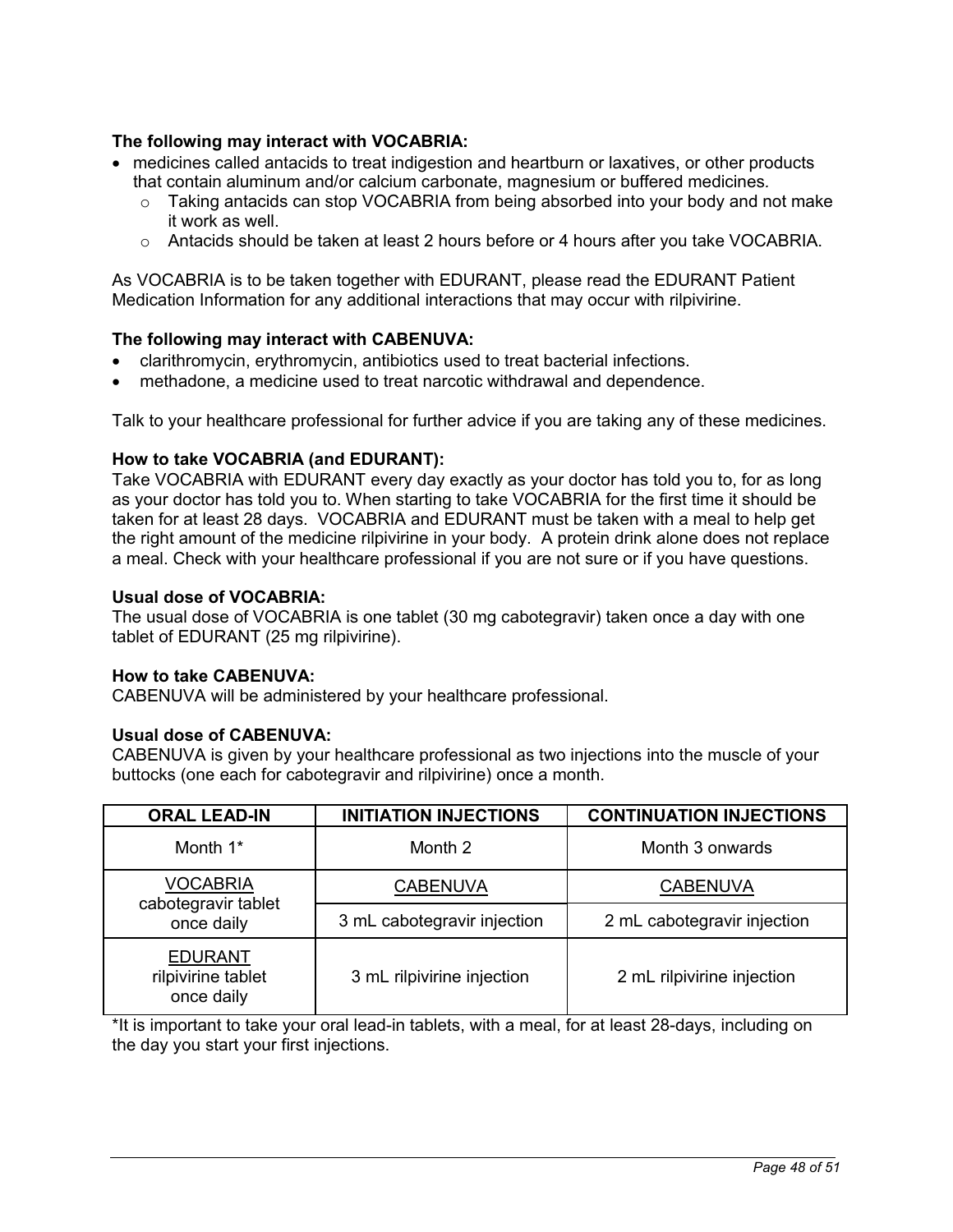## **Overdose:**

If you think you have taken too much VOCABRIA, contact your healthcare professional, hospital emergency department or regional poison control centre immediately, even if there are no symptoms.

### **Missed Dose:**

If you miss a tablet, take VOCABRIA soon as you remember. If your next dose is due within 12 hours, skip the dose you missed and take the next one at the usual time. Then continue your treatment as before. Don't take a double dose to make up for a missed dose.

### **Missed Injections:**

It is important to not miss any of your planned appointments. If you are going to miss, or have missed, an injection of CABENUVA, talk to your doctor or healthcare professional as soon as possible. Your doctor may recommend you take VOCABRIA together with EDURANT tablets until you are able to take CABENUVA injections again.

### **What are possible side effects from using VOCABRIA and CABENUVA?**

These are not all the possible side effects you may feel when taking VOCABRIA or CABENUVA. If you experience any side effects not listed here, contact your healthcare professional.

The most common side effects of CABENUVA are:

• Injection site reactions; such as pain and discomfort, a hardened mass or lump, swelling, redness, itching, bruising and warmth at the site of the injection. Tell your doctor or pharmacist if the symptoms you experience at the injection site becomes severe or troublesome.

The most common side effects of CABENUVA and VOCABRIA are:

- Fever / feeling hot
- Feeling tired or weak, lack of energy
- Headache
- Muscle pain
- Feeling sick (nausea)
- Sleep problems (difficulty falling asleep or staying asleep)
- **•** Dizziness
- Rash (mild)
- Diarrhea

Additional side effects that may occur with both CABENUVA and VOCABRIA include: intestinal gas (wind/flatulence), being sick (vomiting), stomach pain, abnormal dreams, weight gain, feeling sleepy, and malaise (feeling unwell). During or after an injection of CABENUVA you may feel lightheaded which could lead to fainting.

Tell your doctor if you have any side effect that bothers you or that does not go away. For more information, ask your healthcare professional.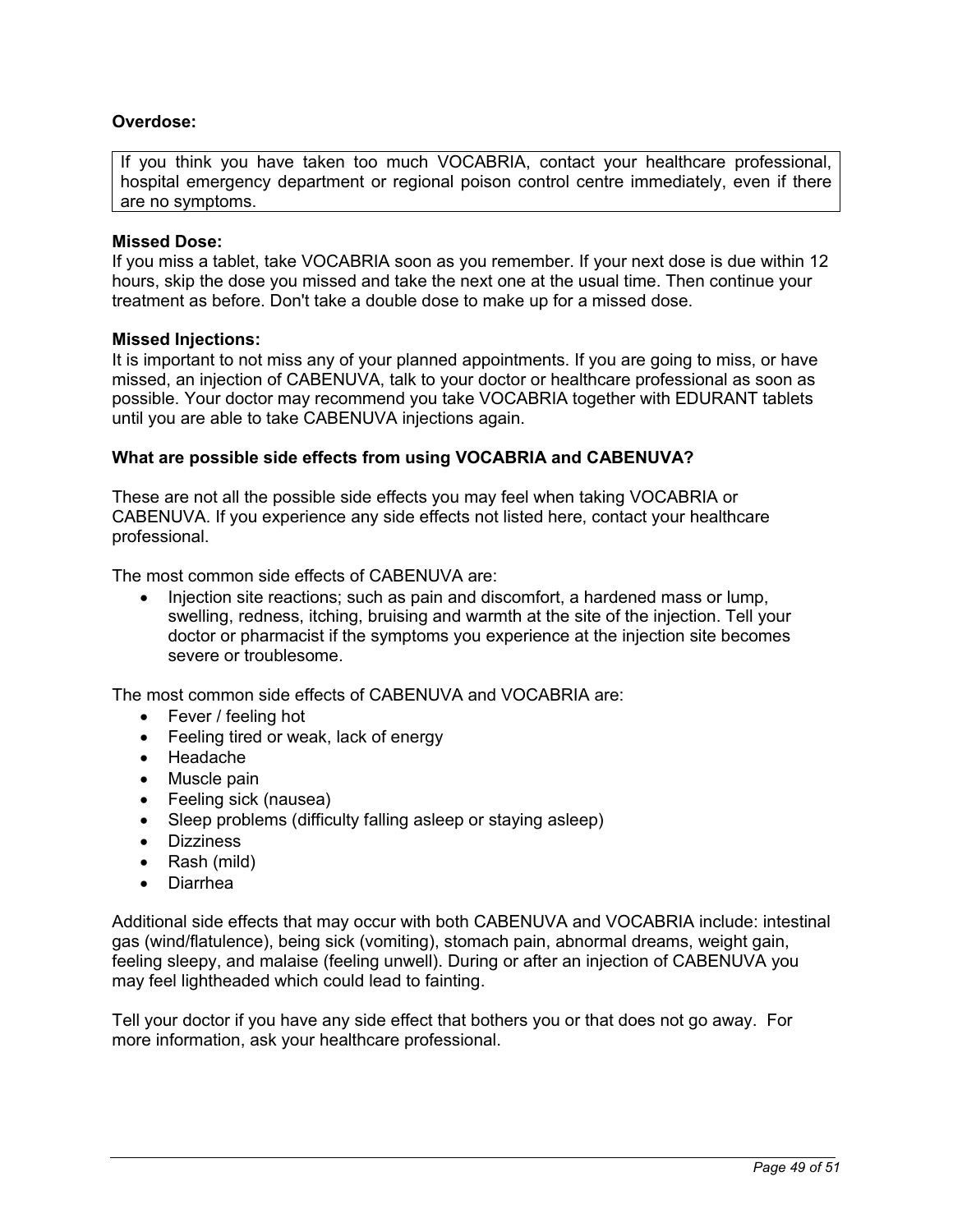| Serious side effects and what to do about them                                                                                                                                                                                                                                                                                                                                                                                                         |                                      |              |                                   |  |
|--------------------------------------------------------------------------------------------------------------------------------------------------------------------------------------------------------------------------------------------------------------------------------------------------------------------------------------------------------------------------------------------------------------------------------------------------------|--------------------------------------|--------------|-----------------------------------|--|
|                                                                                                                                                                                                                                                                                                                                                                                                                                                        | Talk to your healthcare professional |              | Stop taking drug                  |  |
| Symptom / effect                                                                                                                                                                                                                                                                                                                                                                                                                                       | Only if severe                       | In all cases | and get immediate<br>medical help |  |
| <b>UNCOMMON</b>                                                                                                                                                                                                                                                                                                                                                                                                                                        |                                      |              |                                   |  |
| Severe skin rash and allergic<br>(hypersensitivity) reactions:<br>Skin rash, fever, lack of<br>energy (fatigue),<br>difficulty breathing,<br>swelling of the mouth or<br>face causing difficulty in<br>breathing, blisters or<br>peeling of the skin,<br>sores in mouth, muscle<br>or joint aches                                                                                                                                                      |                                      |              |                                   |  |
| Depression or mood changes:<br>Feelings of deep<br>sadness<br>Feelings of unworthiness<br>Have thoughts of hurting<br>yourself (suicide)<br>Have tried to hurt<br>yourself (behavior)<br>Anxiety; feelings of<br>worry, nervousness or<br>unease.                                                                                                                                                                                                      |                                      |              |                                   |  |
| Liver problems and blood test<br>results:<br>Yellowing of the skin and<br>$\bullet$<br>the whites of the eyes<br>Dark or tea coloured<br>urine<br>Pale coloured stools/<br>bowel movements<br>Nausea/ vomiting<br>Loss of appetite<br>Pain, aching or<br>tenderness on right side<br>below the ribs<br>Inflammation (Hepatitis)<br><b>Bilirubin increase</b><br>(substance produced by<br>liver)<br>Increase of muscle<br>enzymes (CPK,<br>creatinine) |                                      |              |                                   |  |